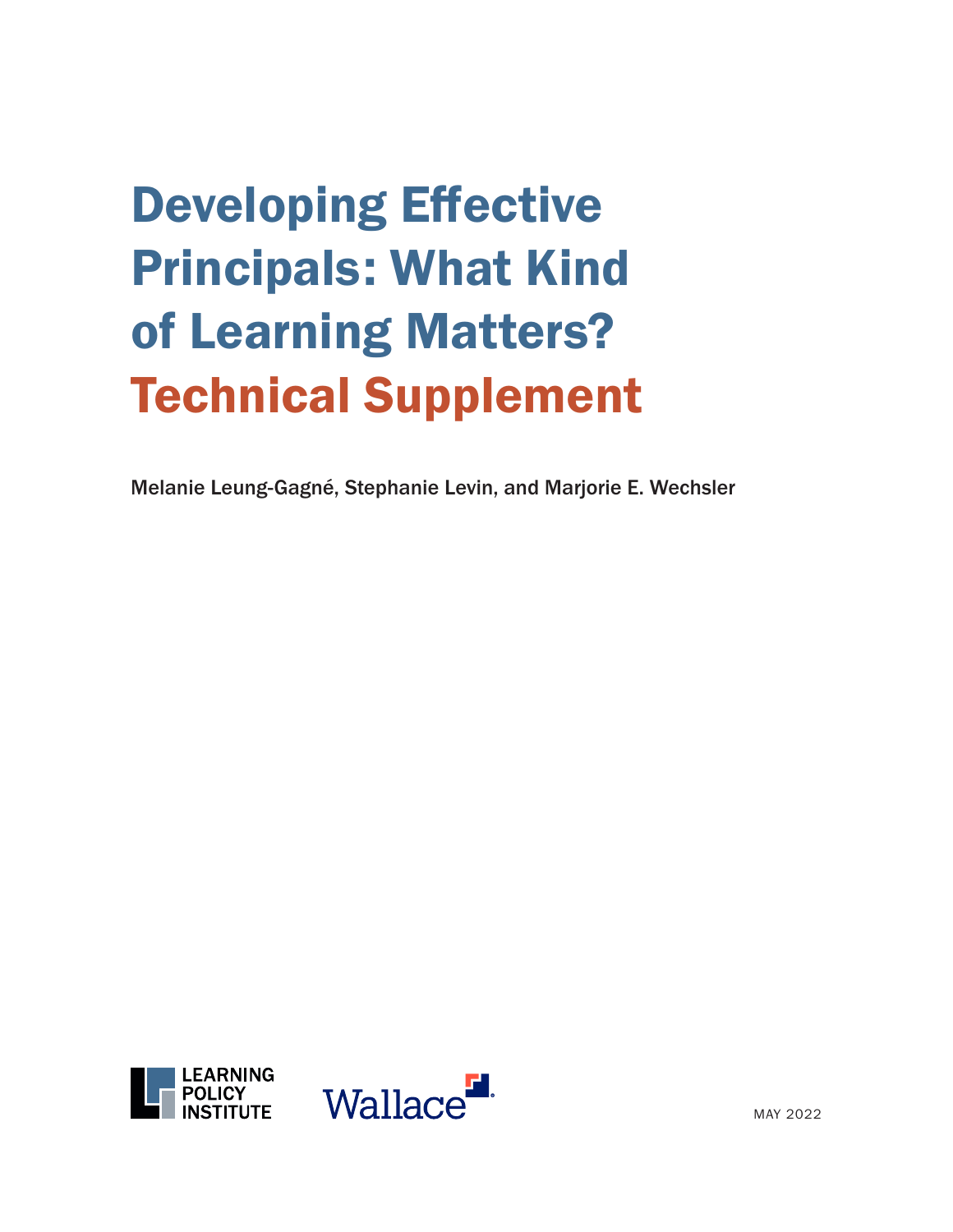# Acknowledgments

This research was supported by The Wallace Foundation. Core operating support for the Learning Policy Institute is provided by the Heising-Simons Foundation, William and Flora Hewlett Foundation, Raikes Foundation, Sandler Foundation, and MacKenzie Scott and Dan Jewett. We are grateful to them for their generous support. The ideas voiced here are those of the authors and not those of our funders.

Suggested citation: Leung-Gagné, M., Levin, S., & Wechsler, M. E. (2022). *Developing effective principals: What kind of learning matters?* [Technical supplement]*.* Learning Policy Institute. [https://](https://learningpolicyinstitute.org/product/developing-effective-principals) [learningpolicyinstitute.org/product/developing-effective-principals](https://learningpolicyinstitute.org/product/developing-effective-principals)

This report can be found online at [https://learningpolicyinstitute.org/product/](https://learningpolicyinstitute.org/product/developing-effective-principals) [developing-effective-principals](https://learningpolicyinstitute.org/product/developing-effective-principals).

This work is licensed under the Creative Commons Attribution-NonCommercial 4.0 International License. To view a copy of this license, visit http://creativecommons.org/licenses/by-nc/4.0/.



Document last revised May 17, 2022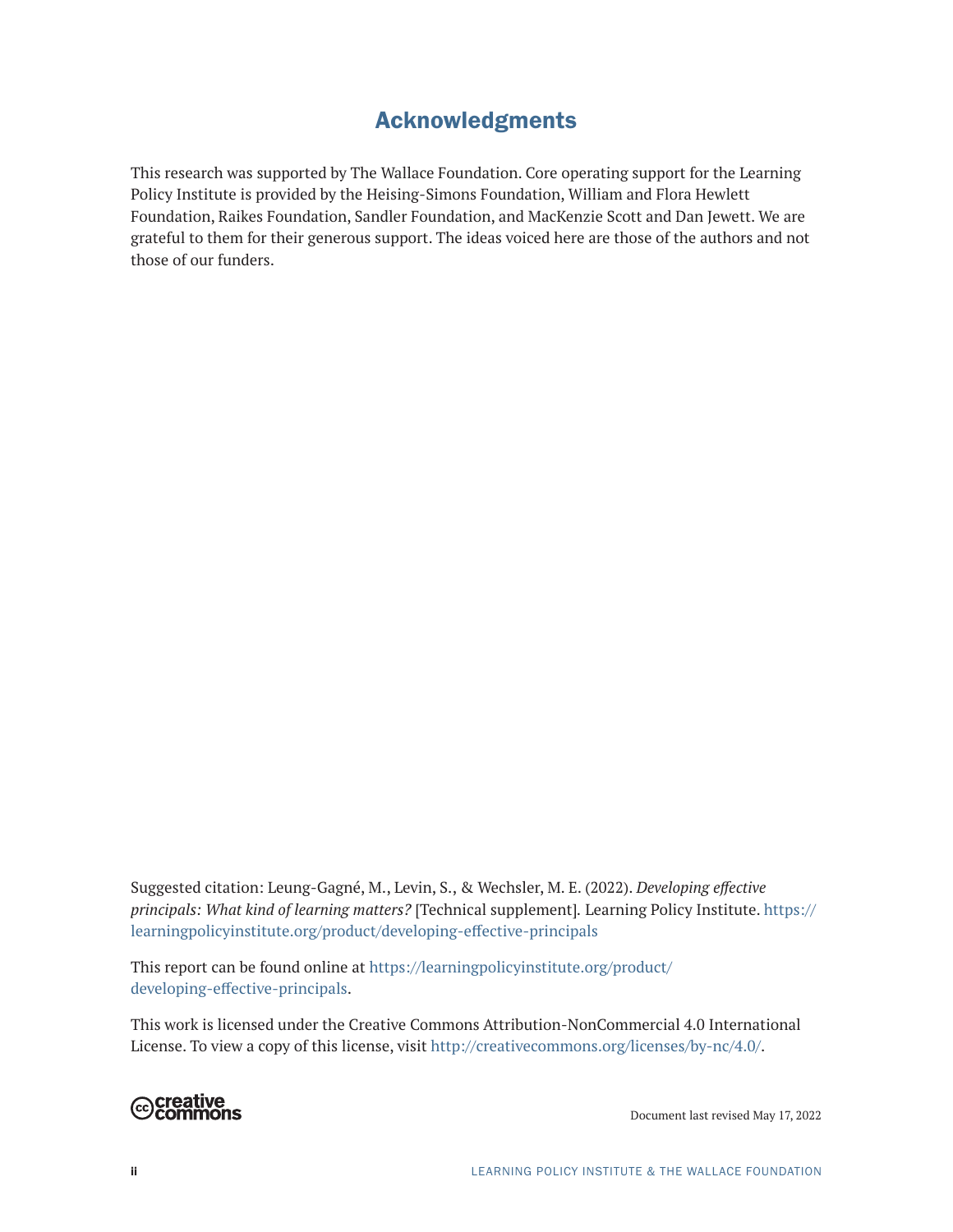# Table of Contents

| $\label{lem:1} \mbox{Introduction} \,\, \ldots \,\, \ldots \,\, \ldots \,\, \ldots \,\, \ldots \,\, \ldots \,\, \ldots \,\, \ldots \,\, \ldots \,\, \ldots \,\, \ldots \,\, \ldots \,\, \ldots \,\, \ldots \,\, \ldots \,\, \ldots \,\, \ldots \,\, \ldots \,\, \ldots \,\, \ldots \,\, \ldots \,\, \ldots \,\, \ldots \,\, \ldots \,\, \ldots \,\, \ldots \,\, \ldots \,\, \ldots \,\, \ldots \,\, \ldots \,\, \ldots \,\, \ldots \,\, \ldots \,\, \ldots \,\,$ |  |
|------------------------------------------------------------------------------------------------------------------------------------------------------------------------------------------------------------------------------------------------------------------------------------------------------------------------------------------------------------------------------------------------------------------------------------------------------------------|--|
|                                                                                                                                                                                                                                                                                                                                                                                                                                                                  |  |
|                                                                                                                                                                                                                                                                                                                                                                                                                                                                  |  |
|                                                                                                                                                                                                                                                                                                                                                                                                                                                                  |  |
|                                                                                                                                                                                                                                                                                                                                                                                                                                                                  |  |
|                                                                                                                                                                                                                                                                                                                                                                                                                                                                  |  |
|                                                                                                                                                                                                                                                                                                                                                                                                                                                                  |  |
|                                                                                                                                                                                                                                                                                                                                                                                                                                                                  |  |
|                                                                                                                                                                                                                                                                                                                                                                                                                                                                  |  |
|                                                                                                                                                                                                                                                                                                                                                                                                                                                                  |  |
|                                                                                                                                                                                                                                                                                                                                                                                                                                                                  |  |
|                                                                                                                                                                                                                                                                                                                                                                                                                                                                  |  |
|                                                                                                                                                                                                                                                                                                                                                                                                                                                                  |  |
|                                                                                                                                                                                                                                                                                                                                                                                                                                                                  |  |
| Full Results From the North Carolina Principal Survey (2018), Unweighted 35                                                                                                                                                                                                                                                                                                                                                                                      |  |
|                                                                                                                                                                                                                                                                                                                                                                                                                                                                  |  |
|                                                                                                                                                                                                                                                                                                                                                                                                                                                                  |  |

## List of Tables

| Table 1 | Overview of Data Collected in the National, California, and North Carolina             | $\overline{4}$ |
|---------|----------------------------------------------------------------------------------------|----------------|
|         |                                                                                        |                |
| Table 2 | Descriptive Characteristics (Percentages) by Group, National Principal Survey 6        |                |
| Table 3 | Percentage of Schools by Stratifying and Sorting Variables for the Frame and           |                |
| Table 4 | Descriptive Characteristics (Percentages) by Group, North Carolina Principal Survey  8 |                |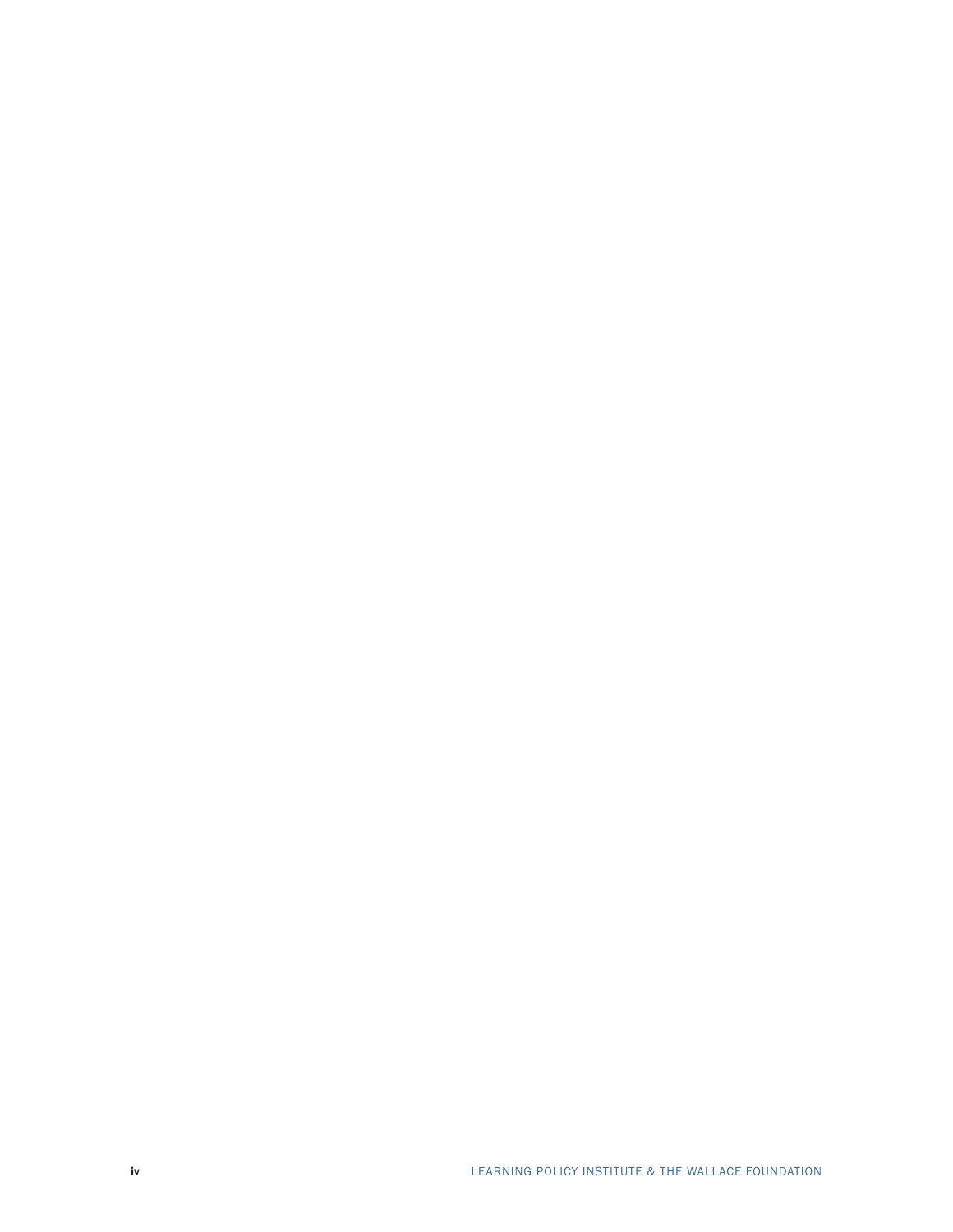## Introduction

<span id="page-4-0"></span>This online technical supplement provides details on the survey methodology and results presented in the report *[Developing Effective Principals: What Kind of Learning Matters?](https://learningpolicyinstitute.org/product/developing-effective-principals)*<sup>1</sup> The main report shows that principals' access to high-quality learning opportunities varies across states and by school poverty level (see the section on "Access to High-Quality Learning Opportunities" in *Developing Effective Principals*). To draw these conclusions, we present findings from several related survey efforts through which we were able to compare principals' preparation and professional development experiences.

In this supplement, we first provide background information on the three survey efforts brought together in *Developing Effective Principals*. We then discuss the methodology and samples for each survey effort and present each survey's full results.

## Survey Efforts

The three surveys described were conducted as part of larger research efforts, each with its own purpose and audience. However, common among them was the desire to understand the quality of principals' professional learning, during both their preparation and their professional development. All three surveys derived from a survey that was administered by Linda Darling-Hammond and colleagues and used in the school leadership study *Preparing Principals for a Changing World:*  Lessons From Effective School Leadership Programs.<sup>2</sup> The original survey was designed to capture program participants' assessments of the features and quality of their programs, as well as their sense of preparedness, attitudes about and practices in the principalship, and student and organizational contexts in the schools where they work. It also asked about principals' participation in in-service professional development activities and their views of the utility of these opportunities. Survey items in the original survey were drawn heavily from the federal Schools and Staffing Survey (National Center for Education Statistics, 2006), Leithwood and Jantzi's (1999, 2000) studies of effective school leadership practices, and the Interstate School Leaders Licensure Consortium (ISSLC) standards.3

The California Principal Survey built on the original survey by adding items that focused on deeper learning and social and emotional learning. Similarly, the North Carolina Principal Survey and the National Principal Survey included new or changed items to address the research agenda they

<sup>1</sup> Darling-Hammond, L., Wechsler, M. E., Levin, S., Leung-Gagné, M., & Tozer, S. (2022). *Developing effective principals: What kind of learning matters?* Learning Policy Institute. <https://doi.org/10.54300/641.201>

<sup>2</sup> Darling-Hammond, L., LaPointe, M., Meyerson, D., Orr., M. T., & Cohen, C. (2007). *Preparing school leaders for a changing world: Lessons from exemplary leadership development programs.* Stanford University, Stanford Educational Leadership Institute. [https://www.wallacefoundation.org/knowledge-center/Documents/](https://www.wallacefoundation.org/knowledge-center/Documents/Preparing-School-Leaders.pdf) [Preparing-School-Leaders.pdf](https://www.wallacefoundation.org/knowledge-center/Documents/Preparing-School-Leaders.pdf)

<sup>3</sup> Darling-Hammond, L., LaPointe, M., Meyerson, D., Orr. M. T., & Cohen, C. (2007). *Preparing school leaders for a changing world: Lessons from exemplary leadership development programs*. Stanford University, Stanford Educational Leadership Institute. Leithwood, K. & Jantzi, D. (1999). Transformational school leadership effects: A replication. School Effectiveness and School Improvement, 10(4), 451–479; Leithwood, K. & Jantzi, D. (2000). The effects of transformation leadership on student engagement with school, *Journal of Educational Administration*, *38*(2), 112–129; National Center for Education Statistics. (2006). Schools and Staffing Survey. Washington, DC: U.S. Department of Education.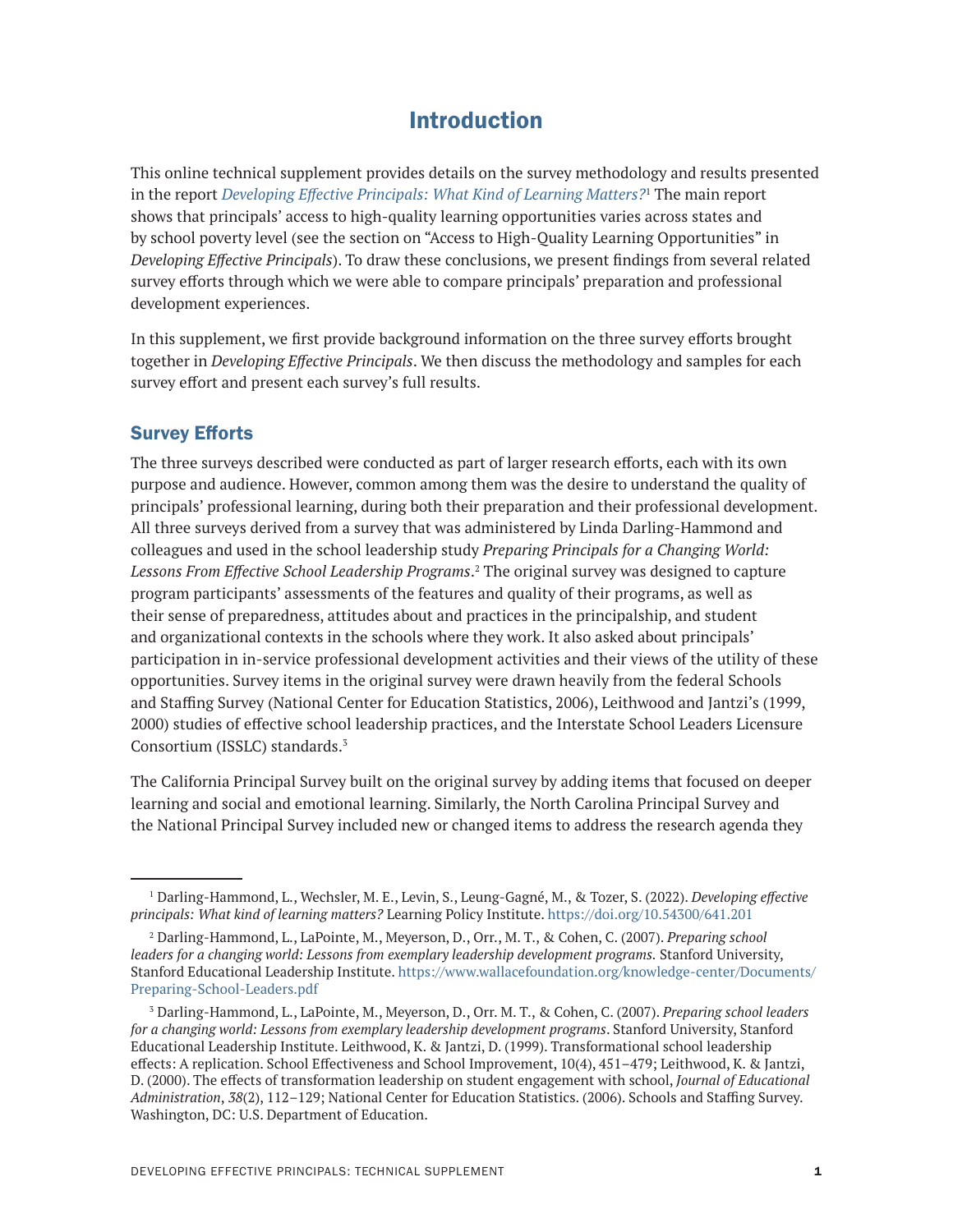were serving. For all surveys, the Learning Policy Institute (LPI) conducted cognitive interviews to determine how well respondents were able to understand the items, retrieve and use information required for developing an answer, and select and report an answer.

#### California Principal Survey

In 2017, LPI [conducted a study](https://gettingdowntofacts.com/publications/learning-lead-understanding-californias-learning-system-school-and-district-leaders) to understand the preparation and professional learning available to California principals and the learning opportunities they wanted more of.4 The research was part of a larger effort of 36 technical reports conducted for [Getting Down to Facts II](https://gettingdowntofacts.com/summary), a coordinated effort of more than 100 researchers to understand the performance of California's pre-k–12 school system and the opportunities for improvement. LPI and the Association of California School Administrators contracted with American Institutes for Research to administer the California Principals Survey.

#### North Carolina Principal Survey

Starting in 2018, LPI engaged in a series of [research projects in North Carolina](https://learningpolicyinstitute.org/project/leandro-state-policy-north-carolina), where the state supreme court established that the state has a constitutional responsibility to provide every student with an equal opportunity for a sound, basic education. To inform state efforts to comply with this ruling, LPI's research identified key challenges and approaches to create access and opportunity for all students. One area of inquiry focused on [educator supply, demand, and quality](https://learningpolicyinstitute.org/sites/default/files/product-files/Leandro_Educator_Workforce_REPORT.pdf) and included a principal survey similar to that conducted in California the prior year.5

#### National Principal Survey

In 2019, LPI, in partnership with the National Association of Secondary School Principals, engaged in a project to understand the causes and consequences of principal turnover and to develop policy recommendations to stem that turnover. This descriptive, mixed-methods study included a national survey of secondary school principals executed in cooperation with WestEd, based on the California and North Carolina surveys. In addition to questions about principals' intentions to stay in the principalship and the extent to which they experienced conditions that other research has shown to be related to principal retention and turnover, the survey included a series of questions asking about the content, features, and effectiveness of their preparation and continued professional development. Findings from this research are covered in a [series](https://learningpolicyinstitute.org/project/nassp-principal-turnover-research-series)  of [reports](https://learningpolicyinstitute.org/project/nassp-principal-turnover-research-series). 6

<sup>4</sup> Sutcher, L., Podolsky, A., Kini, T., & Shields, P. M. (2018). *Learning to lead: Understanding California's learning system for school and district Leaders*. Policy Analysis for California Education.

<sup>5</sup> Darling-Hammond, L., Bastian, K., Berry, B., Carver-Thomas, D., Kini, T., Levin, S., & McDiarmid, W. (2019). *Educator supply, demand, and quality in North Carolina: Current status and recommendations.* Learning Policy Institute.

<sup>6</sup> See Levin, S., Scott, C., Yang, M., Leung, M., & Bradley, K. (2020). *Supporting a strong, stable principal workforce: What matters and what can be done.* Learning Policy Institute, National Association of Secondary School Principals.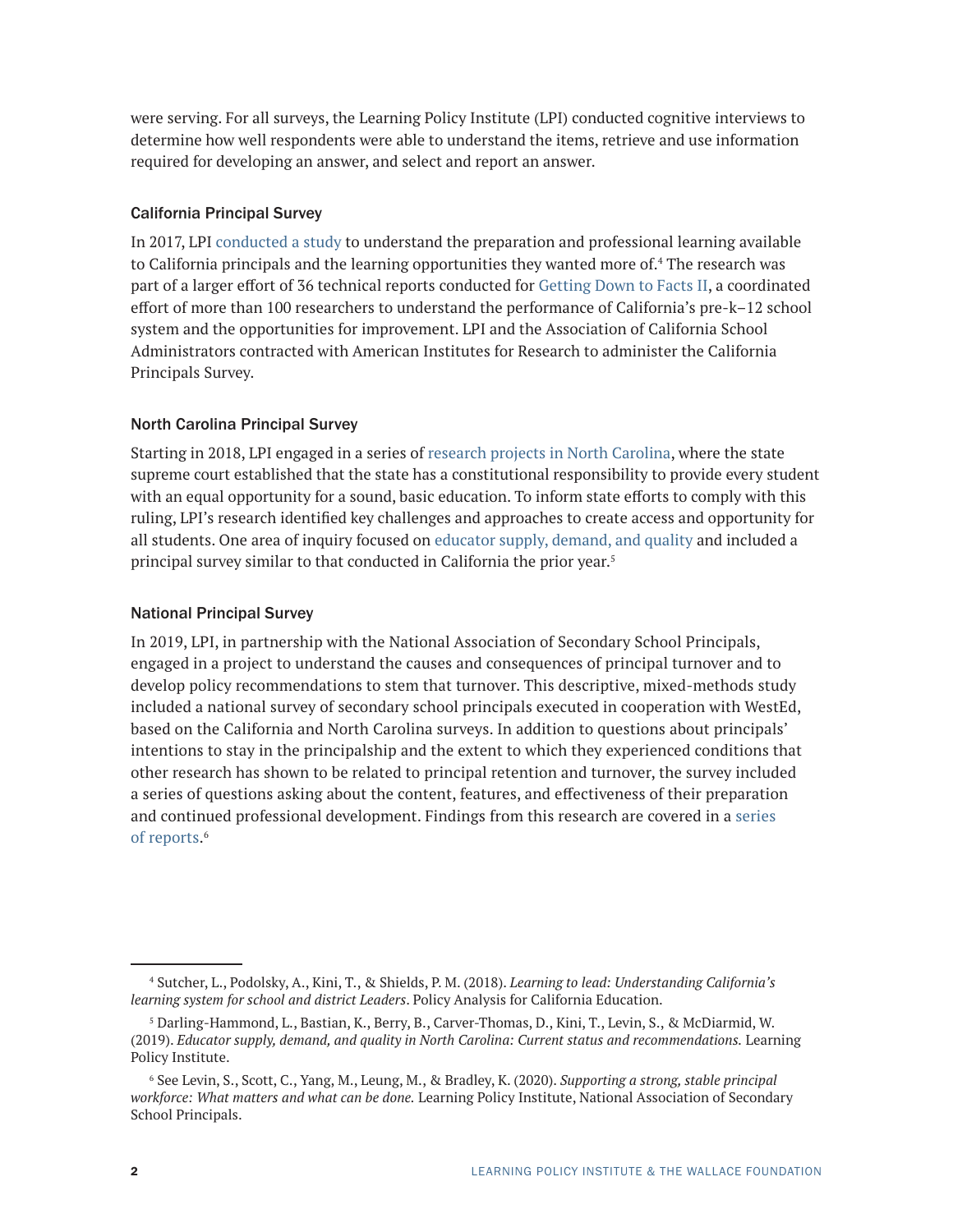<span id="page-6-0"></span>In 2020, LPI partnered with the National Association of Elementary School Principals to collaborate on a related study that examined [elementary school principals' preparation and opportunities for](https://learningpolicyinstitute.org/product/elementary-school-principals-professional-learning-report)  [professional learning](https://learningpolicyinstitute.org/product/elementary-school-principals-professional-learning-report).<sup>7</sup> This study used the same survey instrument that was used in the secondary school principal study. We combined the data collected from these two studies to form a larger national sample that covered both elementary and secondary principals.

## Overview of Technical Supplement

In the next section, we describe the technical aspects of each survey effort, including the sample size for each and whether or not we weighted the samples, content covered and how it differs across surveys, survey samples and response rates, analytic techniques employed, and limitations. The last section presents the questions and responses for all survey items used to inform *Developing Effective Principals: What Kind of Learning Matters?*

<sup>7</sup> Levin, S., Leung, M., Edgerton, A. K., & Scott, C. (2020). *Elementary school principals' professional learning: Current status and future needs.* Learning Policy Institute.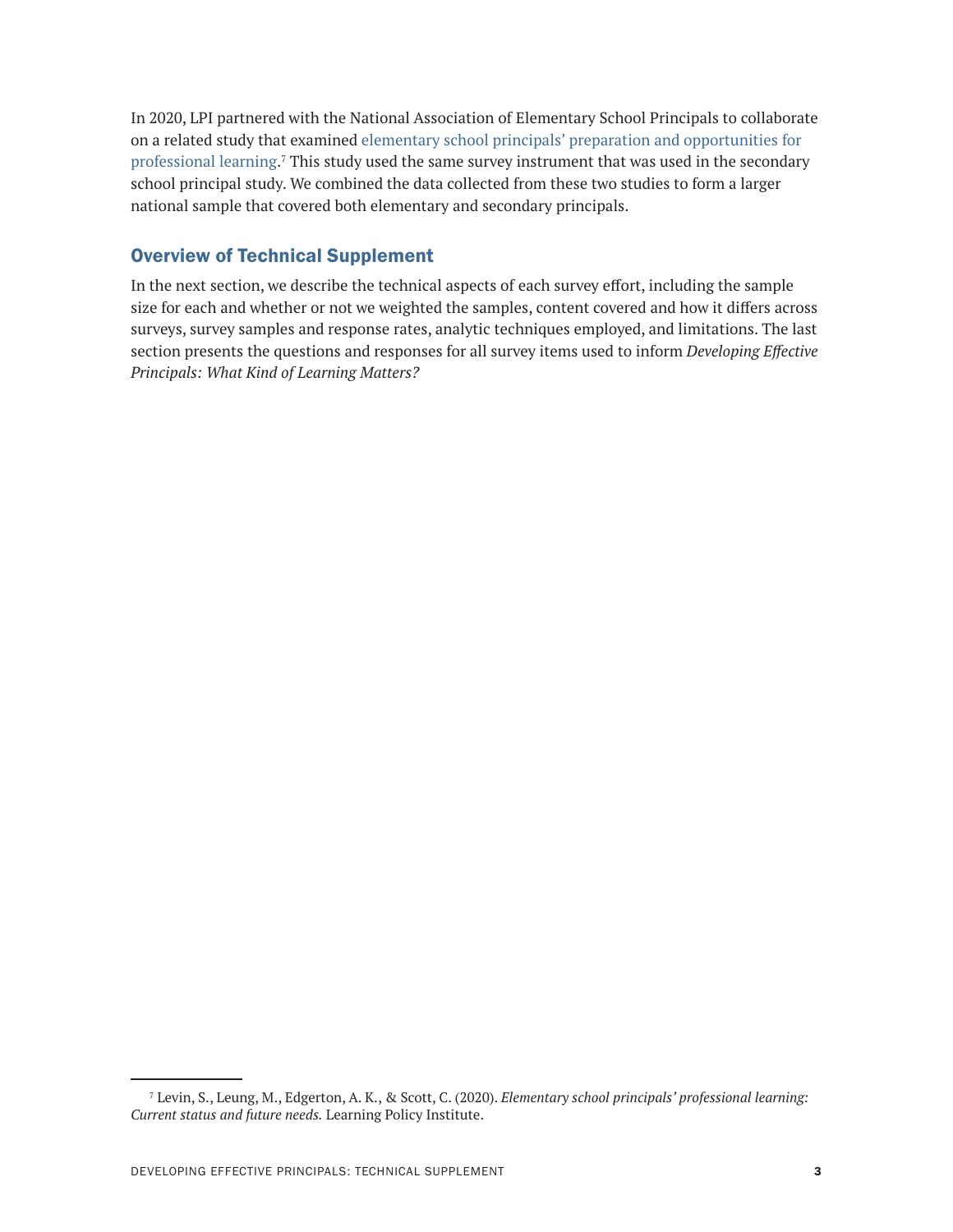# Principal Survey Methodology

## <span id="page-7-0"></span>Surveys Conducted

To understand principals' access to high-quality preparation and professional development, we analyzed survey data from representative national samples of principals affiliated with the National Association of Secondary School Principals (NASSP) and the National Association of Elementary School Principals (NAESP). As the surveys administered to both samples were identical, we combined the data collected from these two groups to form a larger national sample that covered both elementary and secondary principals. We also analyzed two statewide samples of public school principals surveyed for previous studies that included questions about professional learning experiences: one from California (2017) and one from North Carolina (2018).

The national survey, which we refer to in this report as the National Principal Survey, offers an overview of professional learning for principals across the country, while the California and North Carolina Principal Surveys shed light on how state policy may influence principals' professional learning opportunities. Table 1 summarizes the data collected and the content covered by each survey.

| <b>Survey</b>                                                         | <b>National</b>           | <b>California</b> | <b>North Carolina</b> |
|-----------------------------------------------------------------------|---------------------------|-------------------|-----------------------|
| <b>Overview of Data</b>                                               |                           |                   |                       |
| Year of data collection                                               | $2019 - 20$               | 2017              | 2018                  |
| Schools covered                                                       | Public                    | Public            | Public                |
| Sample size                                                           | 836                       | 461               | 847                   |
| Weighting                                                             | $\boldsymbol{\mathsf{x}}$ | $\boldsymbol{x}$  |                       |
| <b>Content Covered</b>                                                |                           |                   |                       |
| Obstacles to becoming principal                                       | $\mathbf x$               |                   |                       |
| Access to various important topics during principal<br>preparation    | $\boldsymbol{\mathsf{x}}$ | $\boldsymbol{x}$  |                       |
| Access to various important topics during professional<br>development | $\mathbf x$               | X                 | x                     |
| Access to authentic learning opportunities                            | $\boldsymbol{\mathsf{x}}$ | $\boldsymbol{x}$  |                       |
| Principals' internship experiences                                    | $\mathsf{x}$              | x                 |                       |
| Access to mentors                                                     | X                         | X                 | x                     |
| Frequency of participation in professional development                | $\boldsymbol{\mathsf{x}}$ | X                 |                       |
| Obstacles to professional development                                 | $\mathsf{x}$              | X                 |                       |
| Professional development topics principals want more of               | $\boldsymbol{\mathsf{x}}$ | x                 | X                     |

## Table 1 Overview of Data Collected in the National, California, and North Carolina Principal Surveys

Sources: NASSP/NAESP Principal Surveys (2019); California Principal Survey (2017); North Carolina Principal Survey (2018).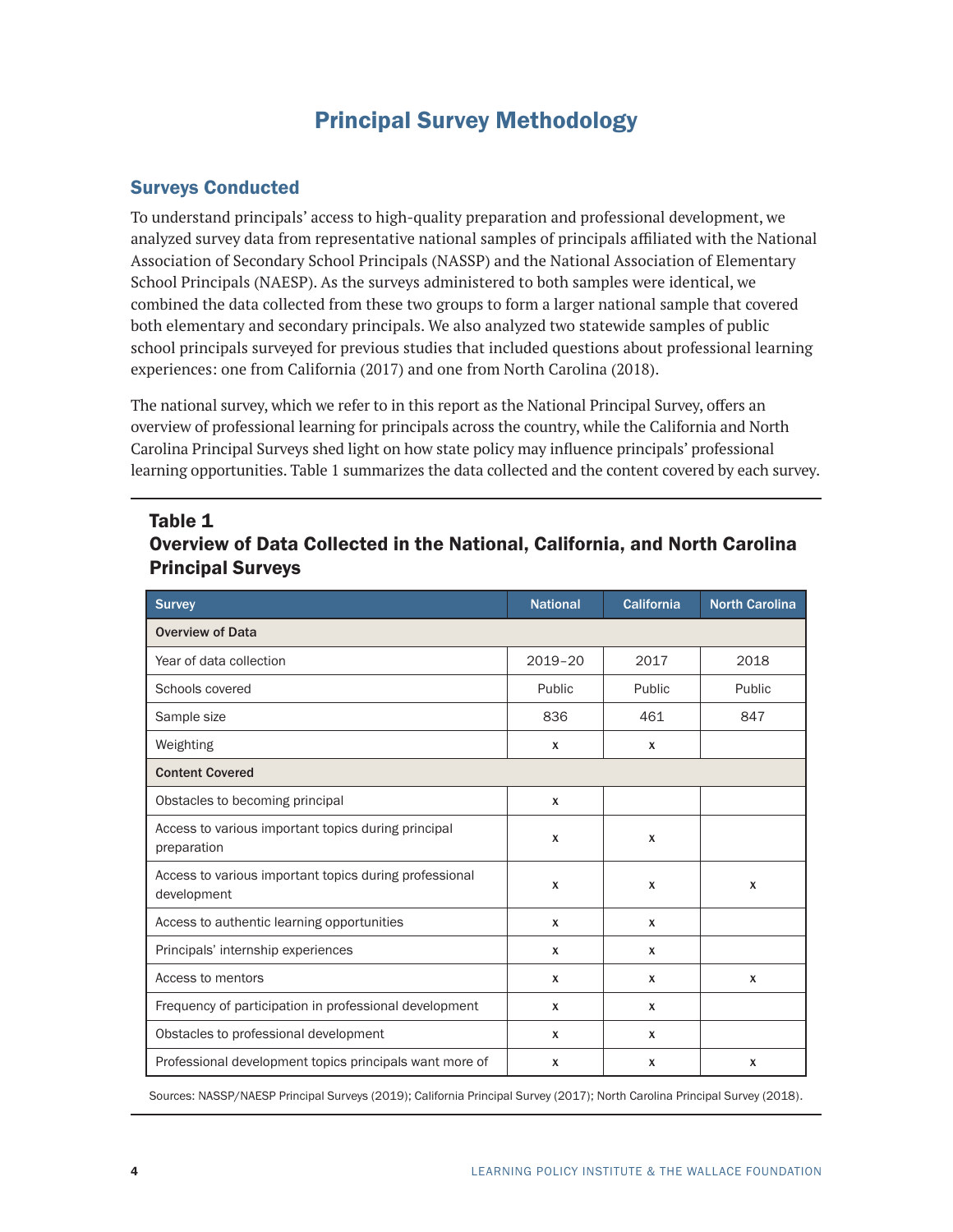## <span id="page-8-0"></span>Similarities and Differences in Survey Content

The national, California, and North Carolina surveys were designed to assess principals' access to high-quality professional learning during principal preparation and professional development, as well as the professional development that principals wanted more of. Additionally, the surveys evaluated principals' access to one-on-one supports, such as on-the-job mentoring or coaching, their working conditions, and their plans to leave or stay in the profession.

The surveys differed in several ways. First, the national and California surveys had more questions addressing principals' preparation experiences. Specifically, they asked principals about the extent to which their preparation programs were problem based, field based, and cohort based—all features of authentic, job-embedded learning that the literature has consistently shown to be important to effectively equip principals for the job. They asked principals about whether they had to complete an internship, the length of the internship, and the duties they performed during the internship. They asked principals about their frequency of participation in professional development activities, such as university courses, workshops, and networking opportunities, and about the obstacles they faced when pursuing professional development. The national survey also asked principals about the challenges they had to overcome to become a principal. While the national survey did not differentiate the amount of access that principals had to various professional learning topics, the California and North Carolina surveys delved deeper and asked principals the extent to which certain topics were covered in their professional learning. The North Carolina survey also asked principals about new state policies regarding compensation and school improvement as well as teacher recruitment and retention.

## Survey Samples and Response Rates

**National Principal Survey.** The full survey sample was drawn from two separate proprietary membership databases: one provided by the NASSP and one provided by the NAESP. The number of potential respondents for both surveys totaled 2,062. The project ultimately achieved a 40% response rate, with 836 total respondents (429 NASSP-affiliated respondents and 407 NAESPaffiliated respondents). Table 2 displays the characteristics of the survey respondents compared to the characteristics of the national principal population as reflected in the National Center for Education Statistics Common Core of Data. On average, the respondents worked in schools with lower proportions of non-white students and students in poverty than those in the full population of 90,479 U.S. schools.<sup>8</sup> Accordingly, we weighted survey responses to better represent the full U.S. principal population.

**California Principal Survey.** The survey sample was drawn from the U.S. Department of Education's 2014–15 Common Core of Data and was augmented with additional information from the California Public School Directory provided by the California Department of Education. In total, 900 schools were sampled for the study. Principals at 462 schools provided sufficient data to be classified as responding principals, achieving a response rate of 51%. Table 3 compares the

<sup>8</sup> For this project, school poverty level is represented by the percentage of students in the school who were eligible for federal free or reduced-price lunch (FRPL) programs in 2018–19, according to the National Center for Education Statistics Common Core of Data. For the schools without a FRPL value (8% of the respondent sample), we used the percentage of students eligible for federal lunch through direct certification (e.g., children in households that receive assistance from the Supplemental Nutrition Assistance Program or other programs) (with a multiplier of 1.6 applied to the number of direct certification students, as suggested by the U.S. Department of Agriculture).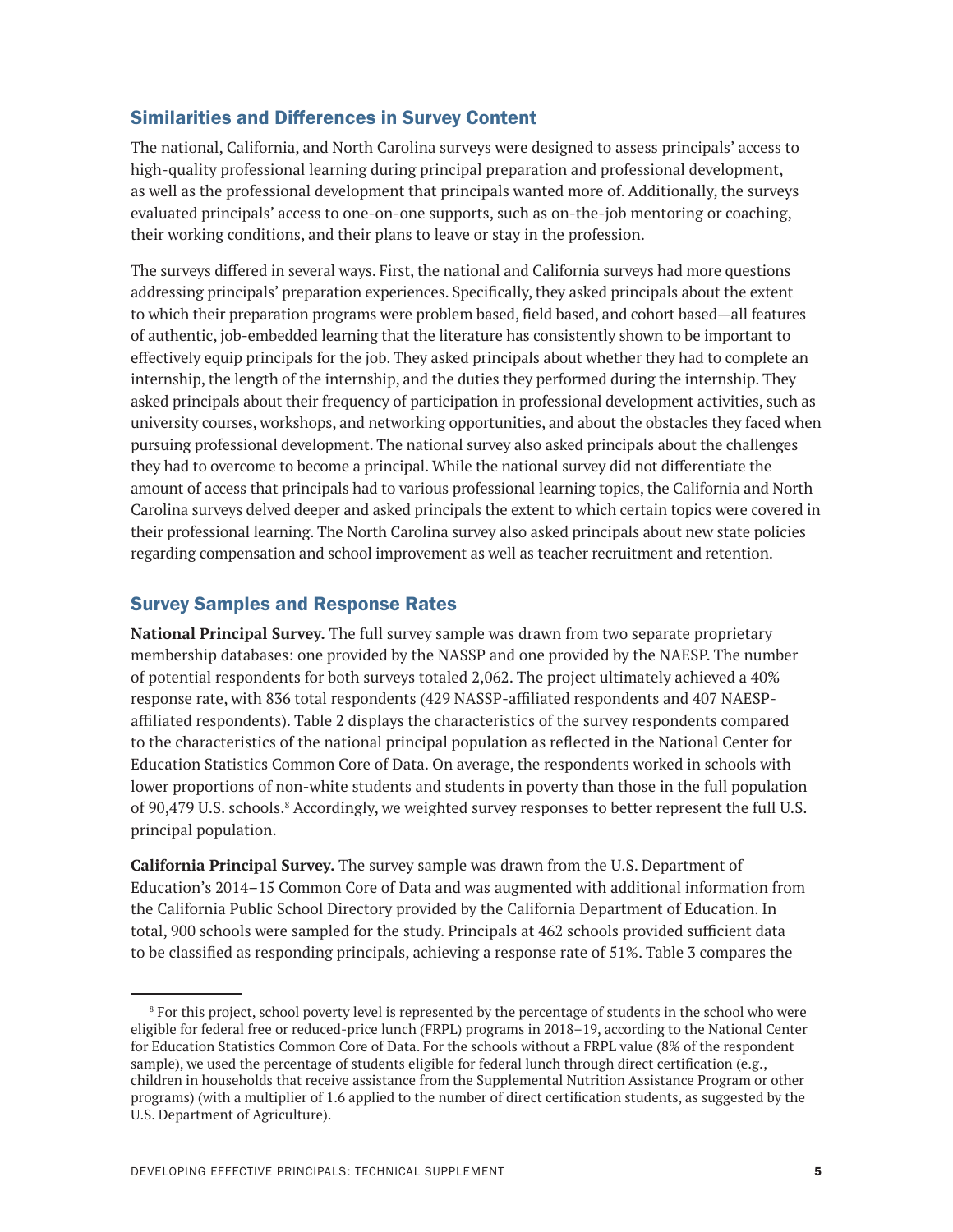<span id="page-9-0"></span>characteristics of principals in the sampling frame to those who responded to the survey. The sampling frame was obtained by filtering principals from schools that were not closed; had students enrolled; were not homebound or hospital schools; were not detention centers, correctional centers, treatment centers, or other centers run by juvenile justice departments; and were site-based schools. As shown in Table 3, the distributions for school level, the percentage of enrolled students eligible for free or reduced-price lunch, the percentage of enrolled students of color, and size of school enrollment are similar between the selected sample and the responding sample, indicating that the respondents are reasonably representative of the population of interest. However, principals who were members of the Association of California School Administrators (ACSA) were more likely to respond than those who were not ( $p < 0.05$ ), and principals of urban schools were less likely to respond than those of nonurban schools ( $p < 0.10$ ). Accordingly, we weighted survey responses to better match the characteristics of the sample frame.

## Table 2 Descriptive Characteristics (Percentages) by Group, National Principal Survey

| <b>School Characteristics</b>          | <b>U.S. Population</b><br>$(n=90,479)$ | Respondents,<br><b>Unweighted</b><br>$(n=836)$ | Respondents,<br>Weighted<br>$(n=836)$ |
|----------------------------------------|----------------------------------------|------------------------------------------------|---------------------------------------|
| <b>School Level</b>                    |                                        |                                                |                                       |
| Elementary                             | 57.7                                   | 43.5                                           | 64.7                                  |
| Secondary                              | 42.3                                   | 56.3                                           | 35.3                                  |
| <b>Enrollment</b>                      |                                        |                                                |                                       |
| Fewer than 300                         | 27.6                                   | 14.2                                           | 21.9                                  |
| 300 to 499                             | 29.0                                   | 28.9                                           | 35.7                                  |
| 500 to 999                             | 33.9                                   | 33.2                                           | 32.7                                  |
| 1,000 or more                          | 9.5                                    | 23.8                                           | 9.7                                   |
| Mean percentage of non-white students  | 48.5                                   | 38.2                                           | 47.1                                  |
| Mean percentage of students in poverty | 50.4                                   | 40.1                                           | 48.9                                  |
| Locale                                 |                                        |                                                |                                       |
| City                                   | 27.2                                   | 19.6                                           | 21.8                                  |
| Suburban                               | 32.1                                   | 43.6                                           | 30.6                                  |
| Town                                   | 13.0                                   | 14.1                                           | 13.4                                  |
| Rural                                  | 27.7                                   | 22.7                                           | 34.3                                  |
| Region                                 |                                        |                                                |                                       |
| Northeast                              | 15.8                                   | 21.5                                           | 16.0                                  |
| Midwest                                | 34.9                                   | 27.9                                           | 38.2                                  |
| South                                  | 25.8                                   | 30.5                                           | 26.1                                  |
| West                                   | 24.6                                   | 20.1                                           | 19.7                                  |

Data sources: U.S. Department of Education. Institute of Education Sciences, National Center for Education Statistics Common Core of Data, Public Elementary/Secondary School Universe Survey, 2018–19; NASSP/NAESP Principal Surveys (2019).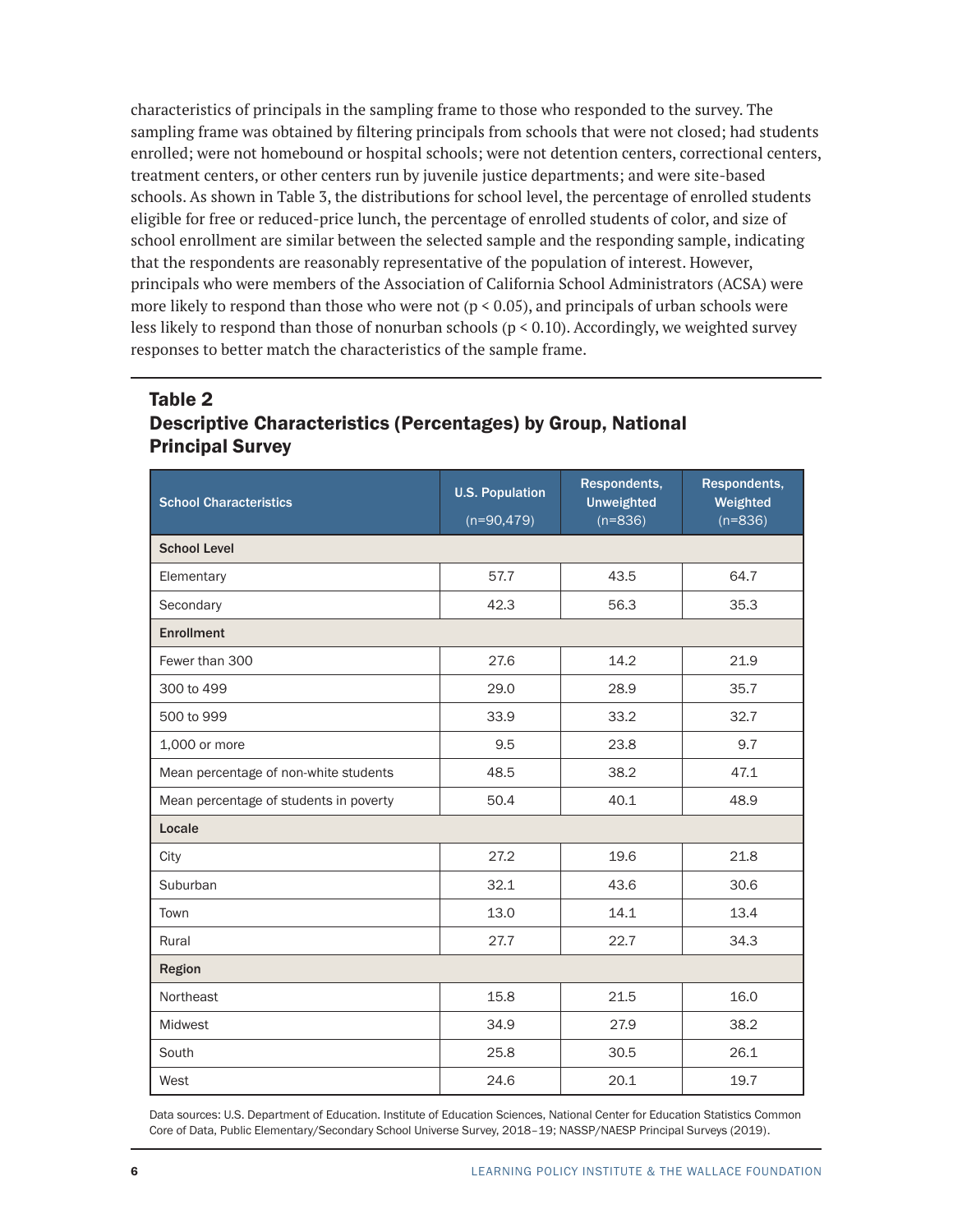#### <span id="page-10-0"></span>Table 3

## Percentage of Schools by Stratifying and Sorting Variables for the Frame and the Responding Sample, California Principal Survey

|                                         |                                                                                       | Responding Sample (n=462) |                                                              |                                     |  |  |
|-----------------------------------------|---------------------------------------------------------------------------------------|---------------------------|--------------------------------------------------------------|-------------------------------------|--|--|
| <b>School</b><br><b>Characteristics</b> | <b>Sampling Frame</b><br>(8,648)                                                      | <b>Unweighted</b>         | <b>Weighted by</b><br>Nonresponse<br><b>Adjusted Weights</b> | <b>Weighted by Final</b><br>Weights |  |  |
| <b>ACSA</b> membership                  |                                                                                       |                           |                                                              |                                     |  |  |
| <b>Yes</b>                              | 41.8                                                                                  | 62.6                      | 41.8                                                         | 41.8                                |  |  |
| No.                                     | 58.2                                                                                  | 37.4                      | 58.2                                                         | 58.2                                |  |  |
| <b>School level</b>                     |                                                                                       |                           |                                                              |                                     |  |  |
| Primary                                 | 66.2                                                                                  | 65.6                      | 65.0                                                         | 64.7                                |  |  |
| Middle                                  | 15.9                                                                                  | 15.6                      | 15.9                                                         | 16.0                                |  |  |
| High                                    | 14.7                                                                                  | 16.7                      | 16.4                                                         | 16.7                                |  |  |
| Combined                                | 3.2                                                                                   | $2.2^{\circ}$             | 2.7                                                          | 2.7                                 |  |  |
|                                         | Percentage of enrolled students eligible for free or reduced-price lunch <sup>a</sup> |                           |                                                              |                                     |  |  |
| Low                                     | 50.0                                                                                  | 51.5                      | 52.0                                                         | 50.0                                |  |  |
| High                                    | 50.0                                                                                  | 48.5                      | 48.0                                                         | 50.0                                |  |  |
|                                         | Percentage of white, non-Hispanic enrolled students                                   |                           |                                                              |                                     |  |  |
| Low                                     | 50.0                                                                                  | 48.5                      | 48.4                                                         | 50.0                                |  |  |
| High                                    | 50.0                                                                                  | 51.5                      | 51.6                                                         | 50.0                                |  |  |
| <b>School enrollment</b>                |                                                                                       |                           |                                                              |                                     |  |  |
| Low                                     | 50.1                                                                                  | 50.6                      | 51.0                                                         | 50.1                                |  |  |
| High                                    | 49.9                                                                                  | 49.4                      | 49.0                                                         | 49.9                                |  |  |
| Locale <sup>b</sup>                     |                                                                                       |                           |                                                              |                                     |  |  |
| City                                    | 40.6                                                                                  | 36.1                      | 40.3                                                         | 40.6                                |  |  |
| Suburban                                | 41.1                                                                                  | 43.9                      | 41.7                                                         | 41.1                                |  |  |
| Town                                    | 7.3                                                                                   | 8.7                       | 6.8                                                          | 7.3                                 |  |  |
| Rural                                   | 11.0                                                                                  | 11.3                      | 11.1                                                         | 11.0                                |  |  |

Notes: Percentages may not sum to 100 because of rounding.

<sup>a</sup> In the sampling frame, 0.1% of the schools were missing on this variable. Missing values were imputed by the neighboring value in the same cell of the design variables: ACSA membership; school level; percentage of enrolled students eligible for free or reduced-price lunch; percentage of white, non-Hispanic enrolled students; and school enrollment.

<sup>b</sup> In the sampling frame, one school was missing this variable. The missing value was imputed by the neighboring value in the same cell of the design variables: ACSA membership; school level; percentage of enrolled students eligible for free or reduced-price lunch; percentage of white, non-Hispanic enrolled students; and school enrollment.

Data source: U.S. Department of Education, National Center for Education Statistics Common Core of Data, Public Elementary/Secondary School Universe Survey, 2014–15.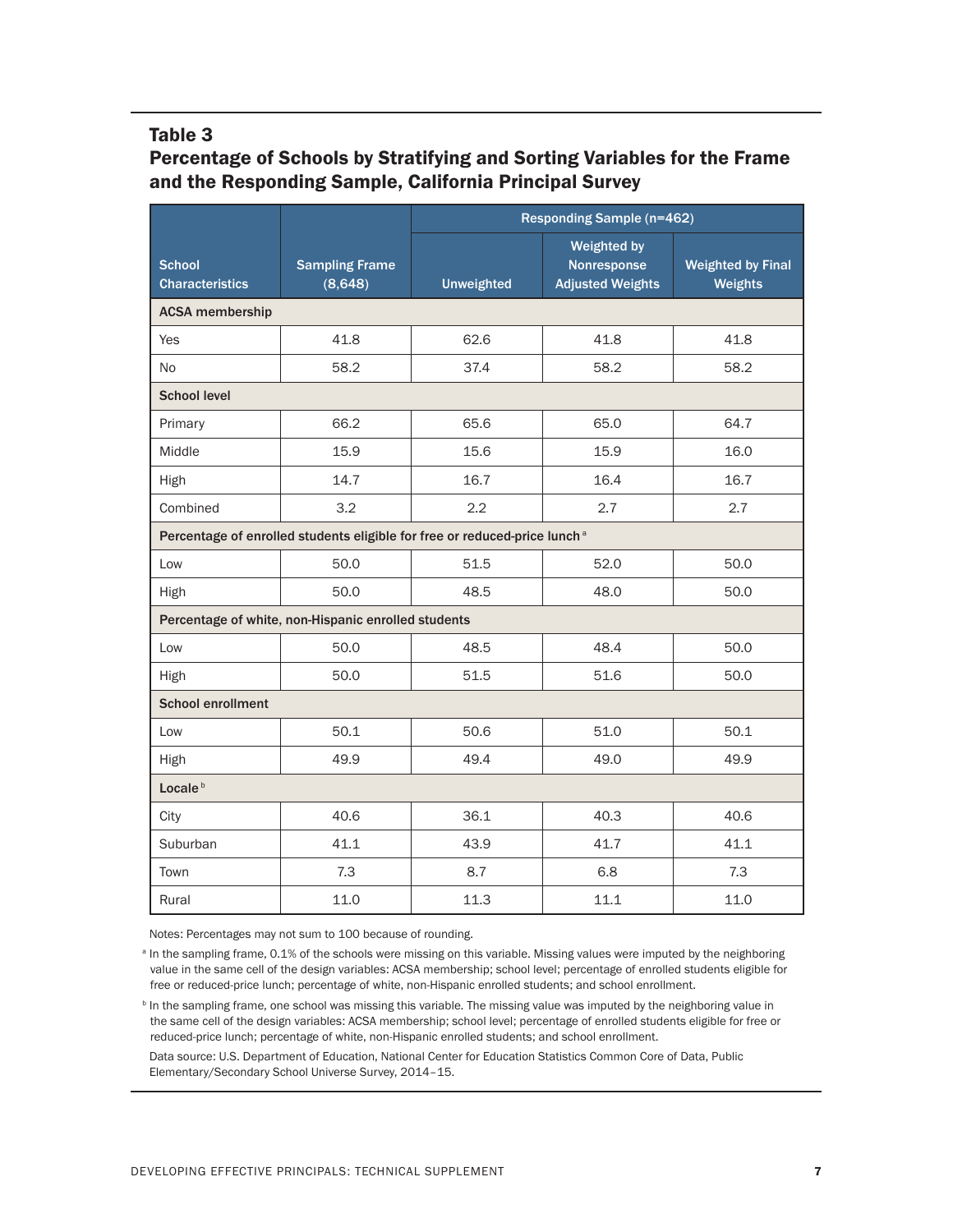<span id="page-11-0"></span>**North Carolina Principal Survey.** The target sample included all 2,657 North Carolina public and charter school principals. The total survey response rate was 31% (832 completed survey responses). Table 4 shows the descriptive characteristics of the North Carolina public school population compared with the schools of the survey's respondents. As shown, high school principals are underrepresented among respondents, while secondary and other school principals are overrepresented. In addition, principals from schools in the highest and lowest quintiles of students eligible for free or reduced-price lunch are also underrepresented. In terms of locale, principals serving schools in cities are underrepresented by survey respondents, while rural principals are overrepresented. Survey responses were not weighted in our analyses.

## Table 4 Descriptive Characteristics (Percentages) by Group, North Carolina Principal Survey

| <b>School Characteristics</b>                                            | <b>North Carolina Population</b><br>$(n=2,644)$ | <b>Survey Respondents<sup>a</sup></b><br>$(n=847)$ |  |  |  |  |
|--------------------------------------------------------------------------|-------------------------------------------------|----------------------------------------------------|--|--|--|--|
| <b>School Level</b>                                                      |                                                 |                                                    |  |  |  |  |
| Primary                                                                  | 55.6                                            | 55.7                                               |  |  |  |  |
| Middle                                                                   | 18.7                                            | 17.8                                               |  |  |  |  |
| High                                                                     | 21.6                                            | 16.4                                               |  |  |  |  |
| Secondary                                                                | 0.7                                             | 2.8                                                |  |  |  |  |
| Other                                                                    | 3.4                                             | 7.4                                                |  |  |  |  |
| Percentage of Enrolled Students Eligible for Free or Reduced-Price Lunch |                                                 |                                                    |  |  |  |  |
| Low (0%-24%)                                                             | 13.2                                            | 7.7                                                |  |  |  |  |
| High (80%-100%)                                                          | 35.4                                            | 27.1                                               |  |  |  |  |
| Locale                                                                   |                                                 |                                                    |  |  |  |  |
| City                                                                     | 26.8                                            | 18.2                                               |  |  |  |  |
| Suburban                                                                 | 19.5                                            | 20.1                                               |  |  |  |  |
| Town                                                                     | 12.6                                            |                                                    |  |  |  |  |
| Rural                                                                    | 41.1                                            | 61.8                                               |  |  |  |  |

Notes: Percentages may not sum to 100 because of rounding.

<sup>a</sup> Demographic characteristics were self-reported by survey respondents.

Data sources: U.S. Department of Education. Institute of Education Sciences, National Center for Education Statistics Common Core of Data, Public Elementary/Secondary School Universe Survey, 2017–18; North Carolina Principal Survey (2018).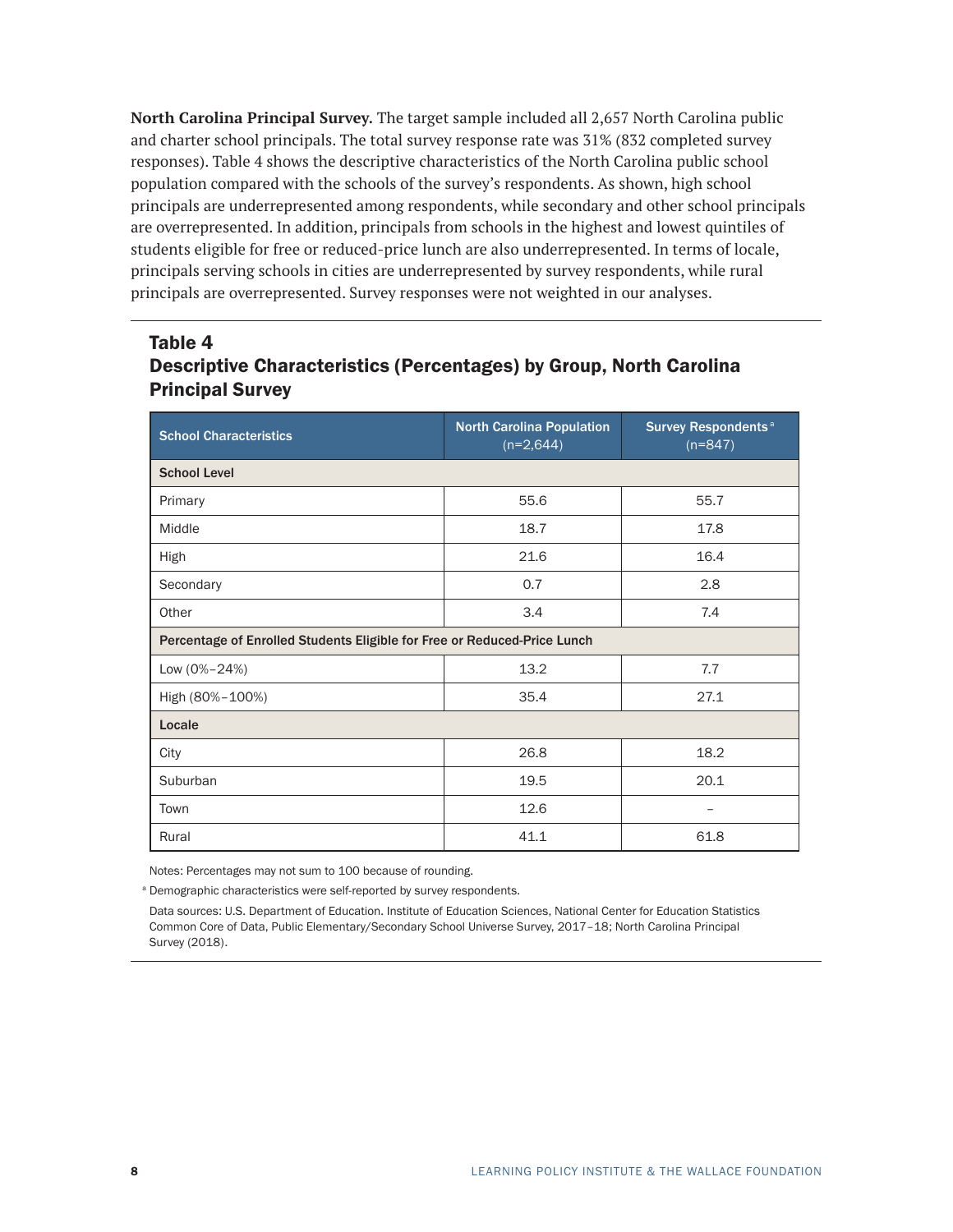#### <span id="page-12-0"></span>Analysis

In our analysis of the three surveys, we disaggregated principals by school characteristics, including the following:

- **•** Poverty level of students: We categorized schools in the highest quartile of the proportion of students eligible for free or reduced-priced lunch as high-poverty schools and categorized schools in the lowest quartile as low-poverty schools.
- **•** Proportion of students of color: We categorized schools in the highest quartile of the proportion of non-white students as schools with high enrollment of students of color and categorized schools in the lowest quartile as schools with low enrollment of students of color.
- **•** Locale: We include city, suburban, town, and rural schools.
- **•** Region: We include the Northeast, South, Midwest, and West regions.

We also explored differences based on when principals were certified, which could reflect changes in the nature and quality of preparation programs over time. The data for the national and California surveys were weighted to better represent the U.S. and California public school populations, respectively. The data for the North Carolina survey was not weighted.

## Limitations

The three surveys are some of the few data sets that offer an overview of principals' access to highquality professional learning at the national and state levels. However, several limitations should be noted when interpreting the survey results. Specifically, we note the following:

- **•** Given the samples and response rates, the survey data may not be fully representative of the target principal population, which could impact the generalizability of the results.
- **•** Several of the survey questions that ask about principals' professional learning experiences over the past 2 years are subject to retrieval error, as respondents may be unable to clearly recall their participation in professional learning activities.
- **•** While the survey data show principals' exposure to high-quality professional learning, important details related to access or the depth of content covered may be missing.
- **•** All the survey data were self-reported by principals and reflect only their perceptions of their professional learning experiences, which could impact the reliability of the results.

To address these limitations, we weighted the results from the national and California surveys to be more representative of the U.S. school population in terms of a few key demographic variables. We also tested the surveys with small focus groups of principals to ensure that principals would have an accurate understanding of the survey items.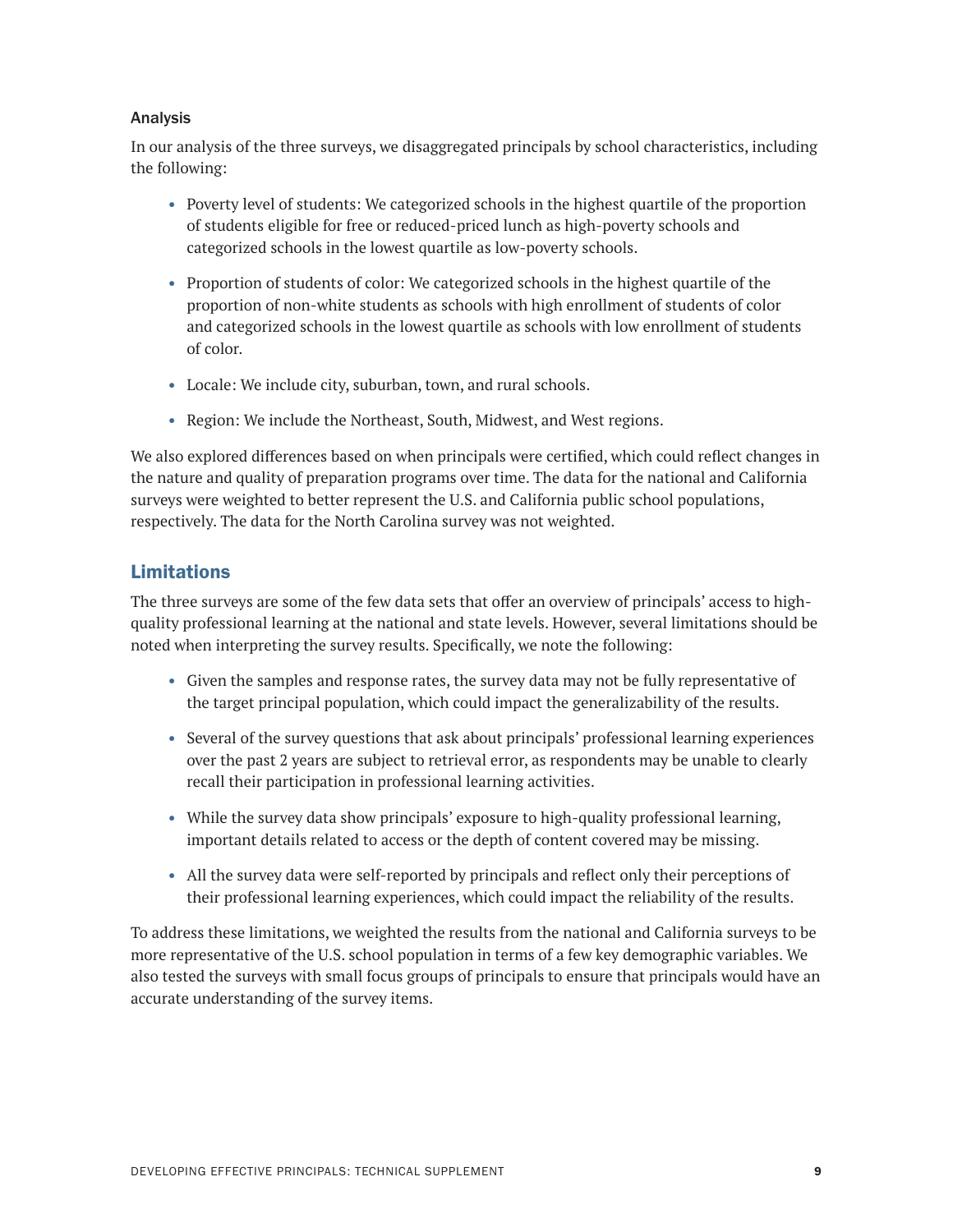# <span id="page-13-0"></span>Full Results From the National Principal Survey (2019), Weighted

## Principal Preparation Program

#### General characteristics of principal preparation

Please indicate the extent to which the following statements about your leadership preparation program are true.

|                                                                                                                                                                                                        | Not at all<br>true | True to a<br>minimal<br>extent | <b>Somewhat</b><br>true | True to a<br>moderate<br>extent | True to<br>a great<br>extent | n   |
|--------------------------------------------------------------------------------------------------------------------------------------------------------------------------------------------------------|--------------------|--------------------------------|-------------------------|---------------------------------|------------------------------|-----|
| The program used problem-<br>based learning approaches,<br>such as action research or<br>inquiry projects, in which you<br>gathered and analyzed data to<br>help solve a problem.                      | 5%                 | 13%                            | 22%                     | 37%                             | 23%                          | 811 |
| The program used field-based<br>projects in which you applied<br>ideas from your coursework to<br>your experience in the field.                                                                        | 5%                 | 14%                            | 24%                     | 35%                             | 23%                          | 808 |
| The program organized<br>principal candidates into<br>student cohorts, that is,<br>defined groups of individuals<br>who began the program<br>together and stayed together<br>throughout their courses. | 16%                | 13%                            | 14%                     | 18%                             | 39%                          | 809 |

During your preparation program, how helpful were professional learning opportunities in the following areas?

|                                                                                                     | <b>Not</b><br>at all<br>helpful | <b>Slightly</b><br>helpful | <b>Somewhat</b><br>helpful | Very<br>helpful | <b>Extremely</b><br>helpful | NA, didn't<br>have this<br>opportunity | $\mathsf{n}$ |
|-----------------------------------------------------------------------------------------------------|---------------------------------|----------------------------|----------------------------|-----------------|-----------------------------|----------------------------------------|--------------|
| Instructional leadership                                                                            |                                 |                            |                            |                 |                             |                                        |              |
| Leading instruction<br>that focuses on how to<br>develop students' higher<br>order thinking skills. | 11%                             | 16%                        | 30%                        | 19%             | 7%                          | 17%                                    | 754          |
| Leading instruction<br>that focuses on raising<br>schoolwide achievement<br>on standardized tests.  | 14%                             | 22%                        | 26%                        | 16%             | 6%                          | 17%                                    | 755          |
| Selecting effective<br>curriculum strategies<br>and materials.                                      | 18%                             | 19%                        | 30%                        | 11%             | 4%                          | 18%                                    | 752          |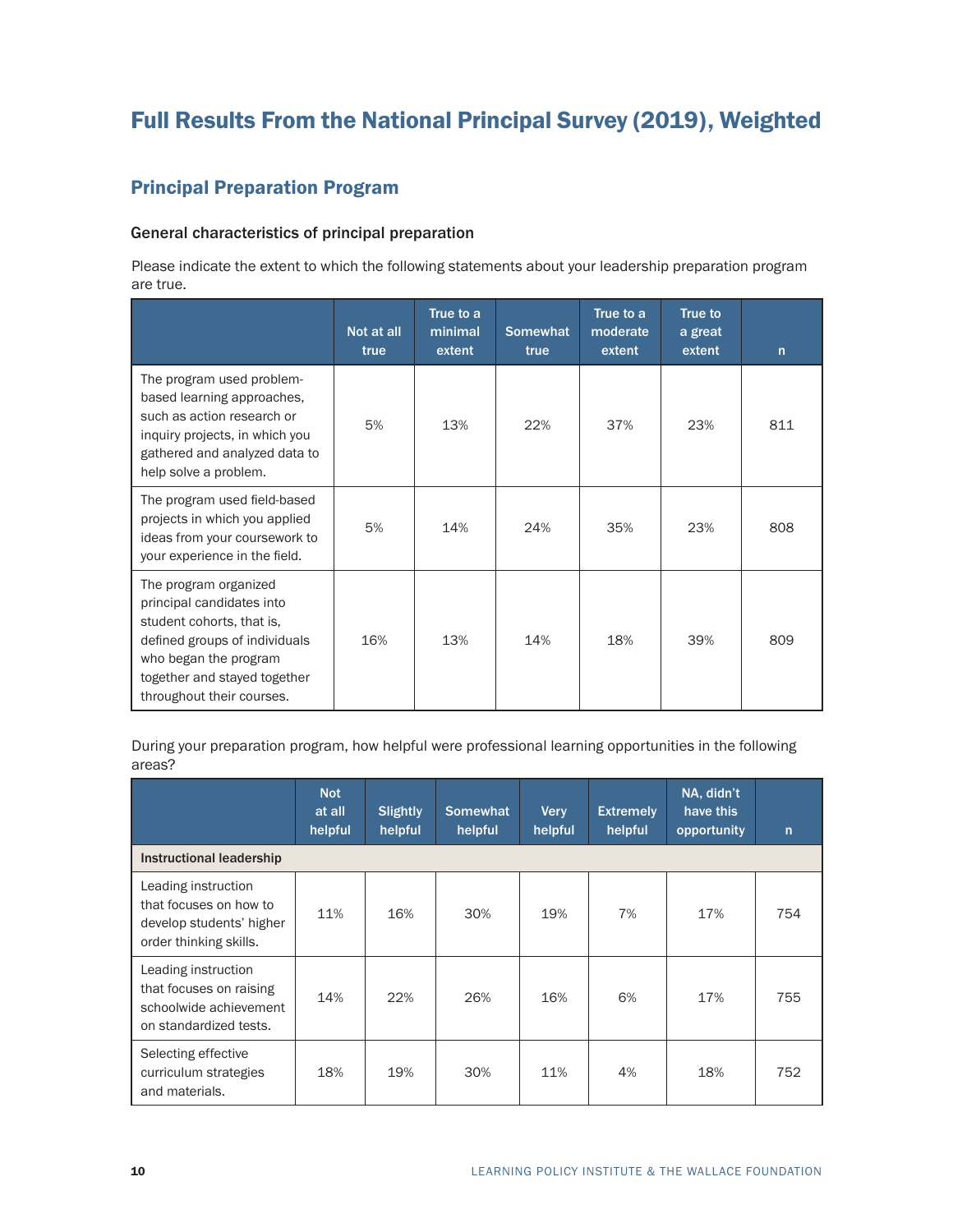During your preparation program, how helpful were professional learning opportunities in the following areas?

|                                                                                                                      | <b>Not</b><br>at all<br>helpful | <b>Slightly</b><br>helpful | <b>Somewhat</b><br>helpful | <b>Very</b><br>helpful | <b>Extremely</b><br>helpful | NA, didn't<br>have this<br>opportunity | n   |
|----------------------------------------------------------------------------------------------------------------------|---------------------------------|----------------------------|----------------------------|------------------------|-----------------------------|----------------------------------------|-----|
| Leading instruction<br>that supports<br>implementation of new<br>state standards.                                    | 16%                             | 18%                        | 24%                        | 15%                    | 5%                          | 22%                                    | 754 |
| Leading school improvement                                                                                           |                                 |                            |                            |                        |                             |                                        |     |
| Using student and<br>school data to inform<br>continuous school<br>improvement.                                      | 11%                             | 20%                        | 27%                        | 24%                    | 8%                          | 10%                                    | 745 |
| Leading a schoolwide<br>change process to<br>improve student<br>achievement.                                         | 12%                             | 17%                        | 26%                        | 20%                    | 8%                          | 17%                                    | 747 |
| Engaging in self-<br>improvement and<br>your own continuous<br>learning.                                             | 11%                             | 12%                        | 25%                        | 26%                    | 14%                         | 12%                                    | 746 |
| Shaping teaching and learning conditions                                                                             |                                 |                            |                            |                        |                             |                                        |     |
| Creating collegial and<br>collaborative work<br>environments.                                                        | 8%                              | 16%                        | 26%                        | 25%                    | 9%                          | 16%                                    | 718 |
| Working with various<br>school/community<br>stakeholders, including<br>parents, educators, and<br>other partners.    | 9%                              | 21%                        | 30%                        | 19%                    | 9%                          | 12%                                    | 716 |
| Leading schools that<br>support students from<br>diverse ethnic, racial,<br>linguistic, and cultural<br>backgrounds. | 9%                              | 20%                        | 31%                        | 16%                    | 6%                          | 18%                                    | 716 |
| Leading schools that<br>support students'<br>social and emotional<br>development.                                    | 14%                             | 23%                        | 22%                        | 12%                    | 4%                          | 25%                                    | 712 |
| Developing systems<br>that support children's<br>development in terms<br>of physical and mental<br>health.           | 13%                             | 22%                        | 25%                        | 8%                     | 4%                          | 28%                                    | 711 |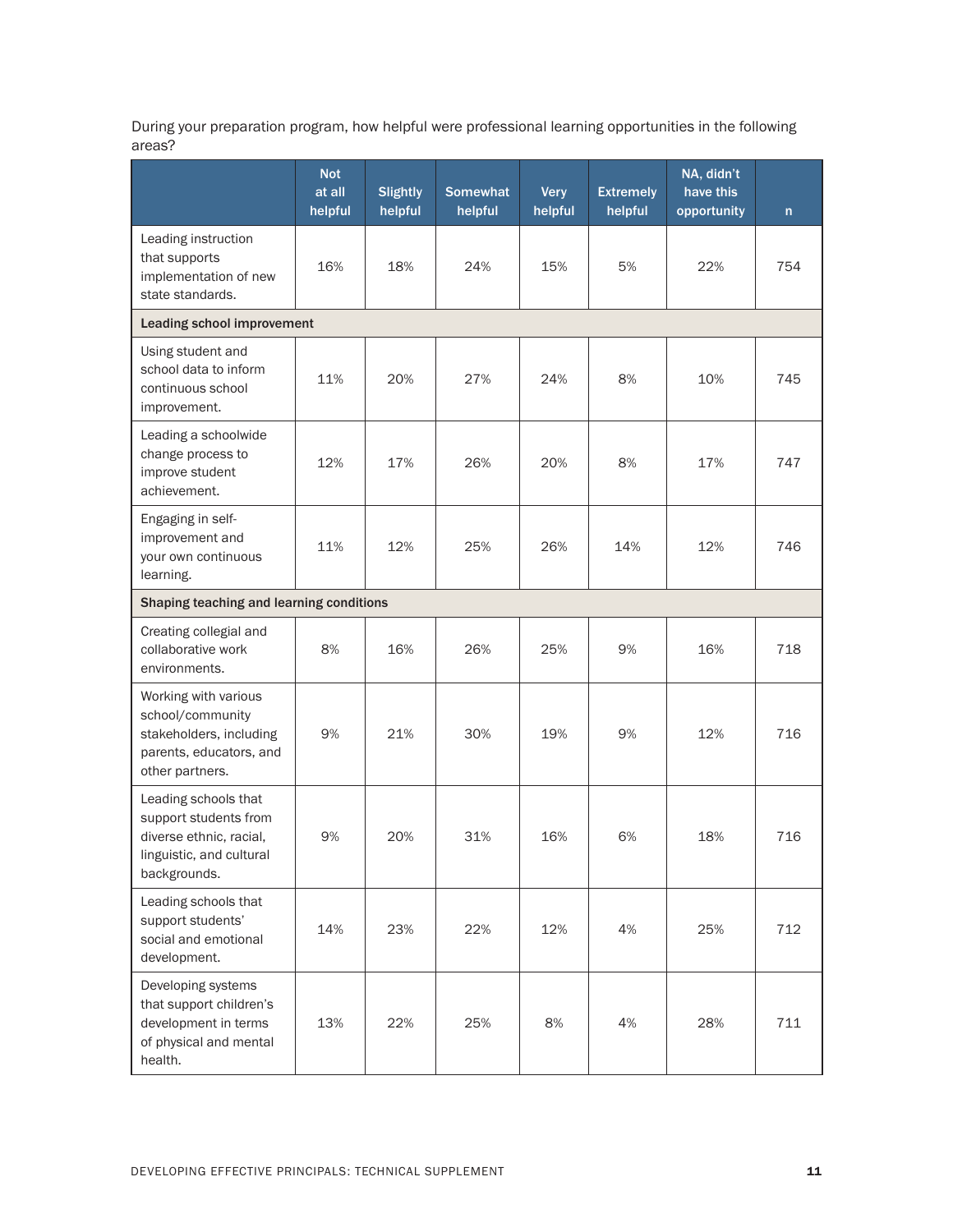During your preparation program, how helpful were professional learning opportunities in the following areas?

|                                                                                                                       | <b>Not</b><br>at all<br>helpful   | <b>Slightly</b><br>helpful | <b>Somewhat</b><br>helpful | <b>Very</b><br>helpful | <b>Extremely</b><br>helpful | NA, didn't<br>have this<br>opportunity | n   |
|-----------------------------------------------------------------------------------------------------------------------|-----------------------------------|----------------------------|----------------------------|------------------------|-----------------------------|----------------------------------------|-----|
| Creating a school<br>environment that<br>develops personally<br>and socially responsible<br>young people.             | 11%                               | 21%                        | 24%                        | 14%                    | 5%                          | 24%                                    | 709 |
| Creating a school<br>environment that uses<br>discipline for restorative<br>purposes.                                 | 18%                               | 18%                        | 20%                        | 8%                     | 3%                          | 33%                                    | 707 |
| Redesigning the<br>school's organization<br>and structure to support<br>deeper learning for<br>teachers and students. | 10%                               | 22%                        | 22%                        | 11%                    | 7%                          | 28%                                    | 710 |
| <b>Developing people</b>                                                                                              |                                   |                            |                            |                        |                             |                                        |     |
| Designing professional<br>learning opportunities<br>for teachers and other<br>staff.                                  | 14%                               | 23%                        | 22%                        | 12%                    | 6%                          | 23%                                    | 711 |
| Helping teachers<br>improve through cycles<br>of observation and<br>feedback.                                         | 10%                               | 26%                        | 25%                        | 14%                    | 10%                         | 14%                                    | 711 |
| Recruiting and retaining<br>teachers and other staff.                                                                 | 21%                               | 18%                        | 22%                        | 7%                     | 3%                          | 29%                                    | 712 |
| Managing school<br>operations efficiently.                                                                            | 8%                                | 25%                        | 34%                        | 17%                    | 8%                          | 9%                                     | 713 |
| Knowing how to invest<br>resources to support<br>improvements in school<br>performance.                               | 13%                               | 26%                        | 26%                        | 9%                     | 3%                          | 24%                                    | 710 |
|                                                                                                                       | Meeting the needs of all learners |                            |                            |                        |                             |                                        |     |
| Meeting the needs of<br>English learners.                                                                             | 22%                               | 21%                        | 15%                        | 8%                     | 3%                          | 32%                                    | 717 |
| Meeting the needs<br>of students with<br>disabilities.                                                                | 10%                               | 23%                        | 27%                        | 25%                    | 6%                          | 9%                                     | 716 |
| Equitably serving all<br>children.                                                                                    | 9%                                | 20%                        | 28%                        | 23%                    | 6%                          | 13%                                    | 712 |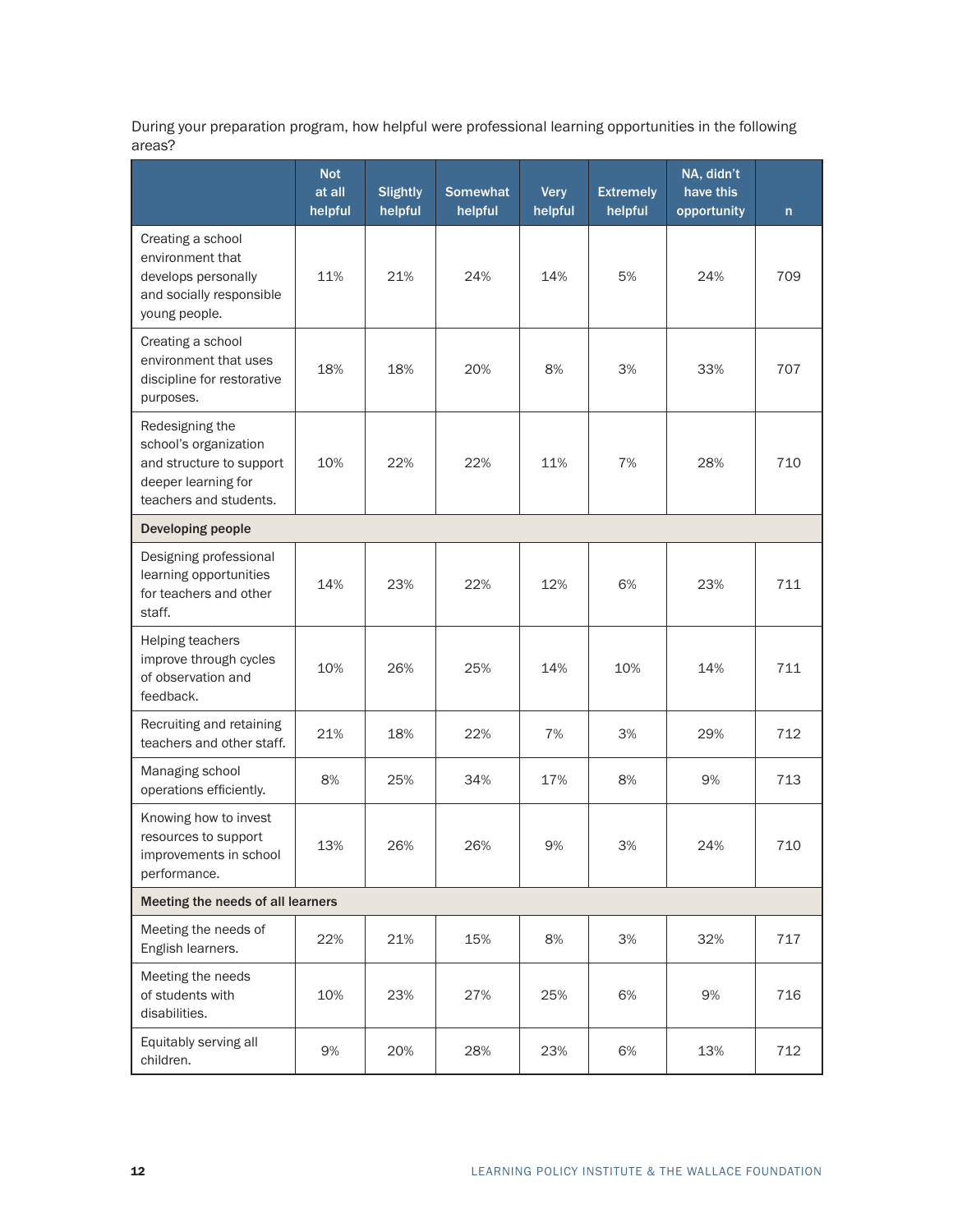#### Internship

In your leadership preparation program, did you have a supervised internship or field experience working directly with a principal and engaging in administrative tasks under supervision?

| Yes | 77% |
|-----|-----|
| No  | 23% |
| n   | 812 |

How long was your supervised internship or field experience?

| I ess than 1 month  | 4%  |
|---------------------|-----|
| 1-3 months          | 26% |
| 4-6 months          | 31% |
| 7-9 months          | 11% |
| $10-12$ months      | 21% |
| More than 12 months | 8%  |
|                     | 637 |

To what extent did your internship or field experience(s) reflect the following attributes?

|                                                                                                                                                                       | Not at all<br>true | True to a<br>minimal<br>extent | <b>Somewhat</b><br>true | True to a<br>moderate<br>extent | <b>True to</b><br>a great<br>extent | $\mathsf{n}$ |
|-----------------------------------------------------------------------------------------------------------------------------------------------------------------------|--------------------|--------------------------------|-------------------------|---------------------------------|-------------------------------------|--------------|
| I had responsibilities for<br>leading, facilitating, and<br>making decisions typical of an<br>educational leader.                                                     | 5%                 | 17%                            | 26%                     | 33%                             | 18%                                 | 638          |
| I was able to develop<br>an educational leader's<br>perspective on fostering the<br>success and well-being of<br>each student and adult in the<br>learning community. | 3%                 | 12%                            | 28%                     | 37%                             | 20%                                 | 635          |
| My internship/field experience<br>adequately prepared me for my<br>first year as a principal.                                                                         | 6%                 | 18%                            | 30%                     | 31%                             | 15%                                 | 636          |
| My internship/field experience<br>was tightly aligned with theory<br>and coursework.                                                                                  | 7%                 | 14%                            | 33%                     | 30%                             | 17%                                 | 637          |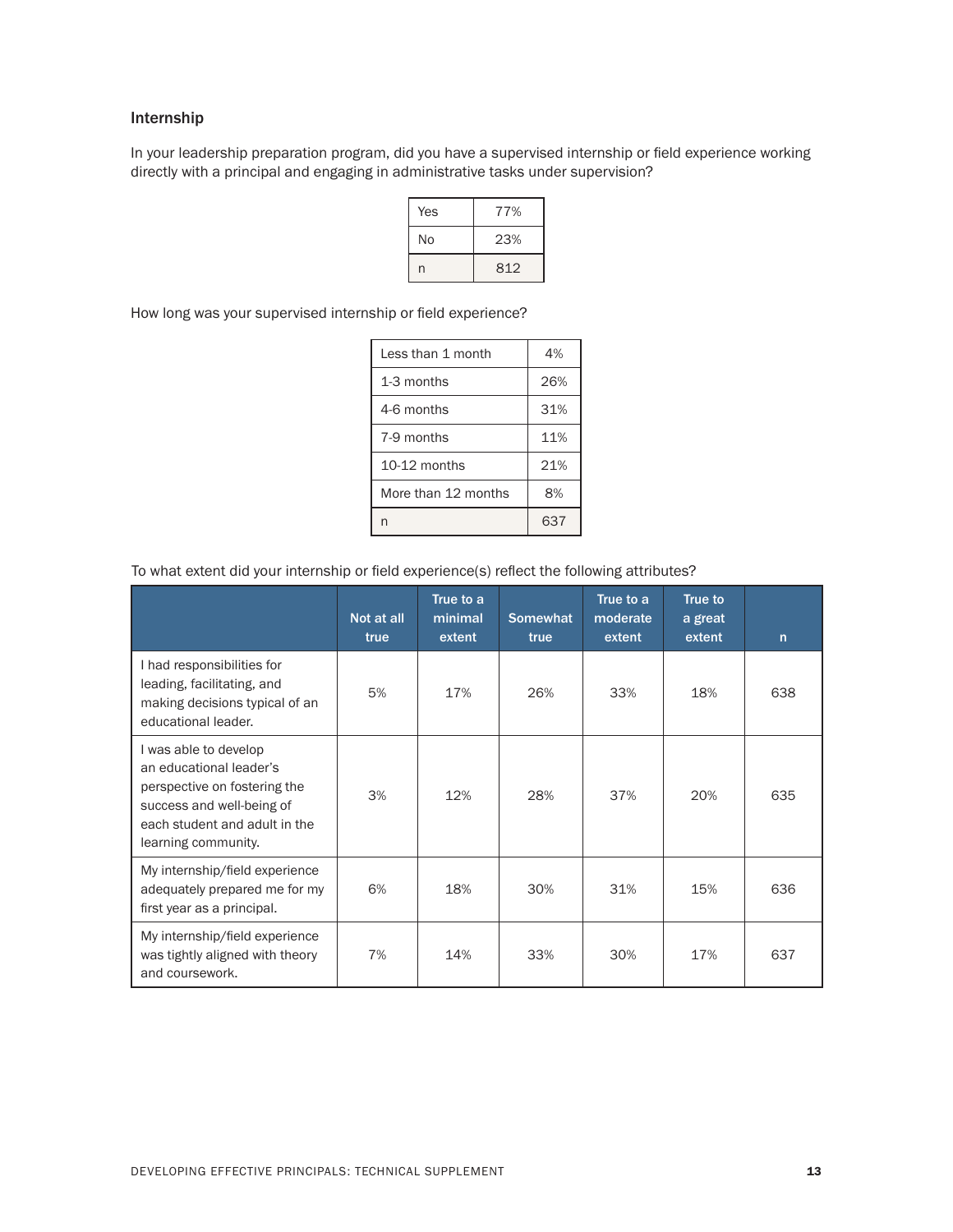<span id="page-17-0"></span>As part of your leadership preparation program, did you engage in any of the following other types of internships or field experiences?

|                                                                                                            | <b>Percent principals who</b><br>selected this option | $\mathsf{n}$ |
|------------------------------------------------------------------------------------------------------------|-------------------------------------------------------|--------------|
| served in an administrative capacity, but without direct<br>coaching from a mentor or program supervisor.  | 26%                                                   | 802          |
| completed a project in my school requiring that I work with<br>other staff to accomplish a goal.           | 59%                                                   | 802          |
| completed a project in another school requiring that I work<br>with staff to accomplish a goal.            | 17%                                                   | 802          |
| completed a project requiring that I collect data, analyze a<br>situation, and propose a course of action. | 53%                                                   | 802          |
| completed another type of project.                                                                         | 8%                                                    | 802          |
| No.                                                                                                        | 10%                                                   | 802          |

## Professional Development

#### General characteristics of professional development

During your in-service professional development, how helpful were professional development opportunities in the following areas?

|                                                                                                     | Not at all<br>helpful | <b>Slightly</b><br>helpful | <b>Somewhat</b><br>helpful | <b>Very</b><br>helpful | <b>Extremely</b><br>helpful | NA, didn't<br>have this<br>opportunity | $\mathsf{n}$ |  |  |  |
|-----------------------------------------------------------------------------------------------------|-----------------------|----------------------------|----------------------------|------------------------|-----------------------------|----------------------------------------|--------------|--|--|--|
| <b>Instructional leadership</b>                                                                     |                       |                            |                            |                        |                             |                                        |              |  |  |  |
| Leading instruction<br>that focuses on how to<br>develop students' higher<br>order thinking skills. | 4%                    | 15%                        | 29%                        | 32%                    | 13%                         | 7%                                     | 736          |  |  |  |
| Leading instruction<br>that focuses on raising<br>schoolwide achievement<br>on standardized tests.  | 6%                    | 11%                        | 36%                        | 29%                    | 11%                         | 7%                                     | 735          |  |  |  |
| Selecting effective<br>curriculum strategies<br>and materials.                                      | 7%                    | 16%                        | 32%                        | 21%                    | 10%                         | 14%                                    | 733          |  |  |  |
| Leading instruction that<br>supports implementation<br>of new state standards.                      | 5%                    | 16%                        | 32%                        | 29%                    | 10%                         | 7%                                     | 735          |  |  |  |
| <b>Leading school improvement</b>                                                                   |                       |                            |                            |                        |                             |                                        |              |  |  |  |
| Using student and school<br>data to inform continuous<br>school improvement.                        | 2%                    | 8%                         | 26%                        | 40%                    | 22%                         | 1%                                     | 730          |  |  |  |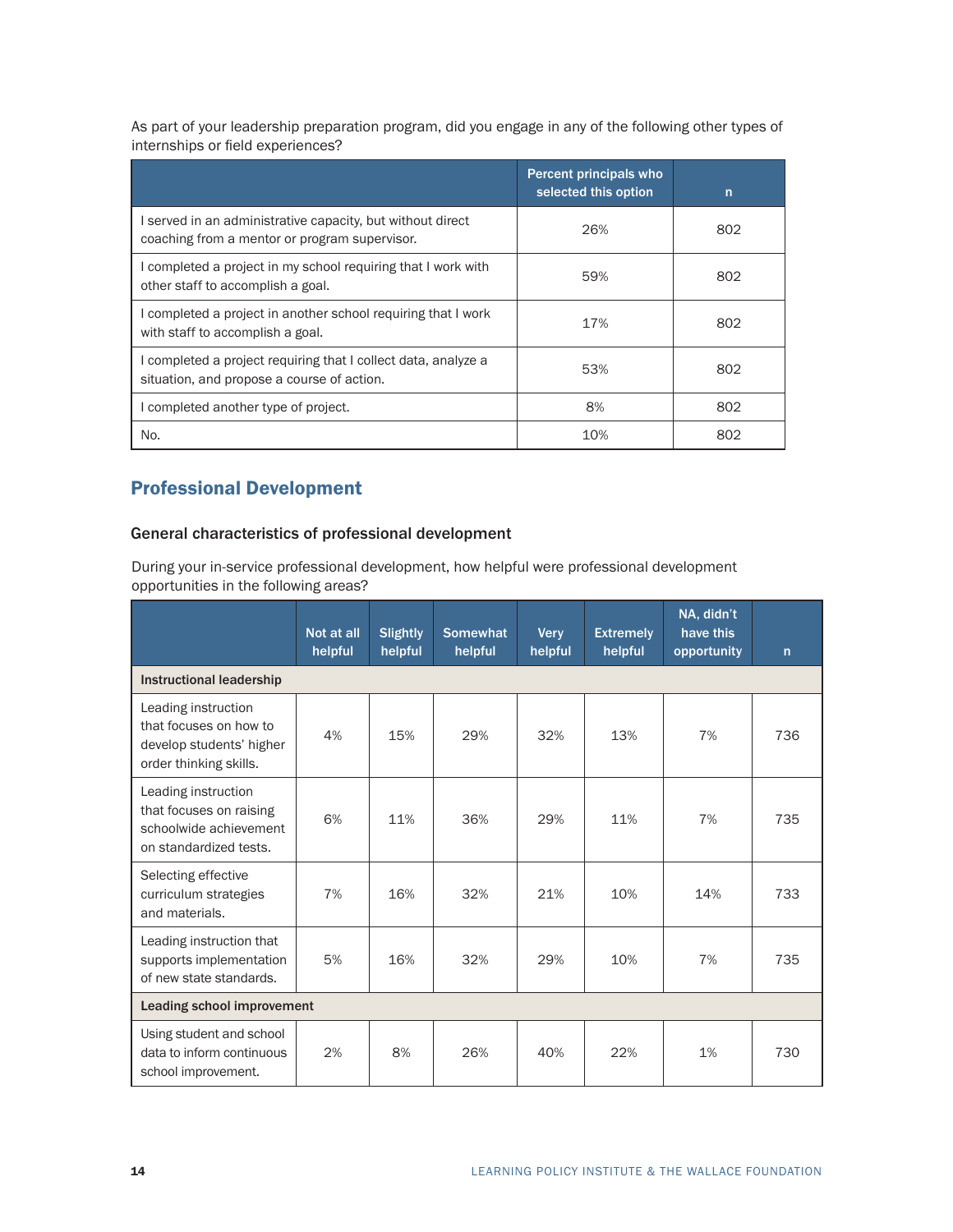| During your in-service professional development, how helpful were professional development |  |
|--------------------------------------------------------------------------------------------|--|
| opportunities in the following areas?                                                      |  |

|                                                                                                                      | Not at all<br>helpful | <b>Slightly</b><br>helpful | <b>Somewhat</b><br>helpful | <b>Very</b><br>helpful | <b>Extremely</b><br>helpful | NA, didn't<br>have this<br>opportunity | n   |
|----------------------------------------------------------------------------------------------------------------------|-----------------------|----------------------------|----------------------------|------------------------|-----------------------------|----------------------------------------|-----|
| Leading a schoolwide<br>change process to<br>improve student<br>achievement.                                         | 5%                    | 11%                        | 28%                        | 34%                    | 16%                         | 6%                                     | 729 |
| Engaging in self-<br>improvement and your<br>own continuous learning.                                                | 3%                    | 10%                        | 29%                        | 32%                    | 20%                         | 5%                                     | 728 |
| Shaping teaching and learning conditions                                                                             |                       |                            |                            |                        |                             |                                        |     |
| Creating collegial and<br>collaborative work<br>environments.                                                        | 5%                    | 10%                        | 31%                        | 30%                    | 18%                         | 6%                                     | 701 |
| Working with various<br>school/community<br>stakeholders, including<br>parents, educators, and<br>other partners.    | 8%                    | 14%                        | 33%                        | 26%                    | 11%                         | 9%                                     | 700 |
| Leading schools that<br>support students from<br>diverse ethnic, racial,<br>linguistic, and cultural<br>backgrounds. | 4%                    | 13%                        | 33%                        | 25%                    | 14%                         | 11%                                    | 703 |
| Leading schools that<br>support students'<br>social and emotional<br>development.                                    | 3%                    | 12%                        | 29%                        | 31%                    | 18%                         | 7%                                     | 703 |
| Developing systems<br>that support children's<br>development in terms<br>of physical and mental<br>health.           | 6%                    | 17%                        | 27%                        | 27%                    | 11%                         | 12%                                    | 702 |
| Creating a school<br>environment that<br>develops personally<br>and socially responsible<br>young people.            | 5%                    | 16%                        | 30%                        | 27%                    | 11%                         | 11%                                    | 699 |
| Creating a school<br>environment that uses<br>discipline for restorative<br>purposes.                                | 5%                    | 17%                        | 29%                        | 23%                    | 13%                         | 13%                                    | 697 |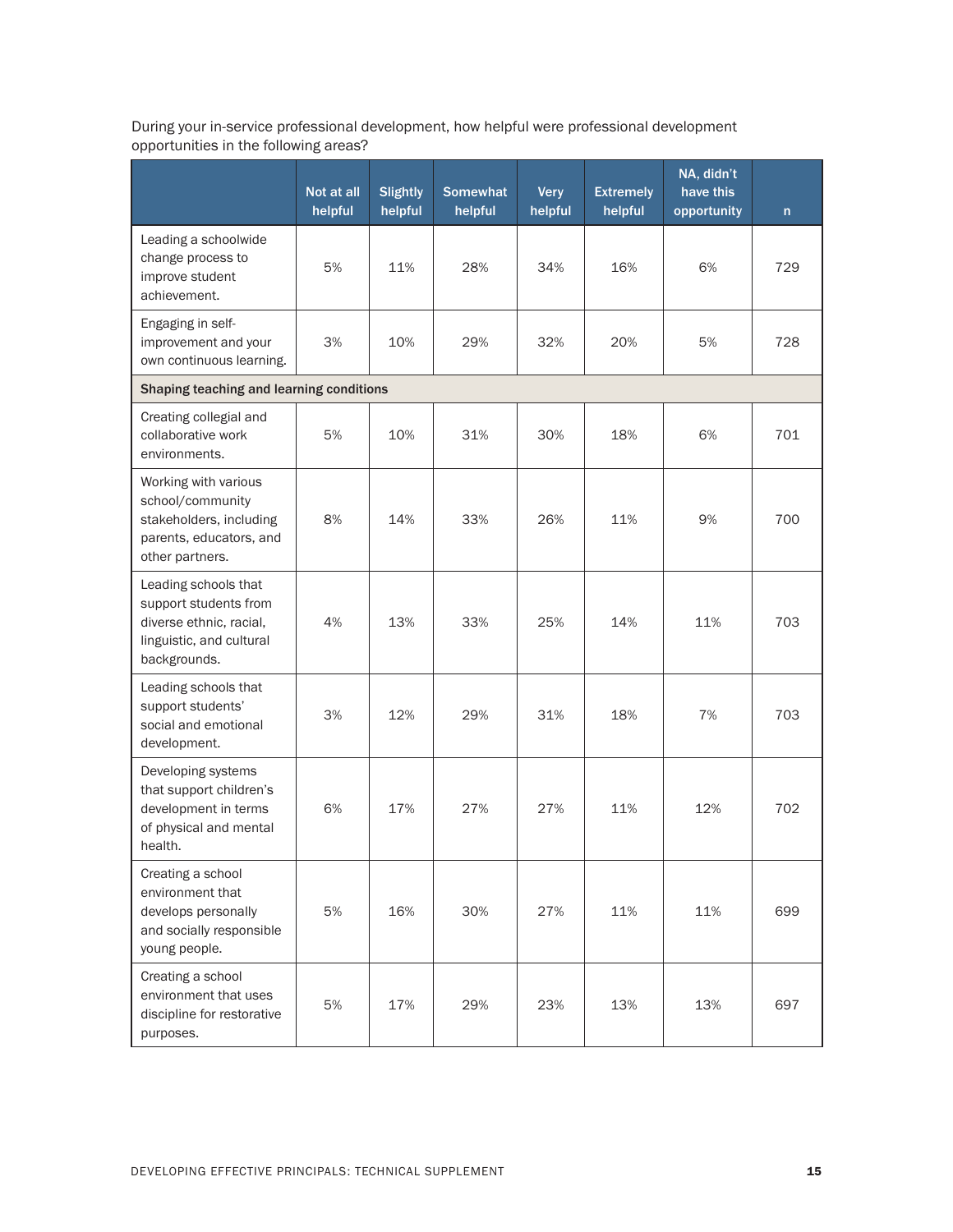During your in-service professional development, how helpful were professional development opportunities in the following areas?

|                                                                                                                       | Not at all<br>helpful | <b>Slightly</b><br>helpful | <b>Somewhat</b><br>helpful | <b>Very</b><br>helpful | <b>Extremely</b><br>helpful | NA, didn't<br>have this<br>opportunity | n   |
|-----------------------------------------------------------------------------------------------------------------------|-----------------------|----------------------------|----------------------------|------------------------|-----------------------------|----------------------------------------|-----|
| Redesigning the<br>school's organization<br>and structure to support<br>deeper learning for<br>teachers and students. | 5%                    | 14%                        | 29%                        | 23%                    | 11%                         | 17%                                    | 696 |
| Developing people                                                                                                     |                       |                            |                            |                        |                             |                                        |     |
| Designing professional<br>learning opportunities for<br>teachers and other staff.                                     | 8%                    | 14%                        | 29%                        | 26%                    | 15%                         | 8%                                     | 693 |
| Helping teachers<br>improve through cycles<br>of observation and<br>feedback.                                         | 5%                    | 8%                         | 28%                        | 32%                    | 23%                         | 3%                                     | 697 |
| Recruiting and retaining<br>teachers and other staff.                                                                 | 13%                   | 16%                        | 28%                        | 17%                    | 11%                         | 16%                                    | 691 |
| Managing school<br>operations efficiently.                                                                            | 8%                    | 18%                        | 25%                        | 23%                    | 11%                         | 15%                                    | 691 |
| Knowing how to invest<br>resources to support<br>improvements in school<br>performance.                               | 11%                   | 17%                        | 29%                        | 17%                    | 9%                          | 17%                                    | 688 |
| Meeting the needs of all learners                                                                                     |                       |                            |                            |                        |                             |                                        |     |
| Meeting the needs of<br>English learners.                                                                             | 8%                    | 20%                        | 22%                        | 20%                    | 14%                         | 16%                                    | 701 |
| Meeting the needs of<br>students with disabilities.                                                                   | 5%                    | 13%                        | 29%                        | 30%                    | 17%                         | 5%                                     | 700 |
| Equitably serving all<br>children.                                                                                    | 4%                    | 10%                        | 32%                        | 30%                    | 15%                         | 9%                                     | 696 |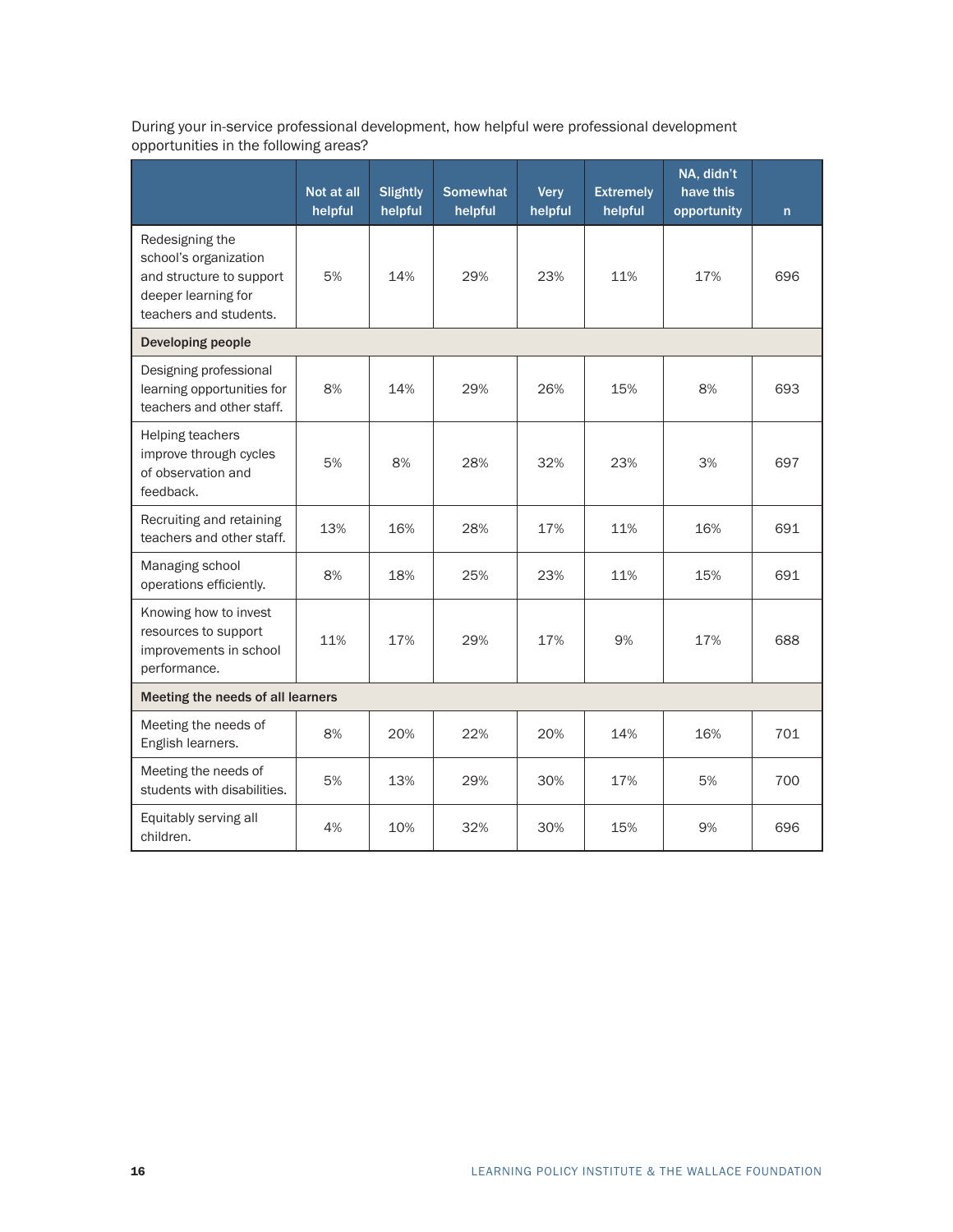#### Frequency of participation

Not counting the training you may have received through your leadership preparation program, how many times have you participated in professional development workshops, conferences, and courses during the past two years? (Please select "None" if you have not participated in that activity.)

|                                                                                                                   | <b>None</b> | $\overline{1}$<br>time | $\overline{2}$<br>times | 3<br>times | $\overline{4}$<br>times | 5<br>times | 6<br>times | $\overline{7}$<br>times | 8 times<br>or more | n   |
|-------------------------------------------------------------------------------------------------------------------|-------------|------------------------|-------------------------|------------|-------------------------|------------|------------|-------------------------|--------------------|-----|
| University course(s)<br>related to your role as<br>principal                                                      | 65%         | 7%                     | 12%                     | 3%         | 3%                      | 2%         | 1%         | 0%                      | 8%                 | 750 |
| Workshops, conferences<br>or training in which you<br>were a presenter                                            | 65%         | 7%                     | 12%                     | 3%         | 3%                      | 2%         | 1%         | 0%                      | 8%                 | 775 |
| Workshops, conferences,<br>or training in which you<br>were not a presenter                                       | 3%          | 4%                     | 13%                     | 11%        | 12%                     | 7%         | 7%         | 2%                      | 39%                | 794 |
| Workshops provided by a<br>professional association,<br>like NASSP/NAESP<br>or a state principals'<br>association | 28%         | 17%                    | 24%                     | 9%         | 10%                     | 2%         | 3%         | 0%                      | 6%                 | 785 |
| Workshops provided by<br>the state Department of<br>Education                                                     | 38%         | 17%                    | 19%                     | 7%         | 9%                      | 2%         | 2%         | 1%                      | 6%                 | 776 |
| Workshops provided by<br>a regional education<br>agency                                                           | 28%         | 18%                    | 21%                     | 6%         | 7%                      | 5%         | 4%         | 0%                      | 11%                | 774 |
| Workshops provided by a<br>school district                                                                        | 12%         | 6%                     | 13%                     | 10%        | 10%                     | 5%         | 4%         | 1%                      | 39%                | 790 |

Not counting the training you may have received through your leadership preparation program, how often have you participated in the following types of professional development activities during the past two years?

|                                                                                                                                | Not at all | Once or<br>twice | Three or<br>more times | n   |
|--------------------------------------------------------------------------------------------------------------------------------|------------|------------------|------------------------|-----|
| Individual or collaborative research on a topic of interest to you<br>professionally                                           | 39%        | 41%              | 20%                    | 796 |
| Peer observation/coaching in which you have an opportunity to visit<br>with other principals for sharing practice              | 34%        | 33%              | 33%                    | 798 |
| Participating in a principal network (e.g., a group of principals<br>organized by your district, an outside agency, or online) | 16%        | 29%              | 54%                    | 797 |
| Reading professional books or articles                                                                                         | 2%         | 30%              | 68%                    | 798 |
| Online learning (e.g., courses or workshops)                                                                                   | 33%        | 40%              | 27%                    | 795 |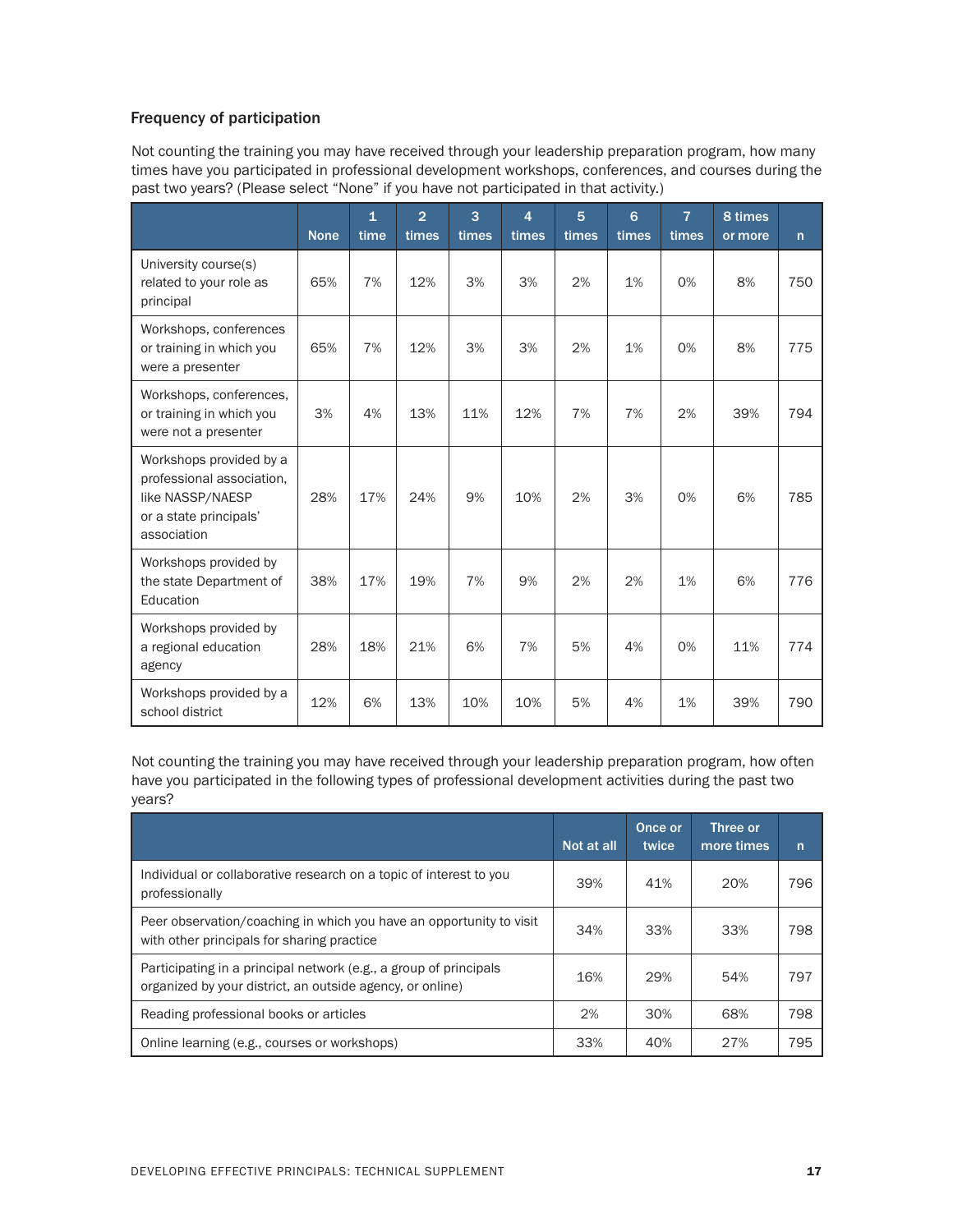## Additional professional development wanted

Would you like additional professional development in this area?

|                                                                                                              | <b>Percent principals</b><br>who indicated yes | $\mathsf{n}$ |
|--------------------------------------------------------------------------------------------------------------|------------------------------------------------|--------------|
| <b>Instructional leadership</b>                                                                              |                                                |              |
| Leading instruction that focuses on how to develop students' higher order<br>thinking skills.                | 75%                                            | 685          |
| Leading instruction that focuses on raising schoolwide achievement on<br>standardized tests.                 | 73%                                            | 687          |
| Selecting effective curriculum strategies and materials.                                                     | 66%                                            | 679          |
| Leading instruction that supports implementation of new state standards.                                     | 68%                                            | 680          |
| <b>Leading school improvement</b>                                                                            |                                                |              |
| Using student and school data to inform continuous school improvement.                                       | 77%                                            | 654          |
| Leading a schoolwide change process to improve student achievement.                                          | 78%                                            | 652          |
| Engaging in self-improvement and your own continuous learning.                                               | 73%                                            | 650          |
| Shaping teaching and learning conditions                                                                     |                                                |              |
| Creating collegial and collaborative work environments.                                                      | 65%                                            | 621          |
| Working with various school/community stakeholders, including parents,<br>educators, and other partners.     | 62%                                            | 616          |
| Leading schools that support students from diverse ethnic, racial, linguistic, and<br>cultural backgrounds.  | 71%                                            | 623          |
| Leading schools that support students' social and emotional development.                                     | 84%                                            | 627          |
| Developing systems that support children's development in terms of physical<br>and mental health.            | 81%                                            | 619          |
| Creating a school environment that develops personally and socially responsible<br>young people.             | 77%                                            | 620          |
| Creating a school environment that uses discipline for restorative purposes.                                 | 76%                                            | 622          |
| Redesigning the school's organization and structure to support deeper learning<br>for teachers and students. | 78%                                            | 623          |
| Developing people                                                                                            |                                                |              |
| Designing professional learning opportunities for teachers and other staff.                                  | 68%                                            | 613          |
| Helping teachers improve through cycles of observation and feedback.                                         | 66%                                            | 616          |
| Recruiting and retaining teachers and other staff.                                                           | 60%                                            | 615          |
| Managing school operations efficiently.                                                                      | 56%                                            | 606          |
| Knowing how to invest resources to support improvements in school performance.                               | 66%                                            | 611          |
| Meeting the needs of all learners                                                                            |                                                |              |
| Meeting the needs of English learners.                                                                       | 68%                                            | 612          |
| Meeting the needs of students with disabilities.                                                             | 72%                                            | 611          |
| Equitably serving all children.                                                                              | 70%                                            | 611          |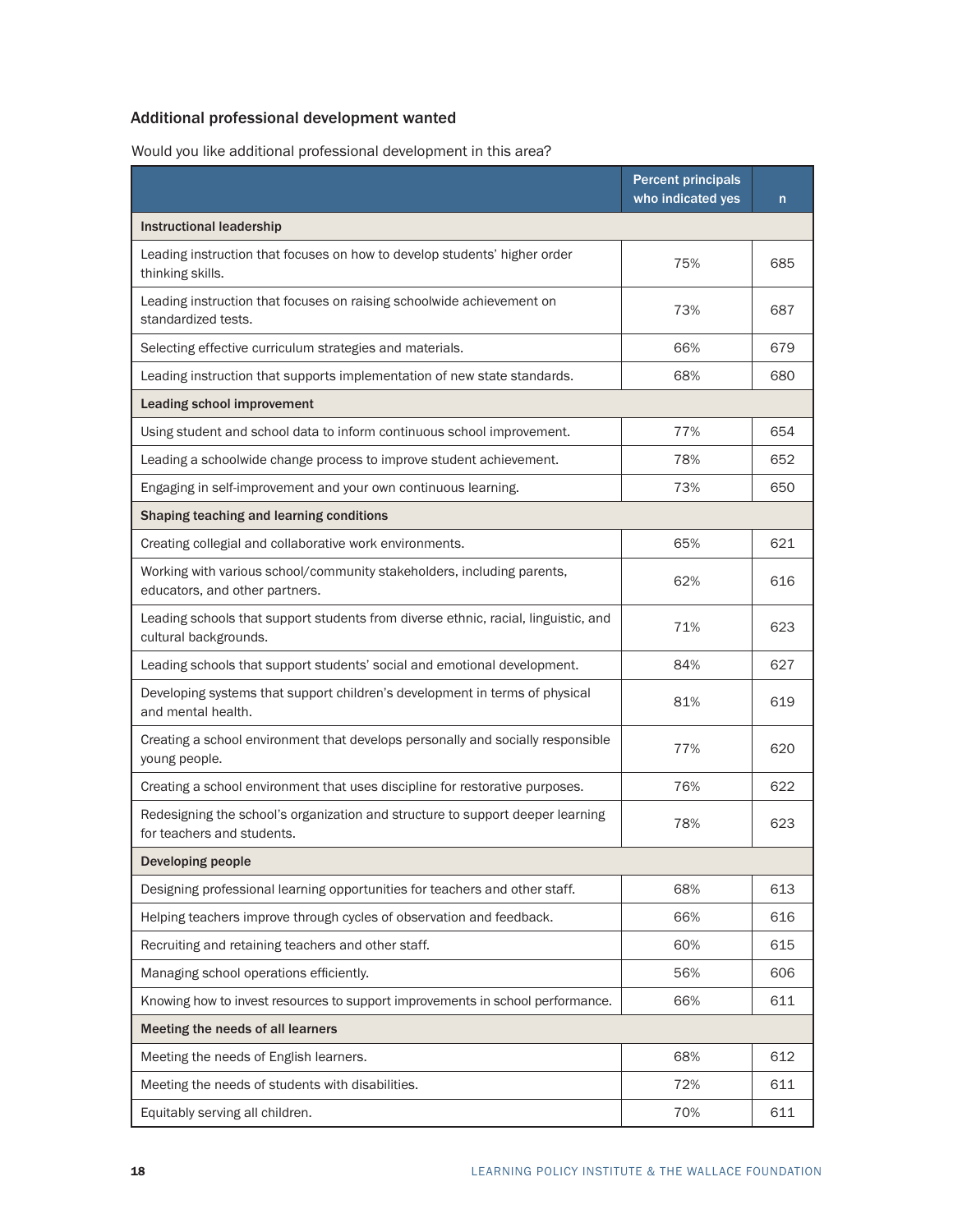#### Obstacles to professional development

In the school district in which you served during the 2018/19 school year, which (if any) of the following obstacles did you experience in pursuing more professional development for yourself as a school leader? (Please select all that apply.)

|                                                                                                   | Percent principals who<br>selected this option | n   |
|---------------------------------------------------------------------------------------------------|------------------------------------------------|-----|
| l lacked enough time.                                                                             | 66%                                            | 756 |
| I lacked enough money to cover the expense of professional development.                           | 45%                                            | 756 |
| The topics of current professional development programs were not<br>relevant to my work.          | 12%                                            | 756 |
| I did not know where to find information about current professional<br>development opportunities. | 9%                                             | 756 |
| I did not have sufficient coverage for when I left the building for<br>professional learning.     | 36%                                            | 756 |
| I cannot travel outside of the district for professional learning.                                | 7%                                             | 756 |
| Other                                                                                             | 6%                                             | 756 |
| did not experience any obstacles in pursuing professional development.                            | 15%                                            | 756 |

#### Mentorship

For principals who responded that they had a mentor or supervisor:

|                                                                                               | Not at all | A little | <b>Some</b> | A lot |     |
|-----------------------------------------------------------------------------------------------|------------|----------|-------------|-------|-----|
| To what extent did your on-the-job coach or mentor<br>contribute to your success as a leader? | 1%         | 11%      | 46%         | 41%   | 168 |
| To what extent did your principal supervisor<br>contribute to your success as a leader?       | 11%        | 23%      | 29%         | 37%   | 313 |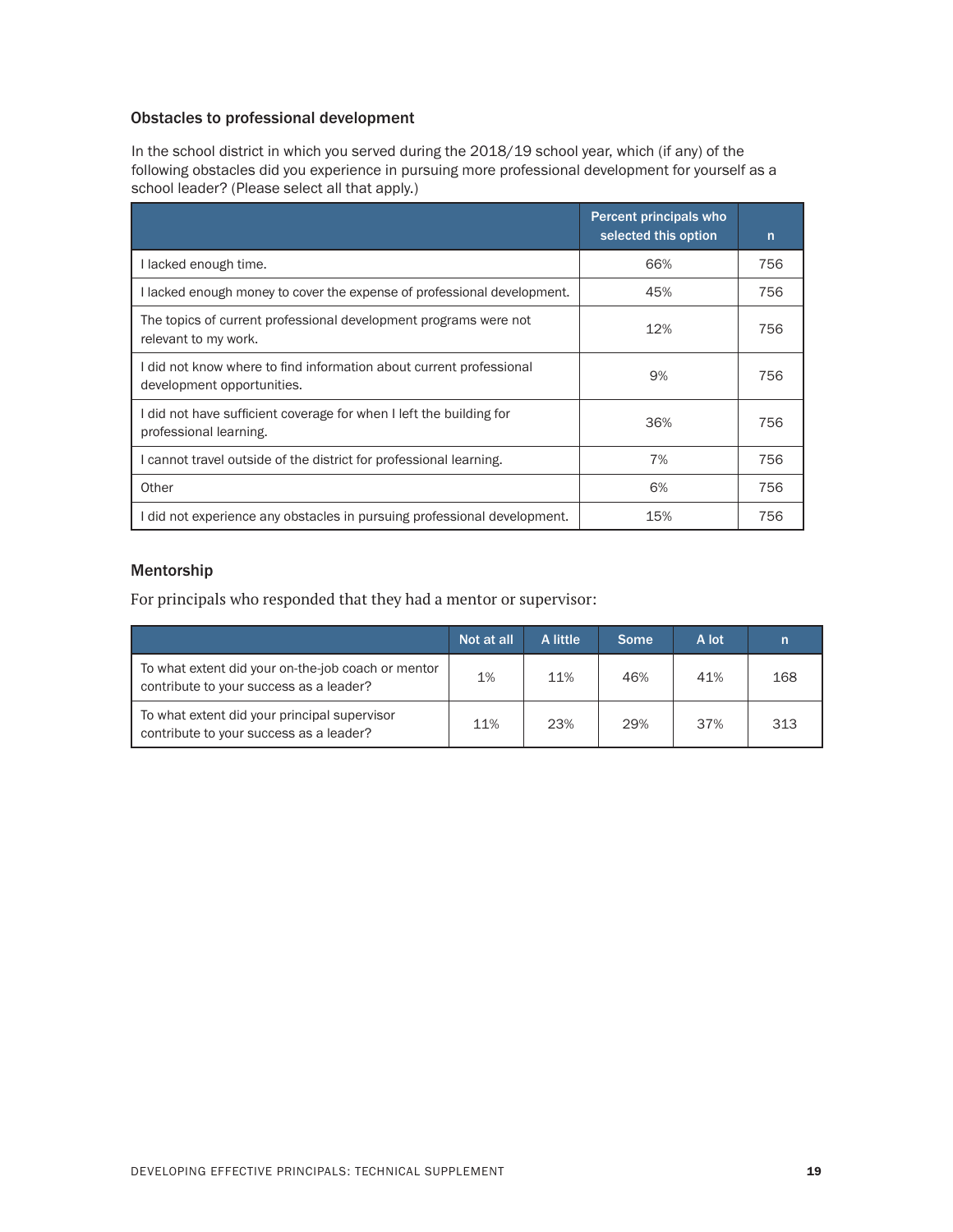# <span id="page-23-0"></span>Full Results From the California Principal Survey (2017), Weighted

## Principal Preparation Program

#### General characteristics of principal preparation

To what extent were the following program characteristics true of your leadership preparation program?

|                                                                                                                                                     | Not at all<br>true | True to a<br>minimal<br>extent | <b>Somewhat</b><br>true | True to a<br>moderate<br>extent | True to<br>a great<br>extent | $\mathsf{n}$ |
|-----------------------------------------------------------------------------------------------------------------------------------------------------|--------------------|--------------------------------|-------------------------|---------------------------------|------------------------------|--------------|
| The program used problem-<br>based learning approaches,<br>such as action research or<br>inquiry projects                                           | 4%                 | 11%                            | 17%                     | 35%                             | 34%                          | 396          |
| The program used field-based<br>projects in which you applied<br>ideas from your coursework to<br>your experience in the field                      | 3%                 | 8%                             | 13%                     | 34%                             | 41%                          | 397          |
| You were in a student cohort-a<br>defined group of individuals<br>who began the program<br>together and stayed together<br>throughout their courses | 11%                | 6%                             | 9%                      | 14%                             | 60%                          | 396          |

To what extent did your leadership preparation program emphasize the following areas?

|                                                                                                                              | Not at all | To a<br>minimal<br>extent | <b>Somewhat</b> | To a<br>moderate<br>extent | To a great<br>extent | $\mathsf{n}$ |
|------------------------------------------------------------------------------------------------------------------------------|------------|---------------------------|-----------------|----------------------------|----------------------|--------------|
| Instructional leadership                                                                                                     |            |                           |                 |                            |                      |              |
| The program emphasized<br>instructional leadership<br>focused on how to develop<br>students' higher-order<br>thinking skills | 7%         | 14%                       | 24%             | 33%                        | 21%                  | 391          |
| The program emphasized<br>instructional leadership<br>focused on raising<br>schoolwide achievement on<br>standardized tests  | 7%         | 13%                       | 24%             | 34%                        | 22%                  | 392          |
| The program emphasized how<br>to select effective curriculum<br>strategies and materials                                     | 9%         | 14%                       | 27%             | 32%                        | 17%                  | 393          |
| The program emphasized<br>how to lead instruction that<br>supports implementation of<br>new California state standards       | 19%        | 13%                       | 22%             | 27%                        | 19%                  | 392          |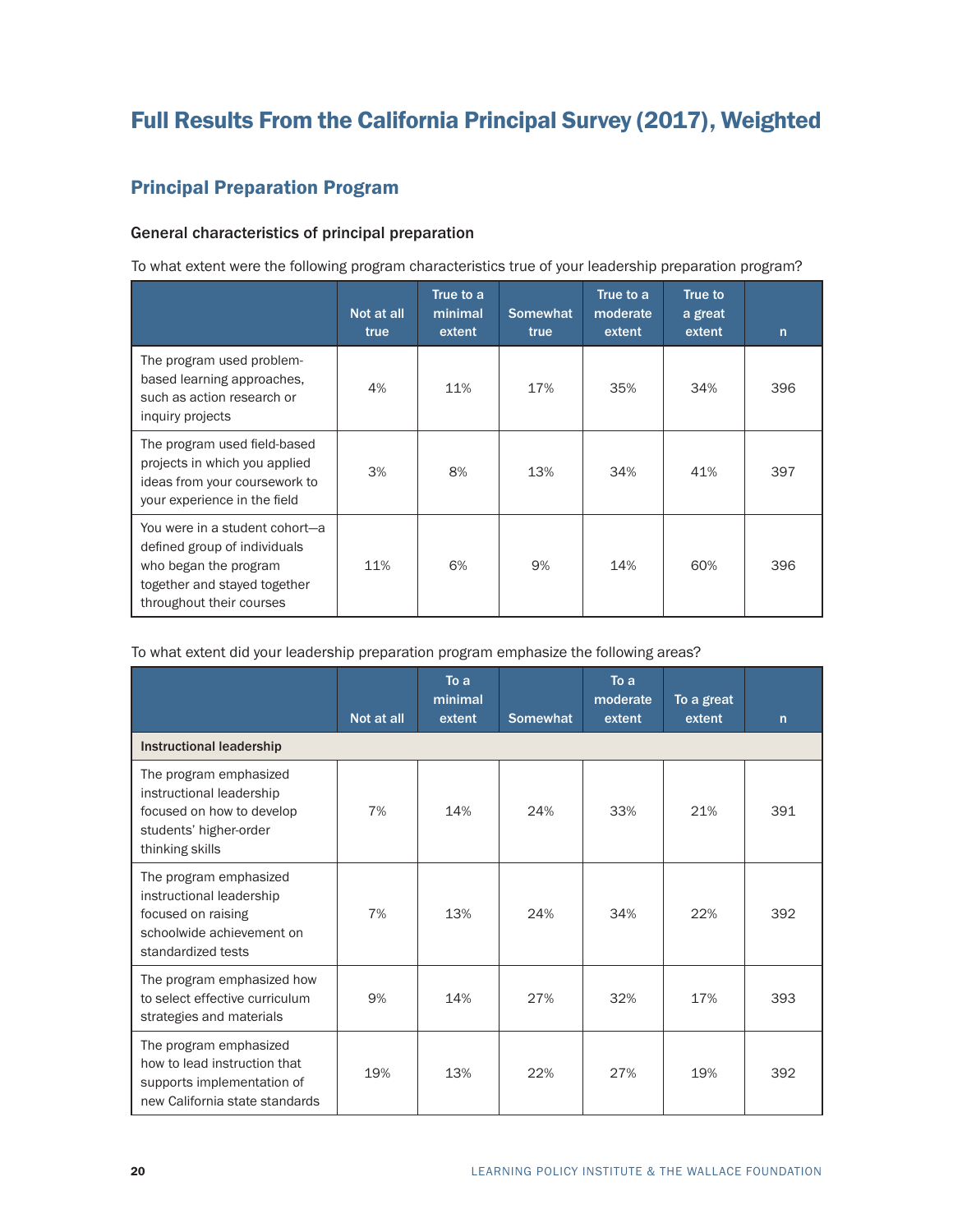|                                                                                                                                                                                      | Not at all | To a<br>minimal<br>extent | <b>Somewhat</b> | To a<br>moderate<br>extent | To a great<br>extent | $\mathsf{n}$ |
|--------------------------------------------------------------------------------------------------------------------------------------------------------------------------------------|------------|---------------------------|-----------------|----------------------------|----------------------|--------------|
| Leading and managing school improvement                                                                                                                                              |            |                           |                 |                            |                      |              |
| The program emphasized how<br>to use student and school data<br>to inform continuous school<br>improvement                                                                           | 5%         | 10%                       | 22%             | 36%                        | 28%                  | 394          |
| The program emphasized how<br>to lead a schoolwide change<br>process to improve student<br>achievement                                                                               | 3%         | 10%                       | 18%             | 36%                        | 33%                  | 394          |
| The program emphasized how<br>to engage in self-improvement<br>and your own continuous<br>learning                                                                                   | 2%         | 7%                        | 20%             | 38%                        | 33%                  | 393          |
| Shaping teaching and learning conditions                                                                                                                                             |            |                           |                 |                            |                      |              |
| The program emphasized<br>how to create collegial<br>and collaborative work<br>environments                                                                                          | 1%         | 6%                        | 23%             | 40%                        | 31%                  | 389          |
| The program emphasized<br>how to work with the school<br>community, parents, educators,<br>and other stakeholders                                                                    | 1%         | 5%                        | 22%             | 42%                        | 31%                  | 388          |
| The program emphasized how<br>to lead schools that support<br>students from diverse ethnic,<br>racial, linguistic, and cultural<br>backgrounds                                       | 1%         | 5%                        | 24%             | 36%                        | 34%                  | 388          |
| The program emphasized how<br>to lead schools that support<br>students' social and emotional<br>development                                                                          | 5%         | 12%                       | 31%             | 33%                        | 19%                  | 380          |
| The program emphasized how<br>to develop systems that meet<br>children's needs and support<br>their development in terms of<br>physical and mental health                            | 5%         | 15%                       | 32%             | 34%                        | 13%                  | 387          |
| The program emphasized how<br>to create a school environment<br>that develops personally and<br>socially responsible young<br>people and uses discipline for<br>restorative purposes | 8%         | 17%                       | 27%             | 33%                        | 15%                  | 387          |

To what extent did your leadership preparation program emphasize the following areas?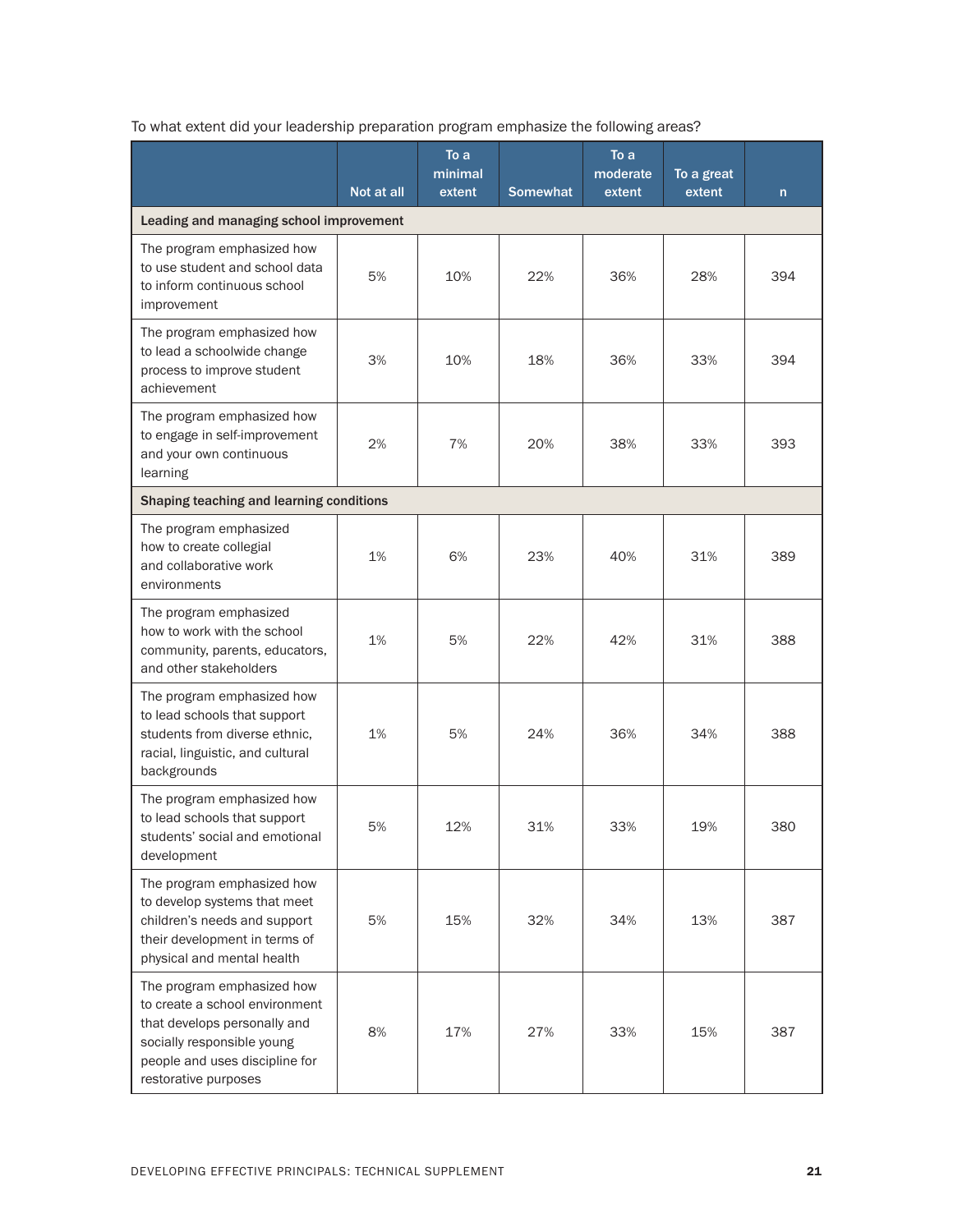To what extent did your leadership preparation program emphasize the following areas?

|                                                                                                                                               | Not at all | To a<br>minimal<br>extent | <b>Somewhat</b> | To a<br>moderate<br>extent | To a great<br>extent | n   |
|-----------------------------------------------------------------------------------------------------------------------------------------------|------------|---------------------------|-----------------|----------------------------|----------------------|-----|
| The program emphasized<br>how to redesign a school's<br>organization and structure to<br>support deeper learning for<br>teachers and students | 4%         | 10%                       | 23%             | 41%                        | 21%                  | 384 |
| Developing people                                                                                                                             |            |                           |                 |                            |                      |     |
| The program emphasized how<br>to design professional learning<br>opportunities for teachers and<br>other staff                                | 4%         | 9%                        | 30%             | 41%                        | 16%                  | 383 |
| The program emphasized<br>how to help teachers improve<br>through a cycle of observation<br>and feedback                                      | 4%         | 8%                        | 23%             | 39%                        | 25%                  | 382 |
| The program emphasized how<br>to recruit and retain teachers<br>and other staff                                                               | 10%        | 19%                       | 34%             | 27%                        | 10%                  | 381 |
| The program emphasized how<br>to manage school operations<br>efficiently                                                                      | 2%         | 11%                       | 24%             | 40%                        | 23%                  | 381 |
| The program emphasized how<br>to invest resources to support<br>improvements in school<br>performance                                         | 5%         | 15%                       | 29%             | 37%                        | 14%                  | 382 |
| Meeting the needs of all learners                                                                                                             |            |                           |                 |                            |                      |     |
| The program emphasized how<br>to meet the needs of English<br>learners                                                                        | 3%         | 15%                       | 29%             | 39%                        | 15%                  | 383 |
| The program emphasized how<br>to meet the needs of students<br>with disabilities                                                              | 2%         | 15%                       | 29%             | 40%                        | 14%                  | 383 |
| The program emphasized how<br>to equitably serve all children                                                                                 | 2%         | 13%                       | 23%             | 37%                        | 25%                  | 383 |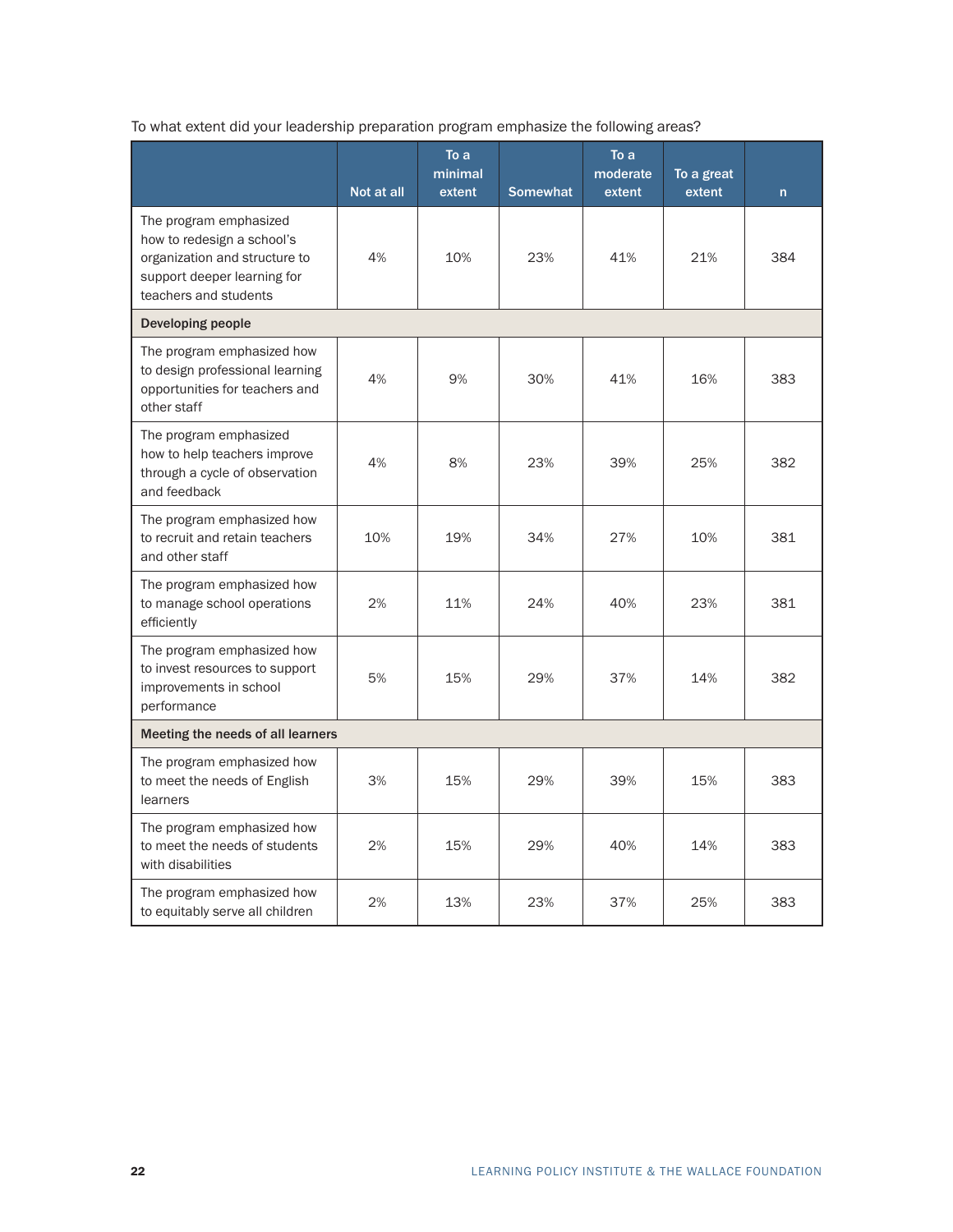|                                                                                                                          | Very poorly | <b>Poorly</b> | Adequately | Well | <b>Very well</b> | $\mathsf{n}$ |
|--------------------------------------------------------------------------------------------------------------------------|-------------|---------------|------------|------|------------------|--------------|
| <b>Instructional leadership</b>                                                                                          |             |               |            |      |                  |              |
| Lead instruction that focuses<br>on how to develop students'<br>higher-order thinking skills                             | 3%          | 16%           | 39%        | 32%  | 10%              | 365          |
| Lead instruction that focuses on<br>raising schoolwide achievement<br>on standardized tests                              | 2%          | 17%           | 37%        | 31%  | 13%              | 364          |
| Select effective curriculum<br>strategies and materials                                                                  | 3%          | 17%           | 38%        | 29%  | 13%              | 364          |
| Lead instruction that supports<br>implementation of new<br>California state standards                                    | 9%          | 17%           | 32%        | 30%  | 12%              | 358          |
| Leading and managing school improvement                                                                                  |             |               |            |      |                  |              |
| Use student and school data<br>to inform continuous school<br>improvement                                                | 3%          | 10%           | 33%        | 36%  | 18%              | 370          |
| Lead a schoolwide change<br>process to improve student<br>achievement                                                    | 3%          | 12%           | 27%        | 41%  | 18%              | 369          |
| Engage in self-improvement and<br>your own continuous learning                                                           | 2%          | 5%            | 28%        | 39%  | 26%              | 368          |
| Shaping teaching and learning conditions                                                                                 |             |               |            |      |                  |              |
| Create collegial and<br>collaborative work environments                                                                  | 0%          | 5%            | 35%        | 37%  | 23%              | 366          |
| Work with the school<br>community, parents, educators,<br>and other stakeholders                                         | 0%          | 8%            | 32%        | 41%  | 19%              | 365          |
| Lead schools that support<br>students from diverse ethnic,<br>racial, linguistic, and cultural<br>backgrounds            | 2%          | 9%            | 31%        | 39%  | 19%              | 364          |
| Lead schools that support<br>students' social and emotional<br>development                                               | 2%          | 19%           | 35%        | 32%  | 12%              | 365          |
| Develop systems that meet<br>children's needs and support<br>their development in terms of<br>physical and mental health | 2%          | 20%           | 40%        | 30%  | 9%               | 365          |

How well did your leadership preparation program prepare you in the following areas?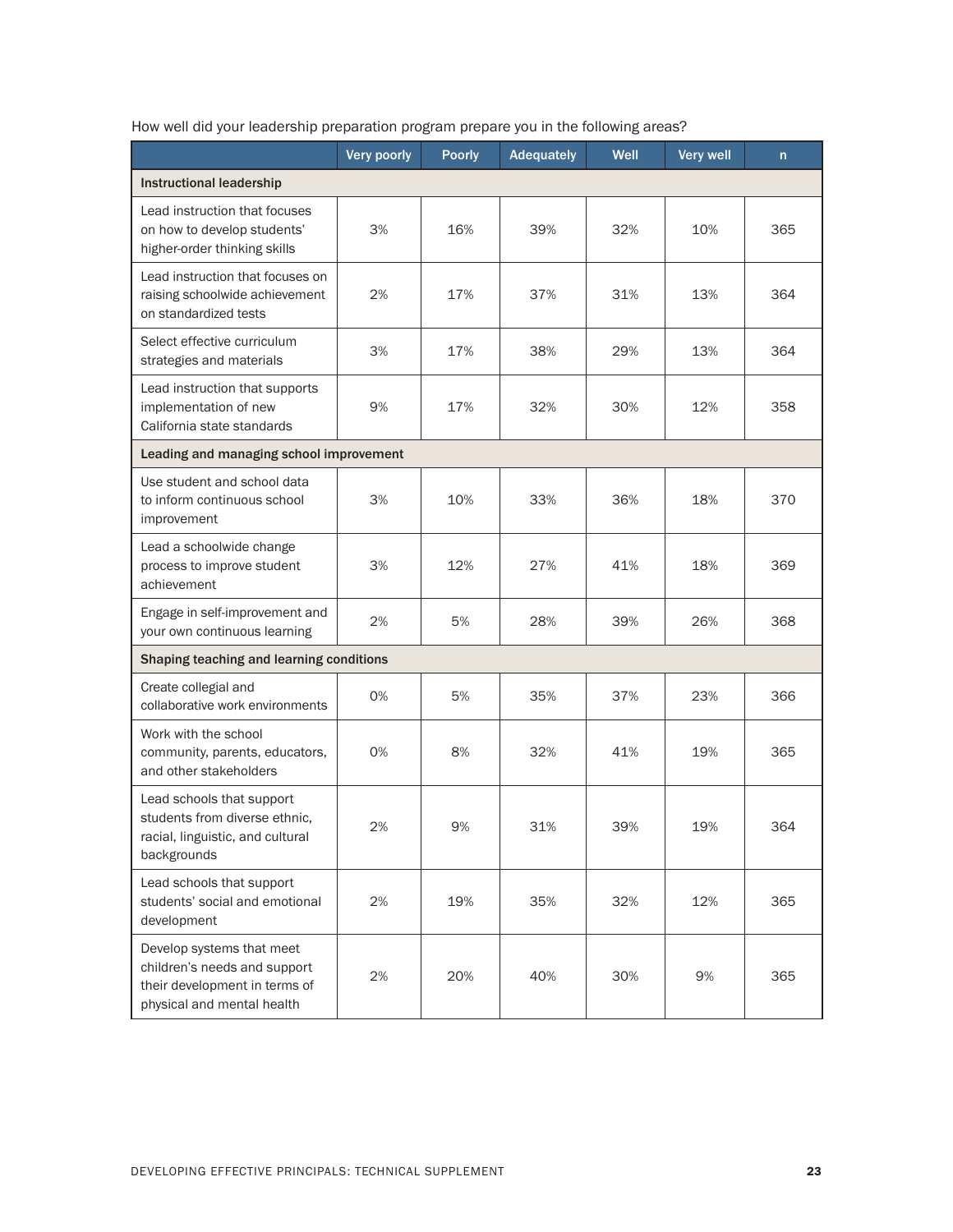|                                                                                                                                                     | Very poorly | <b>Poorly</b> | <b>Adequately</b> | Well | <b>Very well</b> | $\mathsf{n}$ |
|-----------------------------------------------------------------------------------------------------------------------------------------------------|-------------|---------------|-------------------|------|------------------|--------------|
| Create a school environment<br>that develops personally and<br>socially responsible young<br>people and uses discipline for<br>restorative purposes | 5%          | 19%           | 33%               | 30%  | 14%              | 364          |
| Redesign the school's<br>organization and structure to<br>support deeper learning for<br>teachers and students                                      | 2%          | 13%           | 34%               | 37%  | 14%              | 365          |
| Developing people                                                                                                                                   |             |               |                   |      |                  |              |
| Design professional learning<br>opportunities for teachers and<br>other staff                                                                       | 2%          | 14%           | 37%               | 34%  | 12%              | 365          |
| Help teachers improve through<br>a cycle of observation and<br>feedback                                                                             | 1%          | 13%           | 33%               | 37%  | 16%              | 366          |
| Recruit and retain teachers and<br>other staff                                                                                                      | 4%          | 24%           | 40%               | 23%  | 9%               | 365          |
| Manage school operations<br>efficiently                                                                                                             | 1%          | 11%           | 33%               | 38%  | 17%              | 366          |
| Knowing how to invest resources<br>to support improvements in<br>school performance                                                                 | 1%          | 18%           | 37%               | 32%  | 11%              | 365          |
| Meeting the needs of all learners                                                                                                                   |             |               |                   |      |                  |              |
| Meet the needs of English<br>learners                                                                                                               | 2%          | 17%           | 40%               | 31%  | 10%              | 364          |
| Meet the needs of students<br>with disabilities                                                                                                     | 3%          | 18%           | 39%               | 30%  | 10%              | 365          |
| Equitably serve all children                                                                                                                        | 2%          | 12%           | 35%               | 36%  | 16%              | 365          |

How well did your leadership preparation program prepare you in the following areas?

#### Mentorship during preparation

As part of your leadership preparation program, did you have a supervised internship or field experience working directly with a principal and engaging in administrative tasks under supervision?

| Principals who selected this option (n=395) |     |  |  |
|---------------------------------------------|-----|--|--|
| Yes                                         | 68% |  |  |
| N٥                                          | 32% |  |  |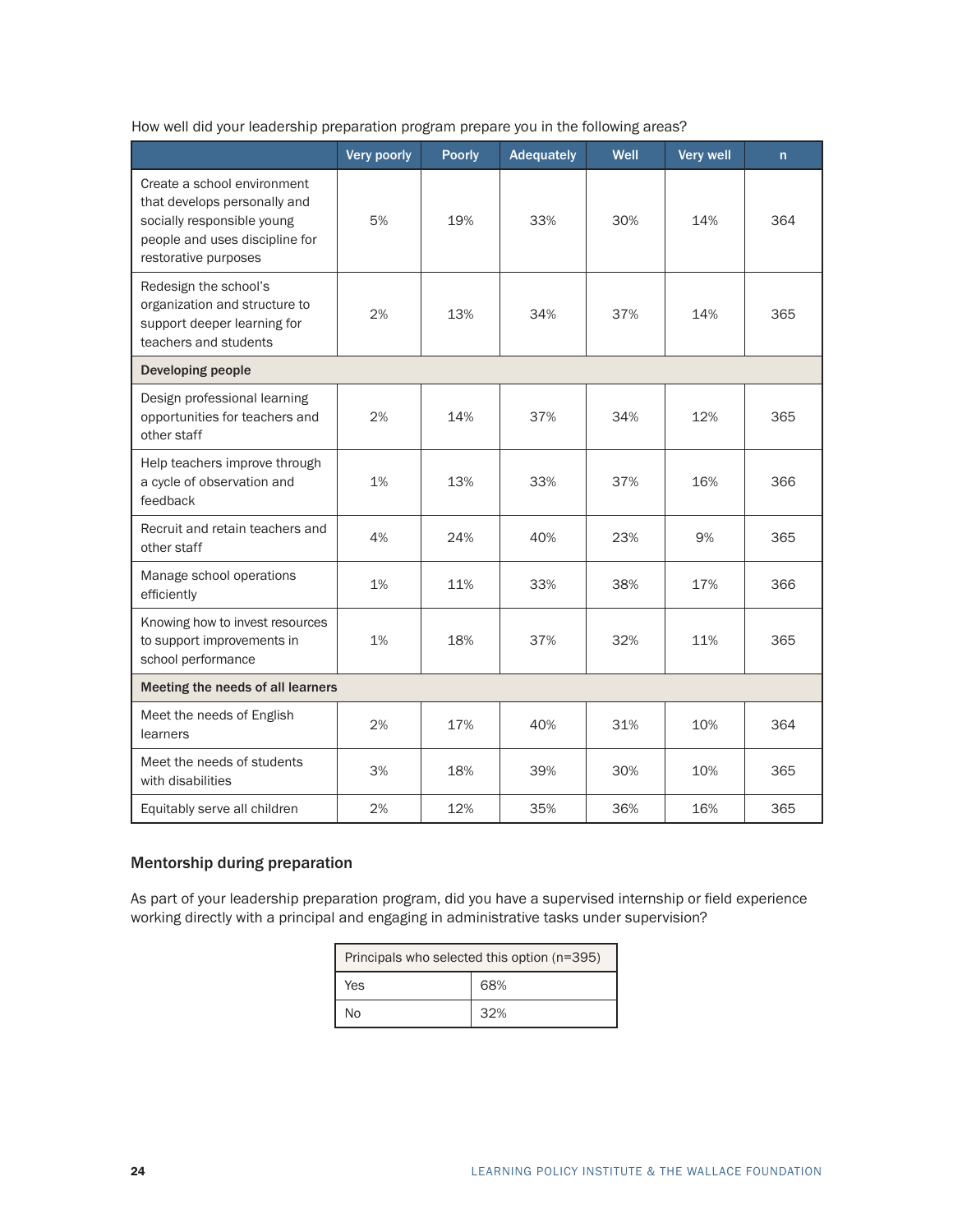Did you have a mentor or supervisor who coached you at your internship or field site(s)?

| Principals who selected this option (n=254)                                               |     |
|-------------------------------------------------------------------------------------------|-----|
| Yes, the principal served as my mentor or coach                                           | 54% |
| Yes, someone from my preparation program<br>served as my mentor or coach                  | 42% |
| Yes, someone from the district (other than the<br>principal) served as my mentor or coach | 20% |
| No, I did not have a mentor or supervisor who<br>coached me at my internship site         | 4%  |

How often did your mentor or supervisor work with you regularly, offering advice, modeling, and feedback?

| Principals who selected this option (n=245) |      |  |  |
|---------------------------------------------|------|--|--|
| Never                                       | 1%   |  |  |
| Less Than Once Per Month                    | 19%  |  |  |
| Once or Twice Per Month                     | 41%  |  |  |
| At Least Once Per Week                      | 27%  |  |  |
| Daily                                       | 1.3% |  |  |

#### Internship

Was your internship full-time or part-time? If you had more than one internship or field experience as part of your leadership preparation program, select the response that best describes your longest internship or field experience.

| Principals who selected this option (n=241) |     |  |  |
|---------------------------------------------|-----|--|--|
| Full-Time                                   | 43% |  |  |
| Part-Time                                   | 57% |  |  |

How long was your internship or field experience? If you had more than one internship or field experience as part of your leadership preparation program, combine the total number of weeks from each experience.

| Principals who selected this option (n=242) |      |  |  |
|---------------------------------------------|------|--|--|
| Fewer than 4 weeks                          | 15%  |  |  |
| 4-10 weeks                                  | 21%  |  |  |
| 11-20 weeks                                 | 23%  |  |  |
| 21-30 weeks                                 | 10%  |  |  |
| More than 30 weeks                          | .31% |  |  |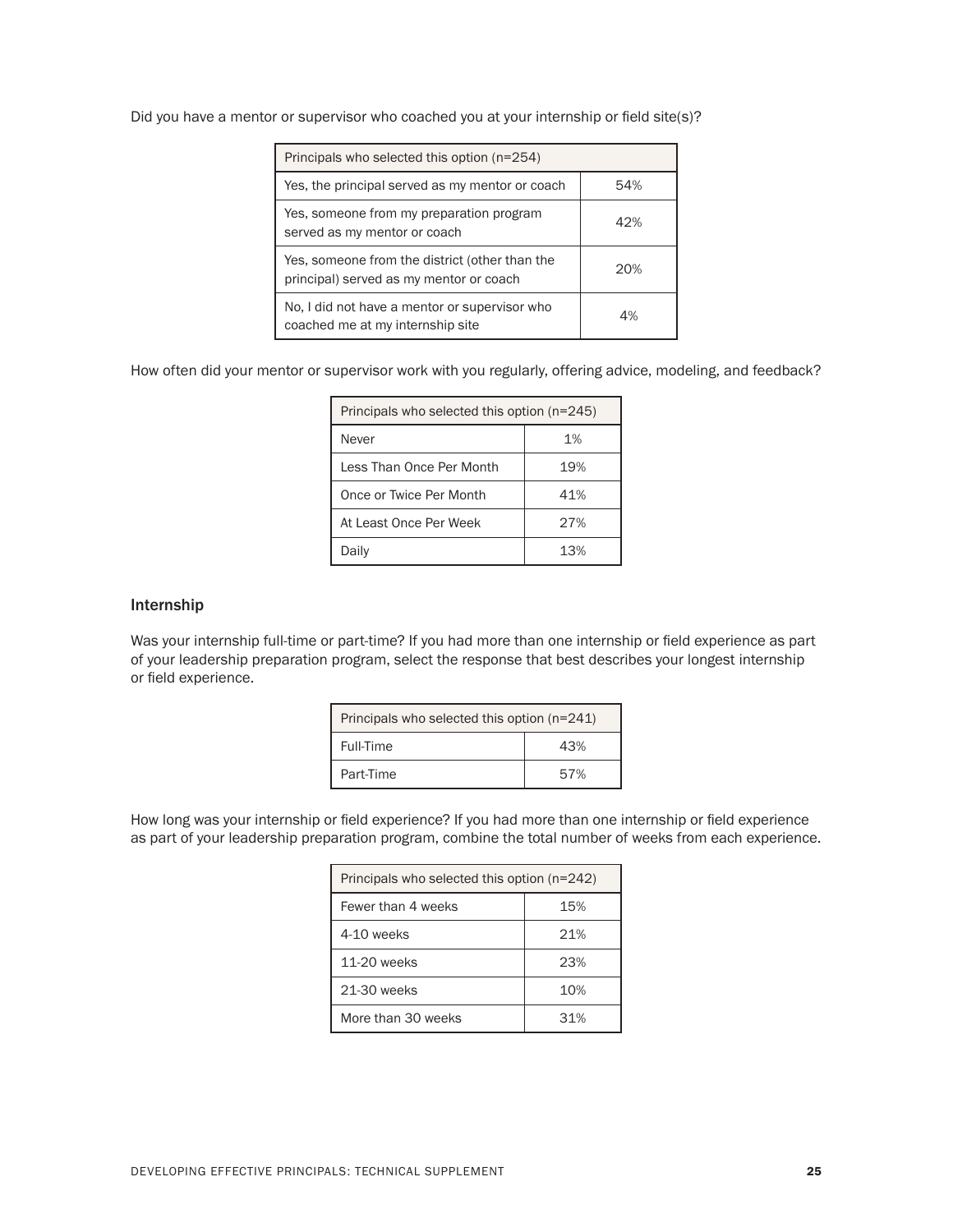Was your longest internship or field experience in the same school where you were working as a teacher or other staff member (e.g., instructional coach or curriculum coordinator)?

| Principals who selected this option (n=243)                                                                         |     |
|---------------------------------------------------------------------------------------------------------------------|-----|
| Yes, at least one internship was in the school<br>where I was working                                               | 79% |
| No, my internship(s) occurred in a different school                                                                 | 11% |
| No, I was not working in a school as a teacher<br>or other staff member during my leadership<br>preparation program | 9%  |

How did you manage the time needed for your internship or field experience?

| Principals who selected this option (n=243)                                                                         |     |
|---------------------------------------------------------------------------------------------------------------------|-----|
| My full-time position was my internship; I did not teach or<br>hold another job at the same time                    | 40% |
| I had some release time from my teaching or other position<br>to carry out my internship/fieldwork responsibilities | 11% |
| I carried a full workload and did my fieldwork during non-<br>teaching time / non-work time during the school year  | 41% |
| I did my internship work during the summer and was not<br>teaching or otherwise working at the time                 | 3%  |
| Other                                                                                                               | 6%  |

#### To what extent did your internship or field experience(s) reflect the following attributes?

|                                                                                                               | Not at all | To a<br>minimal<br>extent | <b>Somewhat</b> | To a<br>moderate<br>extent | To a great<br>extent | $\mathsf{n}$ |
|---------------------------------------------------------------------------------------------------------------|------------|---------------------------|-----------------|----------------------------|----------------------|--------------|
| I had responsibilities for leading,<br>facilitating, and making decisions<br>typical of an educational leader | 2%         | 7%                        | 18%             | 35%                        | 39%                  | 240          |
| I was able to develop an<br>educational leader's perspective<br>on school improvement                         | 2%         | 5%                        | 17%             | 40%                        | 37%                  | 241          |
| My internship / field experience<br>was an excellent learning<br>experience for becoming a<br>principal       | 2%         | 7%                        | 17%             | 29%                        | 44%                  | 241          |
| My internship / field experience<br>was tightly aligned with theory<br>and coursework                         | 2%         | 10%                       | 24%             | 37%                        | 27%                  | 241          |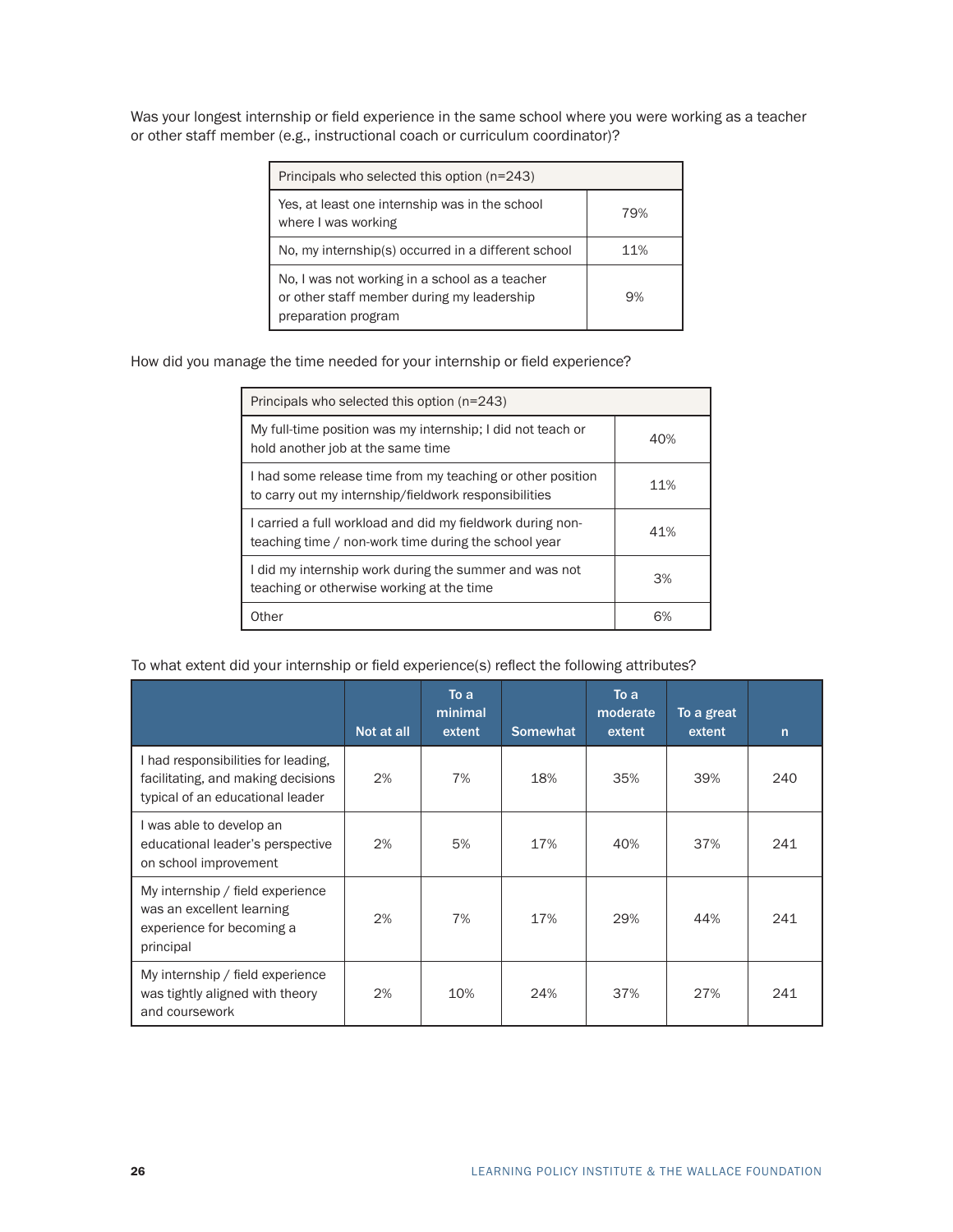<span id="page-30-0"></span>Did you have another kind of internship or field experience?

| Principals who selected this option (n=135)                                                                      |     |
|------------------------------------------------------------------------------------------------------------------|-----|
| Yes, I served in an administrative capacity, but without<br>direct coaching from a mentor or program supervisor  | 29% |
| Yes, I completed a project in my school requiring that I<br>work with other staff to accomplish a goal           | 23% |
| Yes, I completed a project in another school requiring<br>that I work with staff to accomplish a goal            | 1%  |
| Yes, I completed a project requiring that I collect data,<br>analyze a situation, and propose a course of action | 19% |
| Yes, I completed another type of project (please specify<br>and briefly describe)                                | 6%  |
| No                                                                                                               | つつ% |

## Professional Development

## General characteristics of professional development

How helpful was each professional development activity in improving your practice?

|                                                                                                                                         | Not at all<br>helpful | <b>Slightly</b><br>helpful | <b>Somewhat</b><br>helpful | <b>Very</b><br>helpful | <b>Extremely</b><br>helpful | n   |
|-----------------------------------------------------------------------------------------------------------------------------------------|-----------------------|----------------------------|----------------------------|------------------------|-----------------------------|-----|
| University course(s) related to<br>your role as principal                                                                               | 4%                    | 2%                         | 21%                        | 42%                    | 30%                         | 122 |
| Workshops, conferences or training<br>in which you were a presenter                                                                     | 0%                    | 5%                         | 31%                        | 48%                    | 15%                         | 213 |
| Workshops, conferences, or<br>training in which you were not a<br>presenter                                                             | 1%                    | 2%                         | 23%                        | 54%                    | 20%                         | 383 |
| Workshop provided by a<br>professional association, like ACSA                                                                           | 0%                    | 3%                         | 20%                        | 48%                    | 29%                         | 307 |
| Individual or collaborative<br>research on a topic of interest to<br>you professionally                                                 | 0%                    | 3%                         | 21%                        | 50%                    | 27%                         | 307 |
| Mentoring or coaching by an<br>experienced principal, as part<br>of a formal arrangement that is<br>supported by the school or district | 0%                    | 5%                         | 17%                        | 40%                    | 38%                         | 219 |
| Peer observation / coaching in<br>which you have an opportunity<br>to visit with other principals for<br>sharing practice               | 1%                    | 2%                         | 17%                        | 48%                    | 32%                         | 278 |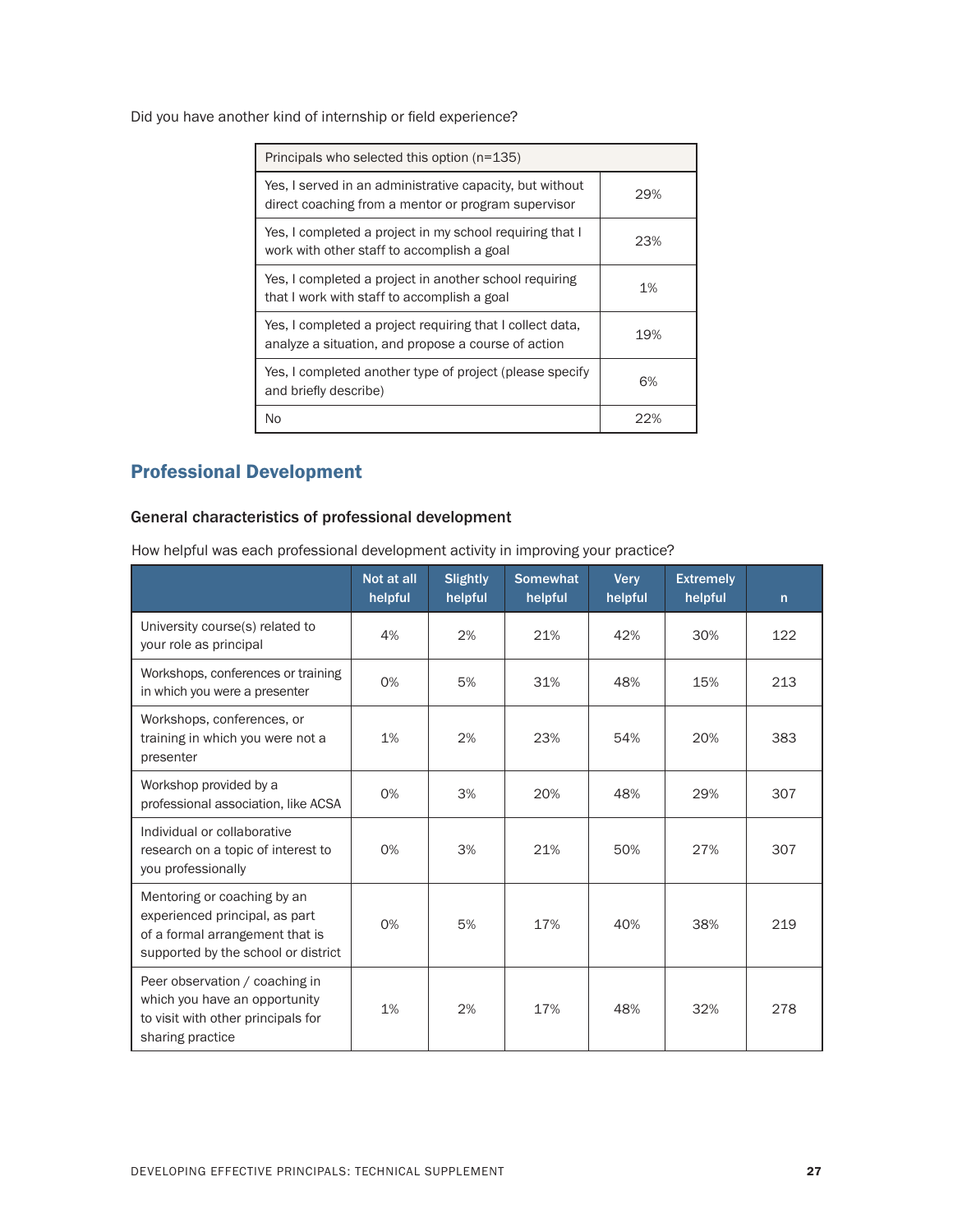|  |  | How helpful was each professional development activity in improving your practice? |  |
|--|--|------------------------------------------------------------------------------------|--|
|  |  |                                                                                    |  |

|                                                                                                                                      | Not at all<br>helpful | <b>Slightly</b><br>helpful | <b>Somewhat</b><br>helpful | <b>Verv</b><br>helpful | <b>Extremely</b><br>helpful | n   |
|--------------------------------------------------------------------------------------------------------------------------------------|-----------------------|----------------------------|----------------------------|------------------------|-----------------------------|-----|
| Participating in a principal<br>network (e.g., a group of principals<br>organized by your district, an<br>outside agency, or online) | 1%                    | 3%                         | 17%                        | 41%                    | 39%                         | 338 |
| Reading professional books or<br>articles                                                                                            | 0%                    | 3%                         | 24%                        | 44%                    | 28%                         | 385 |

Since August 2015 to what extent have the following topics been covered in the professional development that you have participated in?

|                                                                                              | Not at all | To a<br>minimal<br>extent | <b>Somewhat</b> | $\overline{I}$ o a<br>moderate<br>extent | To a great<br>extent | n   |
|----------------------------------------------------------------------------------------------|------------|---------------------------|-----------------|------------------------------------------|----------------------|-----|
| <b>Instructional leadership</b>                                                              |            |                           |                 |                                          |                      |     |
| Lead instruction that focuses<br>on how to develop students'<br>higher-order thinking skills | 4%         | 7%                        | 21%             | 44%                                      | 25%                  | 396 |
| Lead instruction that focuses on<br>raising schoolwide achievement<br>on standardized tests  | 2%         | 10%                       | 18%             | 44%                                      | 26%                  | 396 |
| Select effective curriculum<br>strategies and materials                                      | 4%         | 13%                       | 24%             | 37%                                      | 22%                  | 397 |
| Lead instruction that supports<br>implementation of new California<br>state standards        | 1%         | 8%                        | 14%             | 42%                                      | 35%                  | 395 |
| Leading and managing school improvement                                                      |            |                           |                 |                                          |                      |     |
| Use student and school data<br>to inform continuous school<br>improvement                    | 1%         | 5%                        | 19%             | 44%                                      | 31%                  | 396 |
| Lead a schoolwide change<br>process to improve student<br>achievement                        | 2%         | 4%                        | 22%             | 43%                                      | 28%                  | 396 |
| Engage in self-improvement and<br>your own continuous learning                               | 3%         | 9%                        | 19%             | 42%                                      | 28%                  | 396 |
| Shaping teaching and learning conditions                                                     |            |                           |                 |                                          |                      |     |
| Create collegial and collaborative<br>work environments                                      | 4%         | 10%                       | 28%             | 34%                                      | 23%                  | 393 |
| Work with the school community,<br>parents, educators, and other<br>stakeholders             | 3%         | 14%                       | 31%             | 32%                                      | 20%                  | 394 |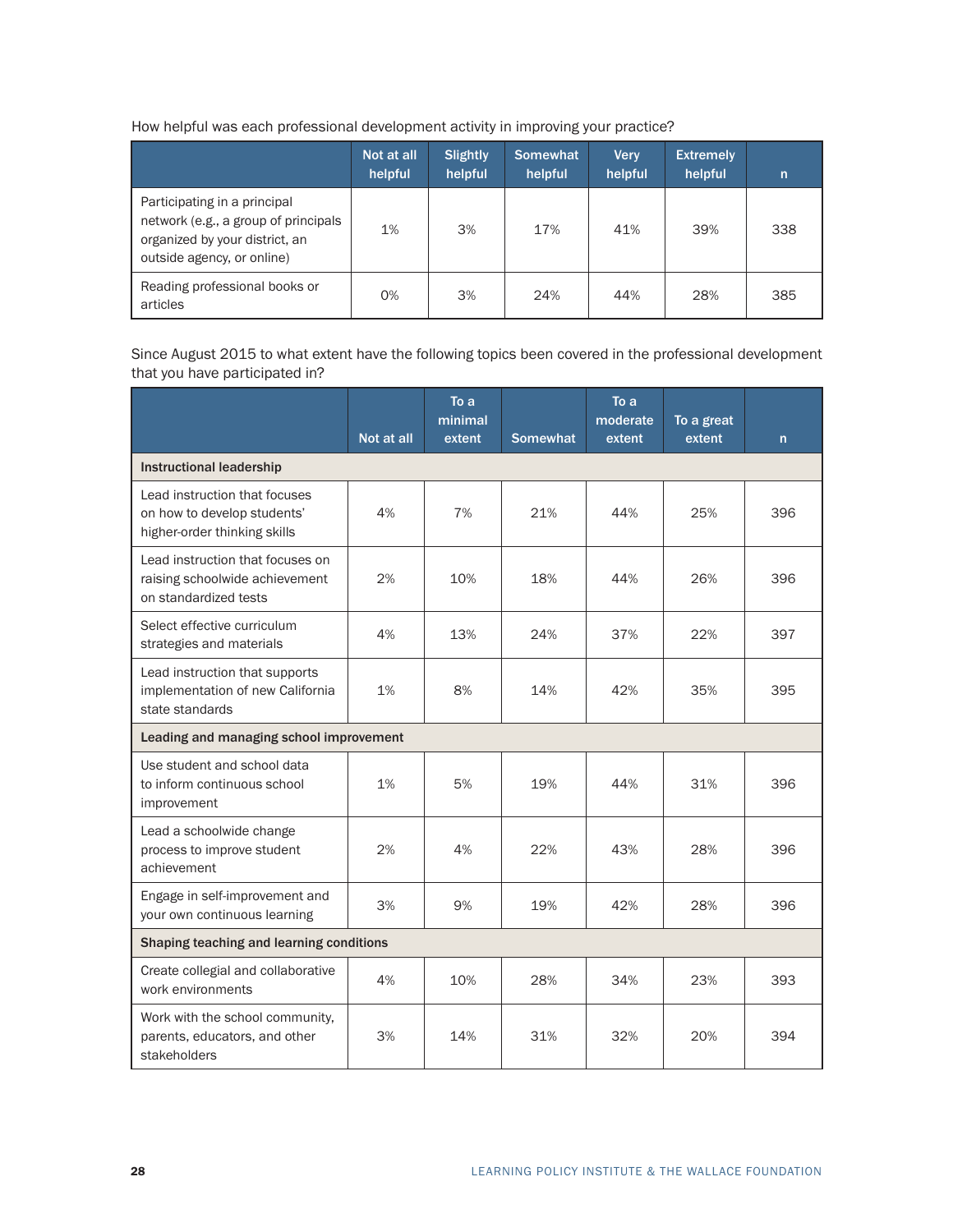Since August 2015 to what extent have the following topics been covered in the professional development that you have participated in?

|                                                                                                                                                     | Not at all | To a<br>minimal<br>extent | <b>Somewhat</b> | To a<br>moderate<br>extent | To a great<br>extent | n   |
|-----------------------------------------------------------------------------------------------------------------------------------------------------|------------|---------------------------|-----------------|----------------------------|----------------------|-----|
| Lead schools that support<br>students from diverse ethnic,<br>racial, linguistic, and cultural<br>backgrounds                                       | 3%         | 11%                       | 25%             | 38%                        | 24%                  | 394 |
| Lead schools that support<br>students' social and emotional<br>development                                                                          | 2%         | 10%                       | 27%             | 36%                        | 25%                  | 393 |
| Develop systems that meet<br>children's needs and support<br>their development in terms of<br>physical and mental health                            | 4%         | 14%                       | 32%             | 32%                        | 19%                  | 392 |
| Create a school environment that<br>develops personally and socially<br>responsible young people and<br>uses discipline for restorative<br>purposes | 2%         | 11%                       | 30%             | 36%                        | 21%                  | 394 |
| Redesign the school's<br>organization and structure to<br>support deeper learning for<br>teachers and students                                      | 5%         | 12%                       | 29%             | 37%                        | 17%                  | 393 |
| <b>Developing people</b>                                                                                                                            |            |                           |                 |                            |                      |     |
| Design professional learning<br>opportunities for teachers and<br>other staff                                                                       | 7%         | 14%                       | 30%             | 30%                        | 19%                  | 393 |
| Help teachers improve through<br>a cycle of observation and<br>feedback                                                                             | 6%         | 12%                       | 27%             | 34%                        | 22%                  | 392 |
| Recruit and retain teachers and<br>other staff                                                                                                      | 18%        | 25%                       | 26%             | 23%                        | 8%                   | 392 |
| Manage school operations<br>efficiently                                                                                                             | 13%        | 18%                       | 27%             | 29%                        | 12%                  | 392 |
| Knowing how to invest resources<br>to support improvements in<br>school performance                                                                 | 13%        | 21%                       | 29%             | 27%                        | 10%                  | 400 |
| Meeting the needs of all learners                                                                                                                   |            |                           |                 |                            |                      |     |
| Meet the needs of English<br>learners                                                                                                               | 2%         | 9%                        | 22%             | 35%                        | 32%                  | 392 |
| Meet the needs of students with<br>disabilities                                                                                                     | 3%         | 12%                       | 29%             | 37%                        | 19%                  | 393 |
| Equitably serve all children                                                                                                                        | 2%         | 8%                        | 21%             | 43%                        | 25%                  | 393 |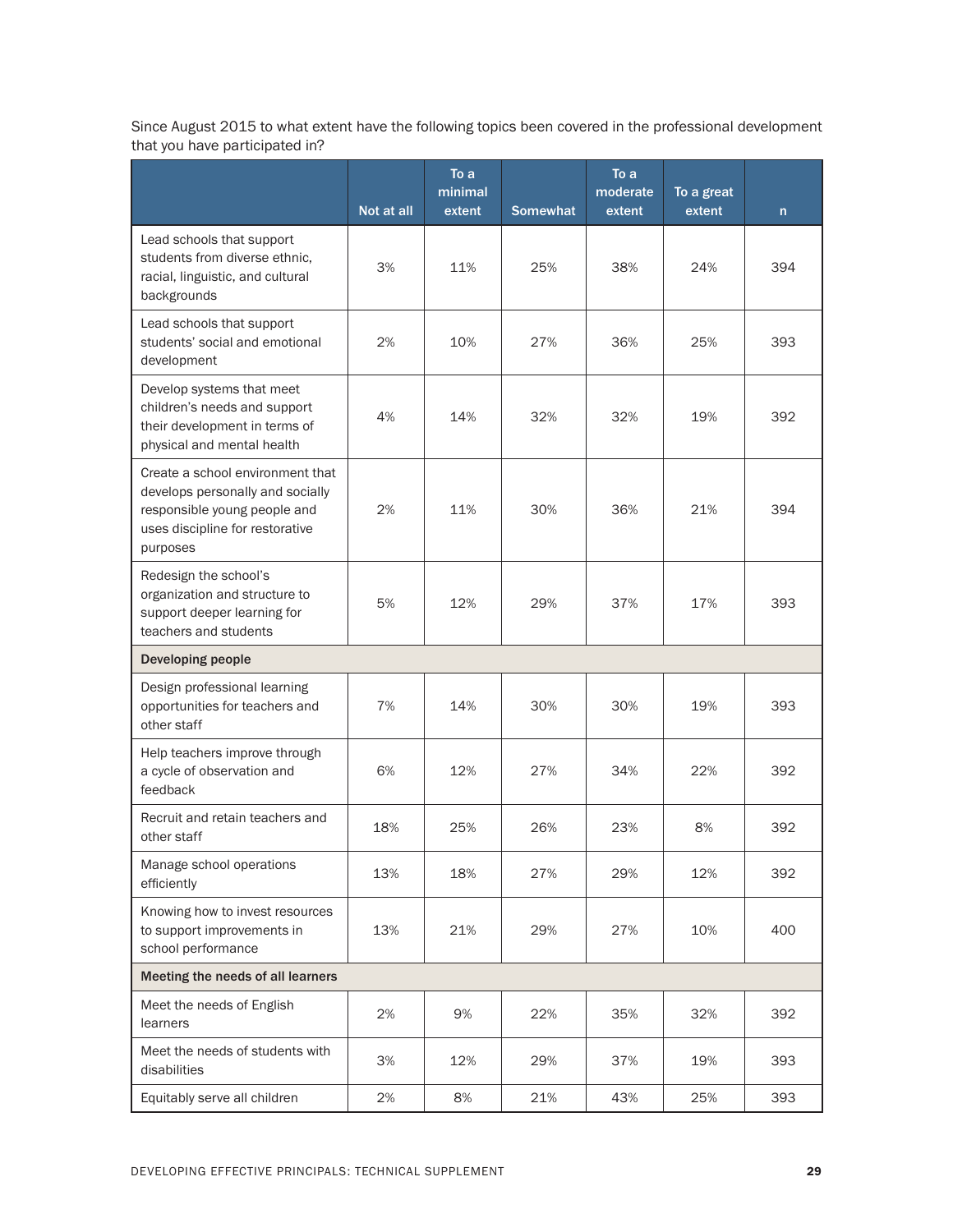Since August 2015, how well did your professional development activities prepare you in the following areas?

|                                                                                                                                                  | <b>Very</b><br>poorly | <b>Poorly</b> | <b>Adequately</b> | Well | <b>Very well</b> | $\mathsf{n}$ |
|--------------------------------------------------------------------------------------------------------------------------------------------------|-----------------------|---------------|-------------------|------|------------------|--------------|
| <b>Instructional leadership</b>                                                                                                                  |                       |               |                   |      |                  |              |
| Lead instruction that focuses on how to<br>develop students' higher-order thinking<br>skills                                                     | 2%                    | 11%           | 43%               | 32%  | 13%              | 390          |
| Lead instruction that focuses on<br>raising schoolwide achievement on<br>standardized tests                                                      | 2%                    | 12%           | 41%               | 34%  | 11%              | 390          |
| Select effective curriculum strategies<br>and materials                                                                                          | 4%                    | 14%           | 39%               | 31%  | 12%              | 390          |
| Lead instruction that supports<br>implementation of new California state<br>standards                                                            | 1%                    | 12%           | 33%               | 40%  | 14%              | 389          |
| Leading and managing school improvement                                                                                                          |                       |               |                   |      |                  |              |
| Use student and school data to inform<br>continuous school improvement                                                                           | 1%                    | 9%            | 35%               | 38%  | 17%              | 389          |
| Lead a schoolwide change process to<br>improve student achievement                                                                               | 1%                    | 11%           | 35%               | 37%  | 16%              | 386          |
| Engage in self-improvement and your<br>own continuous learning                                                                                   | 2%                    | 9%            | 35%               | 36%  | 18%              | 387          |
| Shaping teaching and learning conditions                                                                                                         |                       |               |                   |      |                  |              |
| Create collegial and collaborative work<br>environments                                                                                          | 1%                    | 7%            | 37%               | 39%  | 16%              | 388          |
| Work with the school community,<br>parents, educators, and other<br>stakeholders                                                                 | 1%                    | 9%            | 40%               | 38%  | 13%              | 387          |
| Lead schools that support students from<br>diverse ethnic, racial, linguistic, and<br>cultural backgrounds                                       | 1%                    | 9%            | 39%               | 38%  | 14%              | 390          |
| Lead schools that support students'<br>social and emotional development                                                                          | 1%                    | 11%           | 43%               | 30%  | 14%              | 388          |
| Develop systems that meet children's<br>needs and support their development in<br>terms of physical and mental health                            | 1%                    | 17%           | 42%               | 29%  | 11%              | 388          |
| Create a school environment that<br>develops personally and socially<br>responsible young people and uses<br>discipline for restorative purposes | 2%                    | 13%           | 40%               | 32%  | 13%              | 388          |
| Redesign the school's organization and<br>structure to support deeper learning for<br>teachers and students                                      | 1%                    | 15%           | 40%               | 31%  | 12%              | 386          |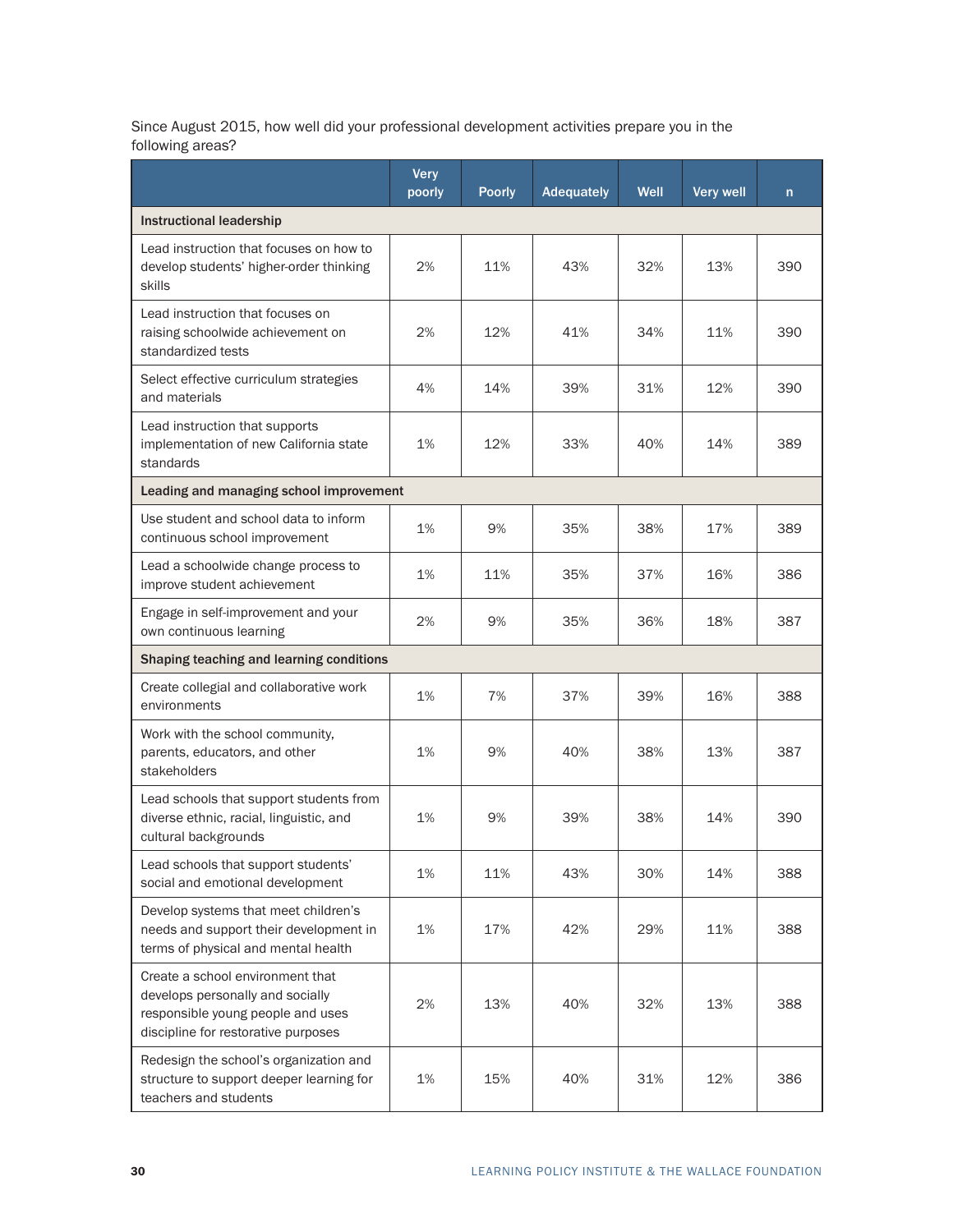Since August 2015, how well did your professional development activities prepare you in the following areas?

|                                                                                     | <b>Very</b><br>poorly | <b>Poorly</b> | Adequately | Well | Very well | $\mathsf{n}$ |
|-------------------------------------------------------------------------------------|-----------------------|---------------|------------|------|-----------|--------------|
| Developing people                                                                   |                       |               |            |      |           |              |
| Design professional learning<br>opportunities for teachers and other staff          | 2%                    | 14%           | 42%        | 30%  | 12%       | 388          |
| Help teachers improve through a cycle of<br>observation and feedback                | 2%                    | 14%           | 38%        | 31%  | 15%       | 389          |
| Recruit and retain teachers and other<br>staff                                      | 6%                    | 25%           | 39%        | 22%  | 8%        | 387          |
| Manage school operations efficiently                                                | 4%                    | 15%           | 42%        | 29%  | 10%       | 387          |
| Knowing how to invest resources<br>to support improvements in school<br>performance | 4%                    | 21%           | 39%        | 27%  | 9%        | 388          |
| Meeting the needs of all learners                                                   |                       |               |            |      |           |              |
| Meet the needs of English learners                                                  | 1%                    | 11%           | 40%        | 31%  | 16%       | 389          |
| Meet the needs of students with<br>disabilities                                     | 2%                    | 15%           | 41%        | 30%  | 11%       | 388          |
| Equitably serve all children                                                        | 1%                    | 9%            | 40%        | 34%  | 16%       | 385          |

#### Frequency of participation

Not counting the training you may have received in a leadership preparation program, how often have you participated in professional development workshops, conferences, and courses since August 2015?

|                                                                                                                                   | Not at all | Once or<br>twice | Three or<br>more times | $\mathsf{n}$ |
|-----------------------------------------------------------------------------------------------------------------------------------|------------|------------------|------------------------|--------------|
| University course(s) related to your role as principal                                                                            | 68%        | 13%              | 20%                    | 377          |
| Workshops, conferences or training in which you were a<br>presenter                                                               | 43%        | 34%              | 22%                    | 377          |
| Workshops, conferences, or training in which you were not a<br>presenter                                                          | 1%         | 18%              | 80%                    | 392          |
| Workshop provided by a professional association, like ACSA                                                                        | 24%        | 44%              | 32%                    | 388          |
| Individual or collaborative research on a topic of interest to<br>you professionally                                              | 21%        | 39%              | 40%                    | 398          |
| Mentoring or coaching by an experienced principal, as part of a<br>formal arrangement that is supported by the school or district | 43%        | 20%              | 37%                    | 396          |
| Peer observation / coaching in which you have an opportunity<br>to visit with other principals for sharing practice               | 29%        | 28%              | 43%                    | 396          |
| Participating in a principal network (e.g., a group of principals<br>organized by your district, an outside agency, or online)    | 14%        | 23%              | 64%                    | 396          |
| Reading professional books or articles                                                                                            | 2%         | 18%              | 80%                    | 395          |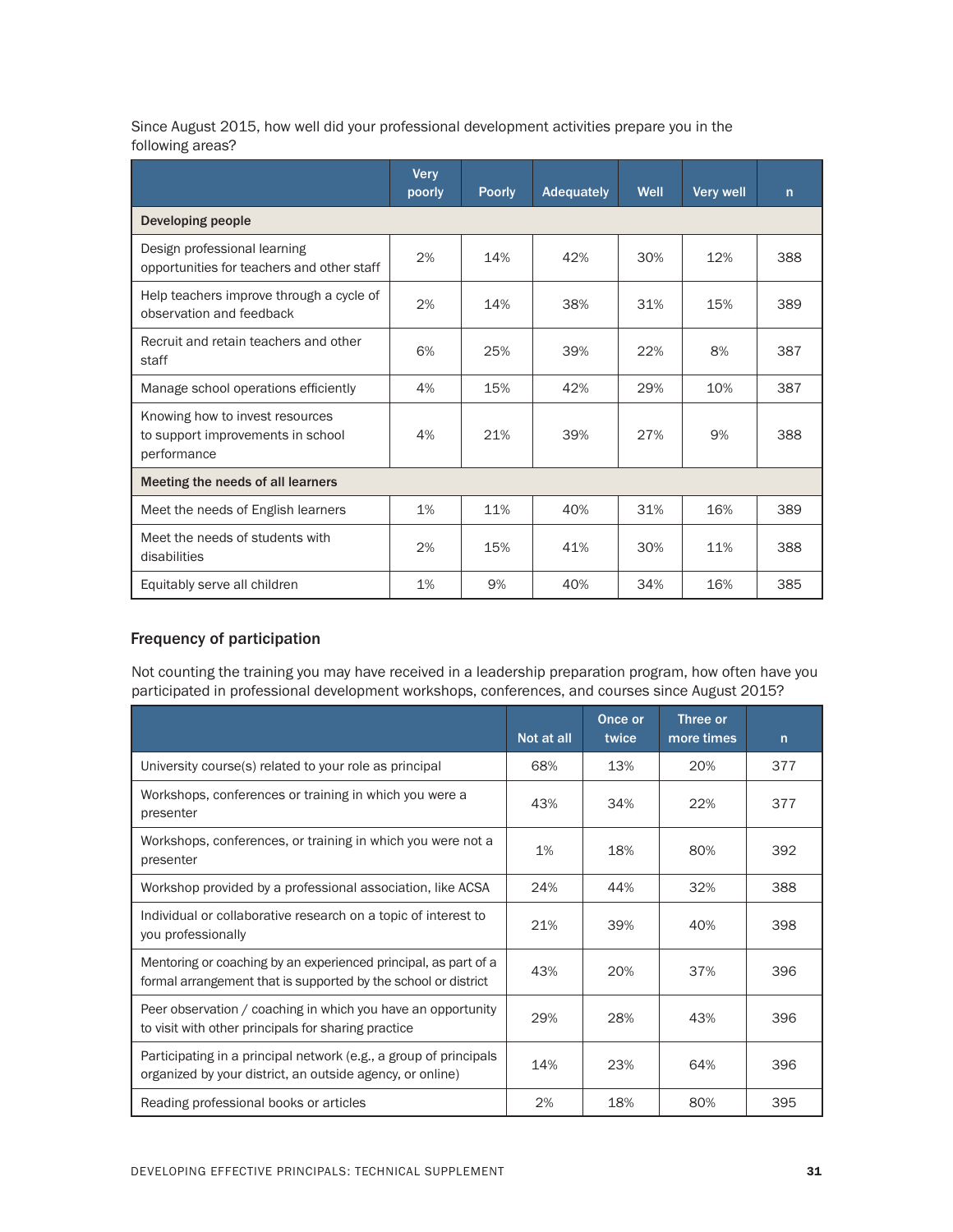Since August 2015, how often have you participated in professional development activities provided by the district or another organization that focused on schoolwide improvement with teachers from your school?

| Principals who selected this option (n=400) |     |  |  |  |
|---------------------------------------------|-----|--|--|--|
| Never                                       | 5%  |  |  |  |
| Once or twice                               | 23% |  |  |  |
| Three to five times                         | 37% |  |  |  |
| Six or more times                           | 35% |  |  |  |

#### Additional professional development wanted

Would you like to receive more professional development related to the following areas?

|                                                                                                                                               | Percent principals who<br>would like to receive more<br>professional development | n.  |
|-----------------------------------------------------------------------------------------------------------------------------------------------|----------------------------------------------------------------------------------|-----|
| <b>Instructional leadership</b>                                                                                                               |                                                                                  |     |
| Leading instruction that focuses on how to develop students' higher<br>order thinking skills.                                                 | 88%                                                                              | 392 |
| Leading instruction that focuses on raising schoolwide achievement on<br>standardized tests.                                                  | 75%                                                                              | 393 |
| Selecting effective curriculum strategies and materials.                                                                                      | 75%                                                                              | 394 |
| Leading instruction that supports implementation of new state standards.                                                                      | 79%                                                                              | 393 |
| <b>Leading school improvement</b>                                                                                                             |                                                                                  |     |
| Using student and school data to inform continuous school improvement.                                                                        | 88%                                                                              | 392 |
| Leading a schoolwide change process to improve student achievement.                                                                           | 88%                                                                              | 393 |
| Engaging in self-improvement and your own continuous learning.                                                                                | 81%                                                                              | 391 |
| Shaping teaching and learning conditions                                                                                                      |                                                                                  |     |
| Creating collegial and collaborative work environments.                                                                                       | 81%                                                                              | 400 |
| Working with various school/community stakeholders, including<br>parents, educators, and other partners.                                      | 77%                                                                              | 399 |
| Leading schools that support students from diverse ethnic, racial,<br>linguistic, and cultural backgrounds.                                   | 80%                                                                              | 398 |
| Leading schools that support students' social and emotional development.                                                                      | 89%                                                                              | 399 |
| Developing systems that support children's development in terms of<br>physical and mental health.                                             | 88%                                                                              | 398 |
| Creating a school environment that develops personally and socially<br>responsible young people and uses discipline for restorative purposes. | 91%                                                                              | 398 |
| Redesigning the school's organization and structure to support deeper<br>learning for teachers and students.                                  | 90%                                                                              | 397 |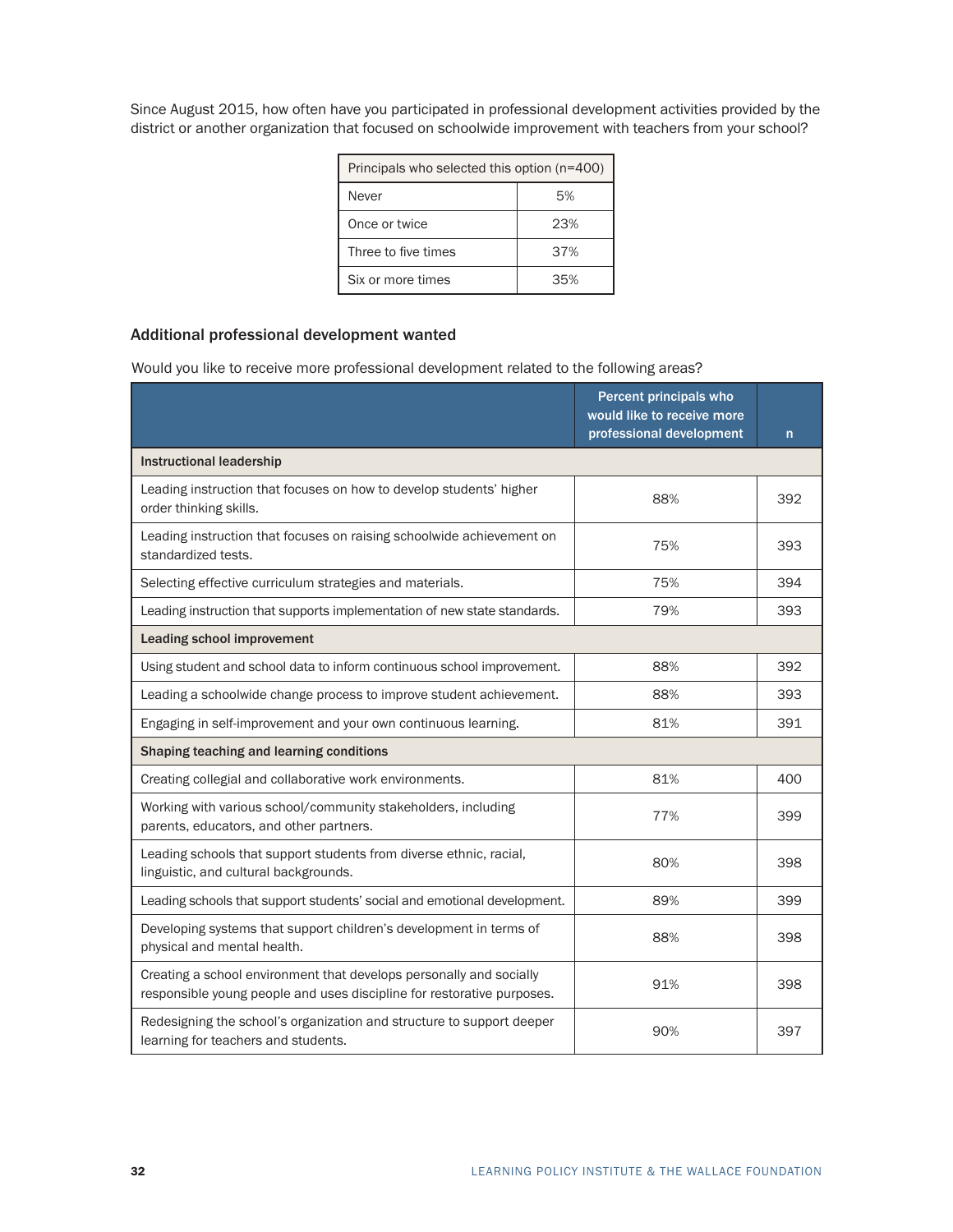| Would you like to receive more professional development related to the following areas? |
|-----------------------------------------------------------------------------------------|
|-----------------------------------------------------------------------------------------|

|                                                                                   | Percent principals who<br>would like to receive more<br>professional development | n   |
|-----------------------------------------------------------------------------------|----------------------------------------------------------------------------------|-----|
| Developing people                                                                 |                                                                                  |     |
| Designing professional learning opportunities for teachers and other<br>staff.    | 87%                                                                              | 400 |
| Helping teachers improve through cycles of observation and feedback.              | 84%                                                                              | 398 |
| Recruiting and retaining teachers and other staff.                                | 65%                                                                              | 398 |
| Managing school operations efficiently.                                           | 75%                                                                              | 400 |
| Knowing how to invest resources to support improvements in school<br>performance. | 81%                                                                              | 400 |
| Meeting the needs of all learners                                                 |                                                                                  |     |
| Meeting the needs of English learners.                                            | 82%                                                                              | 399 |
| Meeting the needs of students with disabilities.                                  | 84%                                                                              | 399 |
| Equitably serving all children.                                                   | 86%                                                                              | 400 |

#### Obstacles to professional development

In your current school district what obstacles do you experience in pursuing more professional development?

| Principals who selected this option (n=393)                                                       |     |  |  |  |  |
|---------------------------------------------------------------------------------------------------|-----|--|--|--|--|
| I don't have enough time                                                                          | 67% |  |  |  |  |
| I don't have enough money to cover the expense<br>of professional development                     | 47% |  |  |  |  |
| The topics of current professional development<br>programs are not relevant to my work            | 8%  |  |  |  |  |
| I don't know where I can find information about<br>current professional development opportunities | 6%  |  |  |  |  |
| I do not experience any obstacles in pursuing<br>professional development                         | 19% |  |  |  |  |
| Other                                                                                             | 1%  |  |  |  |  |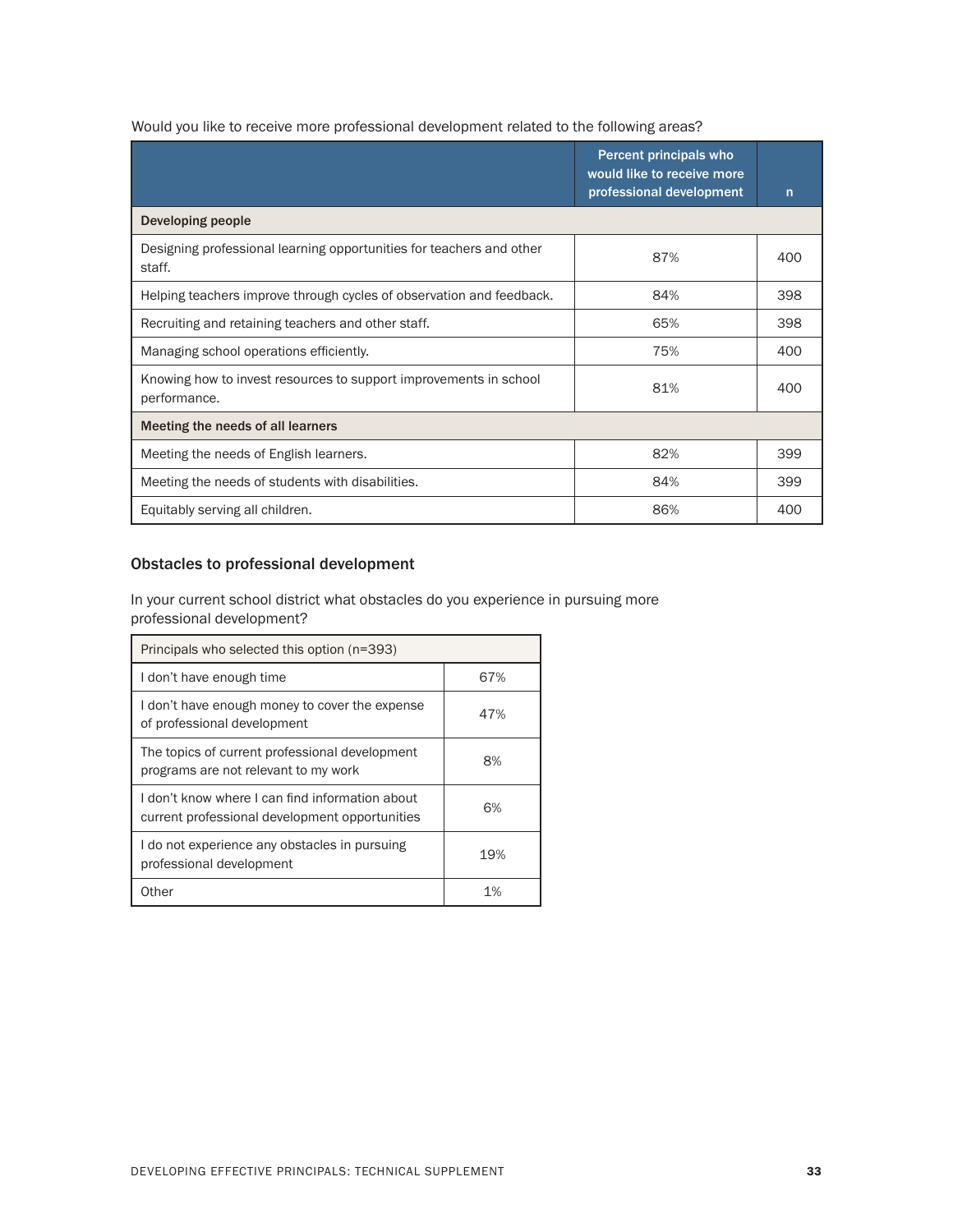#### Mentorship

Have you had a formal on-the-job mentor or coach (other than the mentor or coach in your leadership preparation program) since August 2015?

| Principals who selected this option (n=408) |     |  |  |  |  |
|---------------------------------------------|-----|--|--|--|--|
| Yes                                         | 37% |  |  |  |  |
| N٥                                          | 63% |  |  |  |  |

During the time period in which you were receiving mentoring, how often did your mentor work with you?

| Principals who selected this option $(n=144)$ |     |  |  |  |  |
|-----------------------------------------------|-----|--|--|--|--|
| I ess than once a month                       | 23% |  |  |  |  |
| Once or twice a month                         | 66% |  |  |  |  |
| At least once a week                          | 10% |  |  |  |  |
| Daily                                         | 1%  |  |  |  |  |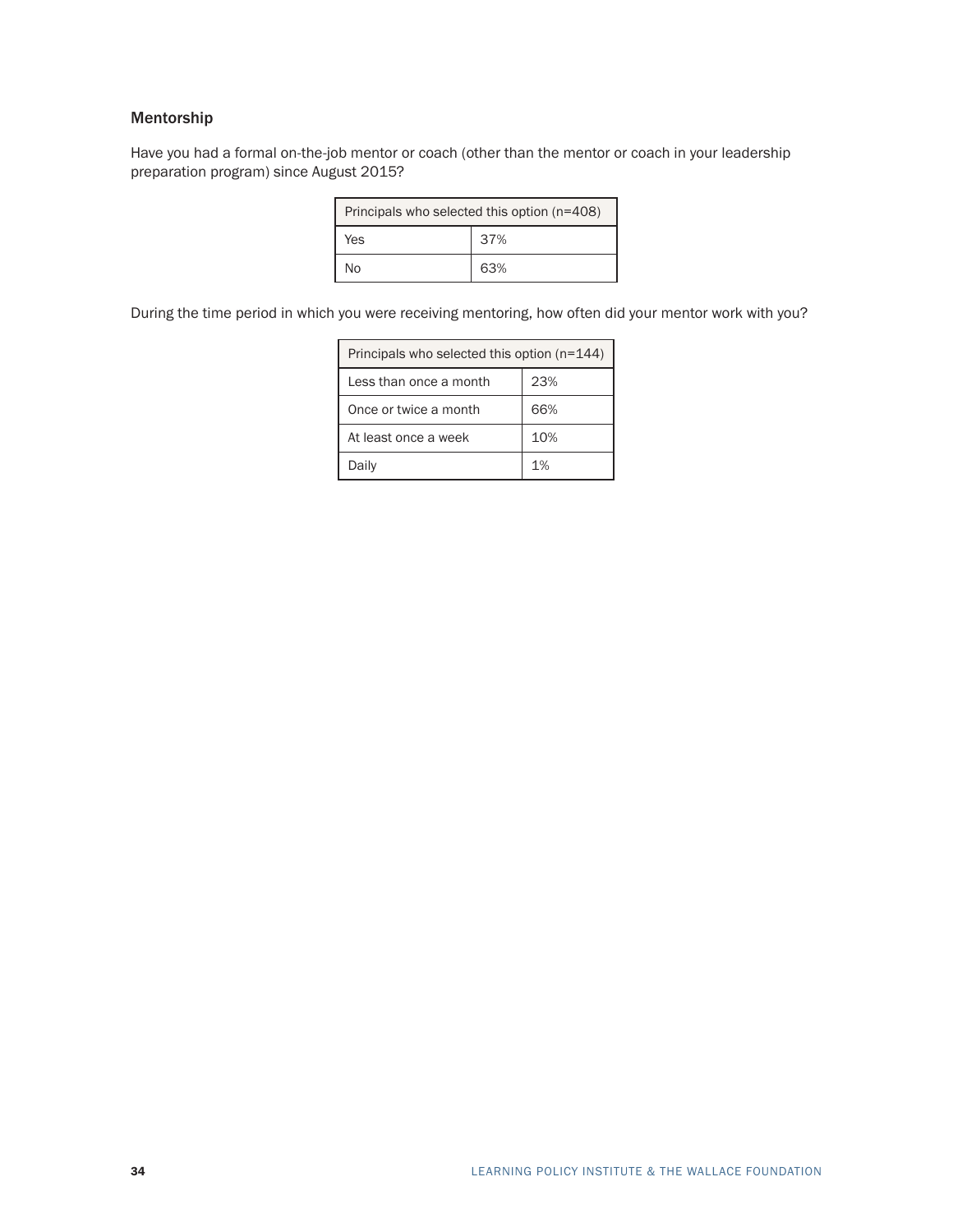# Full Results From the North Carolina Principal Survey (2018), Unweighted

## <span id="page-38-0"></span>Principal Preparation Program

#### General characteristics of principal preparation

What kind of training did you receive for your certification to be a principal? Check all that apply. (n=755)

|                                                   | In-State | Out-of-State |
|---------------------------------------------------|----------|--------------|
| University-based                                  | 84%      | 15%          |
| District or charter management organization-based | 18%      | 3%           |
| Other                                             | 27%      | 2%           |

Indicate your agreement with the following statement:

|                                                                  | <b>Strongly</b><br>disagree | Somewhat<br>disagree | Somewhat<br>agree | <b>Strongly</b><br>agree | n   |
|------------------------------------------------------------------|-----------------------------|----------------------|-------------------|--------------------------|-----|
| I felt well prepared as a result of<br>my certification training | 1%                          | 7%                   | 54%               | 38%                      | 758 |

How well did your leadership program prepare you in the following areas?

|                                                                                               | Very poorly | <b>Poorly</b> | <b>Adequately</b> | Well | <b>Very well</b> | $\mathsf{n}$ |  |
|-----------------------------------------------------------------------------------------------|-------------|---------------|-------------------|------|------------------|--------------|--|
| <b>Instructional leadership</b>                                                               |             |               |                   |      |                  |              |  |
| Lead instruction that focuses on<br>how to develop students' higher-<br>order thinking skills | 4%          | 18%           | 44%               | 22%  | 11%              | 614          |  |
| Lead instruction that focuses on<br>raising schoolwide achievement<br>on standardized tests   | 4%          | 17%           | 46%               | 23%  | 10%              | 613          |  |
| Select effective curriculum<br>strategies and materials                                       | 4%          | 18%           | 46%               | 22%  | 10%              | 613          |  |
| Lead instruction that supports<br>implementation of new state<br>standards                    | 5%          | 22%           | 44%               | 21%  | 8%               | 613          |  |
| Leading and managing school improvement                                                       |             |               |                   |      |                  |              |  |
| Use student and school data<br>to inform continuous school<br>improvement                     | 2%          | 12%           | 43%               | 29%  | 14%              | 613          |  |
| Lead a schoolwide change<br>process to improve student<br>achievement                         | 2%          | 12%           | 42%               | 32%  | 12%              | 614          |  |
| Engage in self-improvement and<br>your own continuous learning                                | 2%          | 10%           | 43%               | 29%  | 15%              | 614          |  |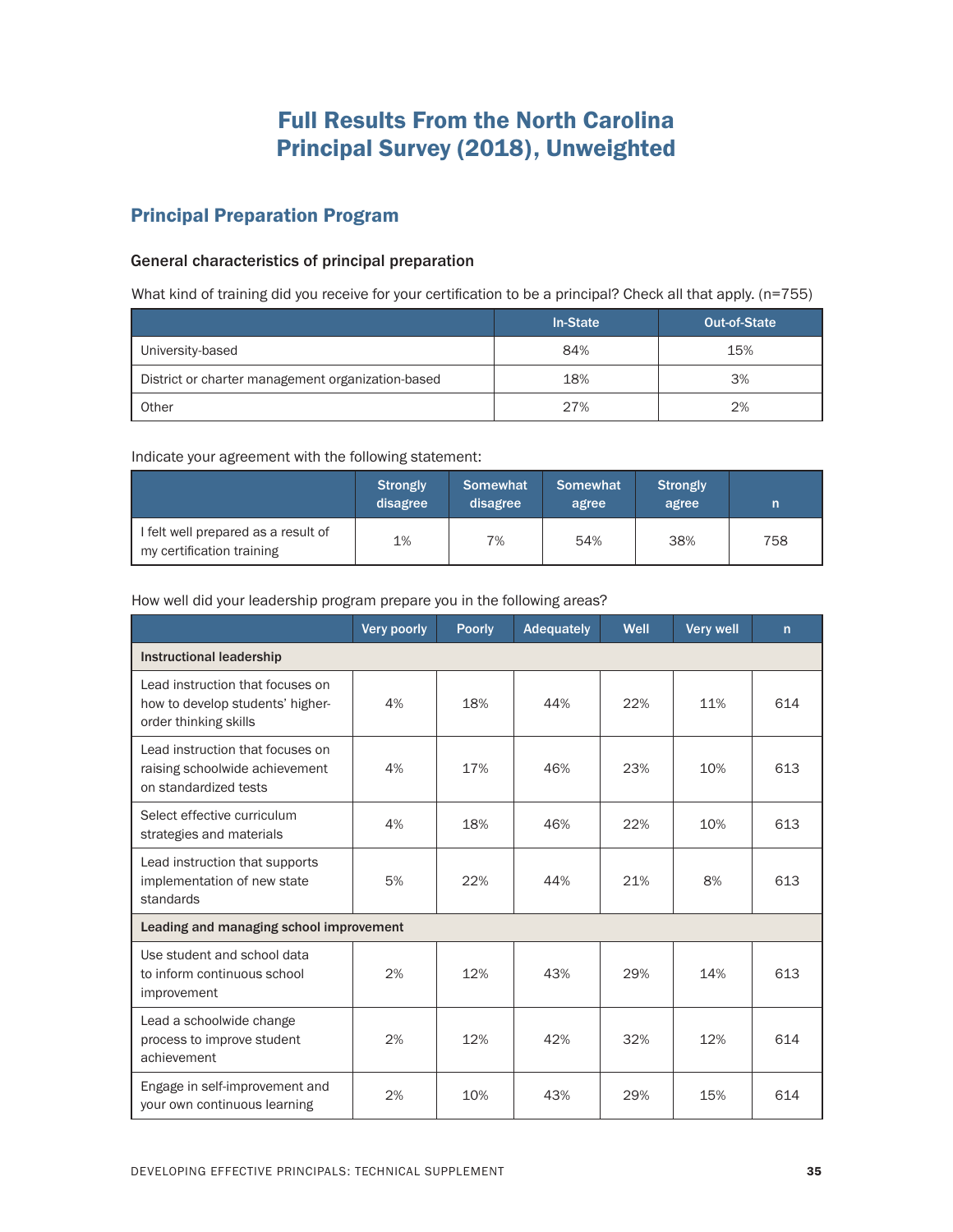|                                                                                                                                                  | Very poorly | <b>Poorly</b> | <b>Adequately</b> | Well | <b>Very well</b> | n   |  |
|--------------------------------------------------------------------------------------------------------------------------------------------------|-------------|---------------|-------------------|------|------------------|-----|--|
| Shaping teaching and learning conditions                                                                                                         |             |               |                   |      |                  |     |  |
| Create collegial and collaborative<br>work environments                                                                                          | 1%          | 7%            | 47%               | 31%  | 14%              | 610 |  |
| Work with the school community.<br>parents, educators, and other<br>stakeholders                                                                 | 2%          | 13%           | 47%               | 27%  | 11%              | 608 |  |
| Lead schools that support students<br>from diverse ethnic, racial,<br>linguistic, and cultural backgrounds                                       | 2%          | 19%           | 43%               | 25%  | 10%              | 610 |  |
| Lead schools that support<br>students' social and emotional<br>development                                                                       | 5%          | 27%           | 38%               | 22%  | 8%               | 610 |  |
| Develop systems that meet<br>children's needs and support their<br>development in terms of physical<br>and mental health                         | 6%          | 28%           | 38%               | 19%  | 8%               | 608 |  |
| Create a school environment that<br>develops personally and socially<br>responsible young people and uses<br>discipline for restorative purposes | 5%          | 27%           | 38%               | 21%  | 8%               | 609 |  |
| Redesign the school's organization<br>and structure to support deeper<br>learning for teachers and students                                      | 3%          | 18%           | 46%               | 24%  | 8%               | 610 |  |
| Developing people                                                                                                                                |             |               |                   |      |                  |     |  |
| Design professional learning<br>opportunities for teachers and<br>other staff                                                                    | 3%          | 15%           | 44%               | 28%  | 10%              | 608 |  |
| Help teachers improve through a<br>cycle of observation and feedback                                                                             | 2%          | 11%           | 43%               | 32%  | 13%              | 608 |  |
| Recruit and retain teachers and<br>other staff                                                                                                   | 2%          | 15%           | 48%               | 26%  | 9%               | 608 |  |
| Manage school operations<br>efficiently                                                                                                          | 3%          | 8%            | 48%               | 30%  | 12%              | 607 |  |
| Knowing how to invest resources<br>to support improvements in<br>school performance                                                              | 3%          | 17%           | 45%               | 26%  | 8%               | 607 |  |
| Meeting the needs of all learners                                                                                                                |             |               |                   |      |                  |     |  |
| Meet the needs of English learners                                                                                                               | 12%         | 34%           | 38%               | 11%  | 5%               | 604 |  |
| Meet the needs of students with<br>disabilities                                                                                                  | 8%          | 27%           | 42%               | 18%  | 6%               | 607 |  |
| Equitably serve all children                                                                                                                     | 3%          | 18%           | 46%               | 24%  | 9%               | 605 |  |

#### How well did your leadership program prepare you in the following areas?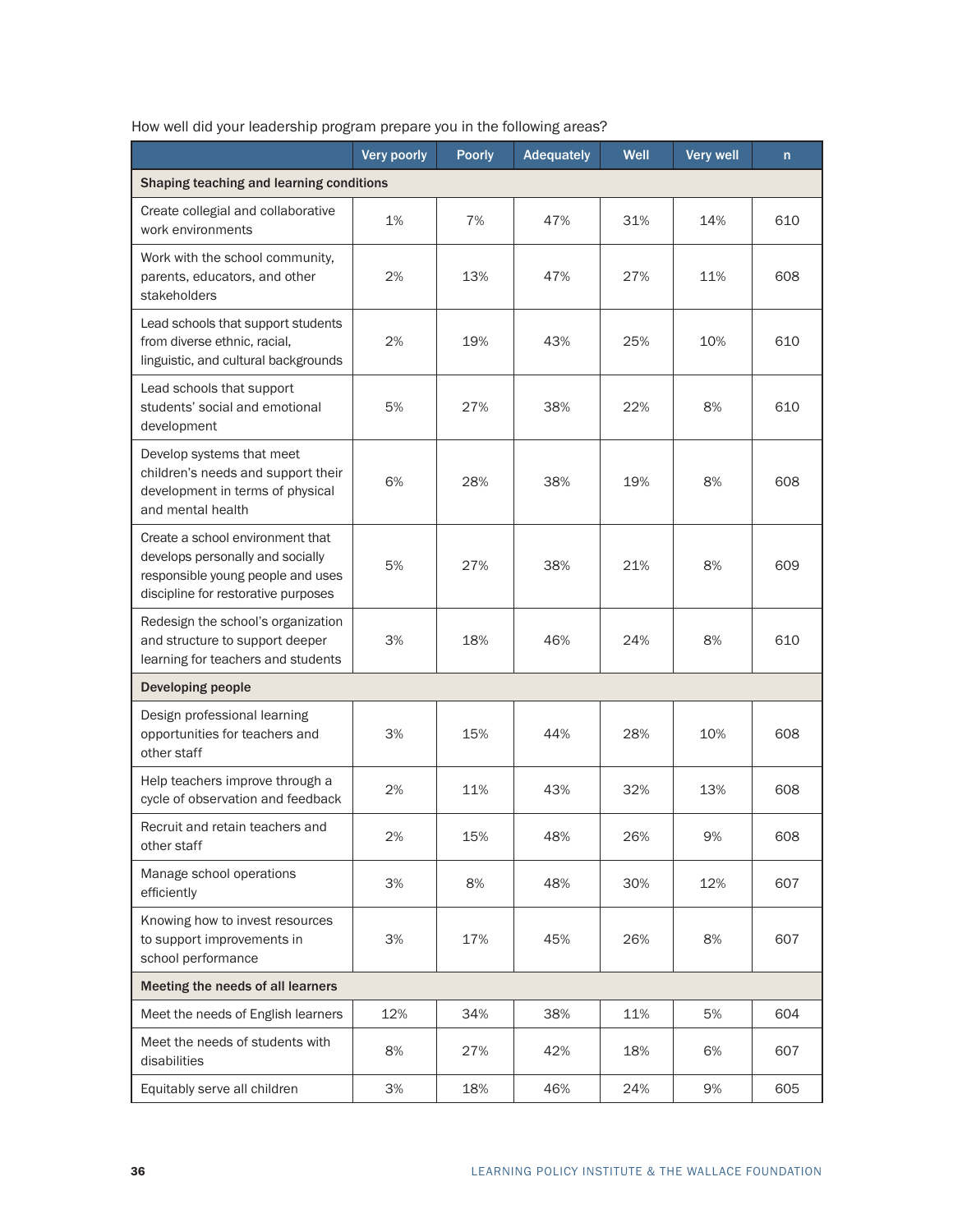## <span id="page-40-0"></span>Professional Development

## General characteristics of professional development

Since August 2015, to what extent have you had opportunities to learn about the following topics in professional development that you have participated in?

|                                                                                                                                                  | Not at<br>all | To a<br>minimal<br>extent | <b>Somewhat</b> | To a<br>moderate<br>extent | To a<br>great<br>extent | n   |  |
|--------------------------------------------------------------------------------------------------------------------------------------------------|---------------|---------------------------|-----------------|----------------------------|-------------------------|-----|--|
| <b>Instructional leadership</b>                                                                                                                  |               |                           |                 |                            |                         |     |  |
| Lead instruction that focuses on how<br>to develop students' higher-order<br>thinking skills                                                     | 4%            | 13%                       | 28%             | 36%                        | 18%                     | 682 |  |
| Lead instruction that focuses on<br>raising schoolwide achievement on<br>standardized tests                                                      | 3%            | 13%                       | 28%             | 35%                        | 20%                     | 682 |  |
| Select effective curriculum strategies<br>and materials                                                                                          | 7%            | 17%                       | 32%             | 29%                        | 15%                     | 679 |  |
| Lead instruction that supports<br>implementation of new state standards                                                                          | 5%            | 12%                       | 31%             | 37%                        | 15%                     | 681 |  |
| Leading and managing school improvement                                                                                                          |               |                           |                 |                            |                         |     |  |
| Use student and school data to inform<br>continuous school improvement                                                                           | 1%            | 7%                        | 21%             | 37%                        | 34%                     | 681 |  |
| Lead a schoolwide change process to<br>improve student achievement                                                                               | 3%            | 12%                       | 26%             | 37%                        | 21%                     | 681 |  |
| Engage in self-improvement and your<br>own continuous learning                                                                                   | 4%            | 12%                       | 26%             | 34%                        | 24%                     | 681 |  |
| Shaping teaching and learning conditions                                                                                                         |               |                           |                 |                            |                         |     |  |
| Create collegial and collaborative<br>work environments                                                                                          | 5%            | 13%                       | 28%             | 32%                        | 22%                     | 681 |  |
| Work with the school community,<br>parents, educators, and other<br>stakeholders                                                                 | 7%            | 19%                       | 32%             | 30%                        | 13%                     | 680 |  |
| Lead schools that support students<br>from diverse ethnic, racial, linguistic,<br>and cultural backgrounds                                       | 9%            | 22%                       | 29%             | 25%                        | 14%                     | 680 |  |
| Lead schools that support students'<br>social and emotional development                                                                          | 6%            | 20%                       | 29%             | 31%                        | 14%                     | 678 |  |
| Develop systems that meet children's<br>needs and support their development<br>in terms of physical and mental health                            | 8%            | 25%                       | 30%             | 27%                        | 10%                     | 680 |  |
| Create a school environment that<br>develops personally and socially<br>responsible young people and uses<br>discipline for restorative purposes | 9%            | 23%                       | 29%             | 26%                        | 13%                     | 679 |  |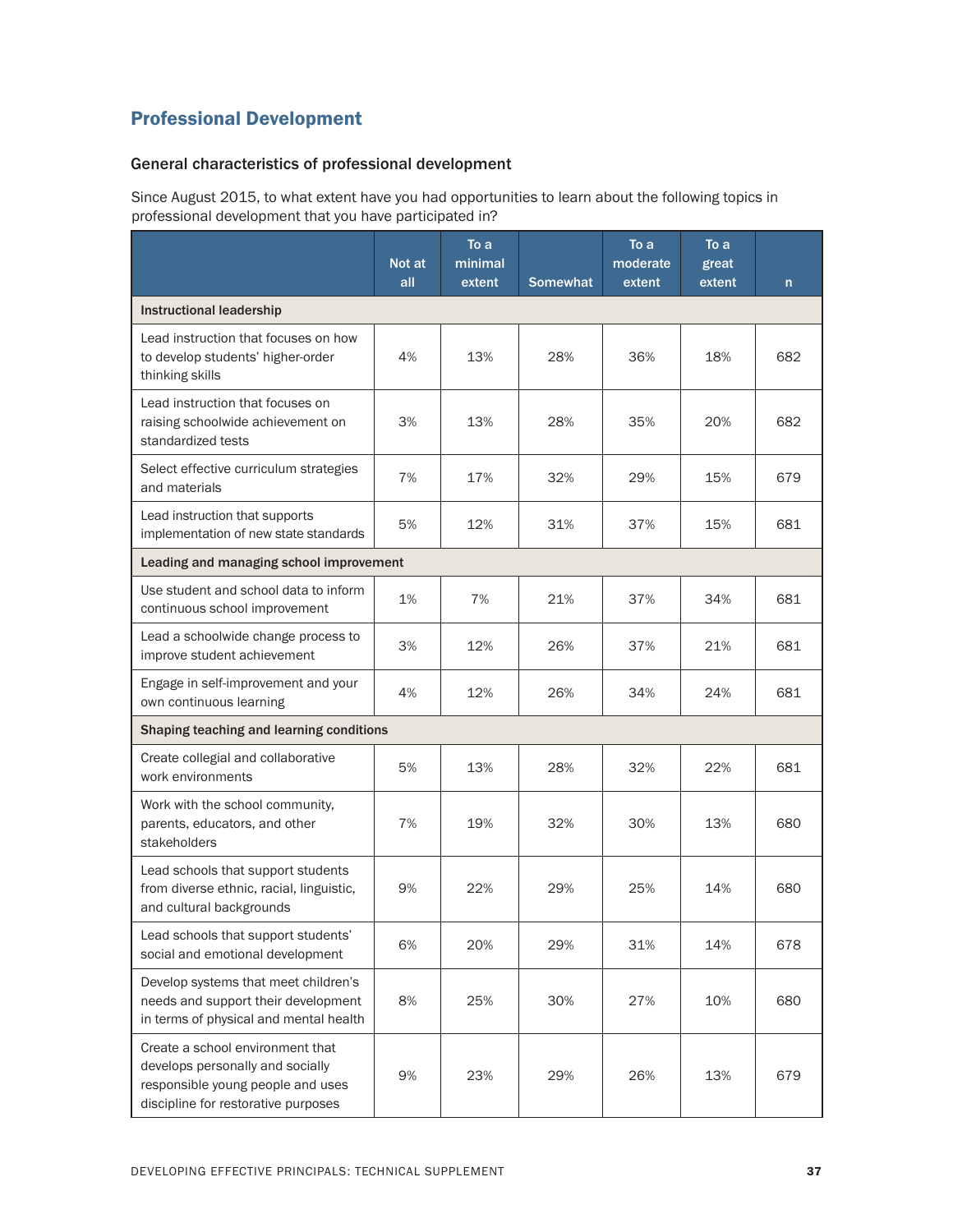Since August 2015, to what extent have you had opportunities to learn about the following topics in professional development that you have participated in?

|                                                                                                             | Not at<br>all | To a<br>minimal<br>extent | <b>Somewhat</b> | To a<br>moderate<br>extent | To a<br>great<br>extent | $\mathsf{n}$ |
|-------------------------------------------------------------------------------------------------------------|---------------|---------------------------|-----------------|----------------------------|-------------------------|--------------|
| Redesign the school's organization<br>and structure to support deeper<br>learning for teachers and students | 8%            | 22%                       | 31%             | 28%                        | 12%                     | 681          |
| Developing people                                                                                           |               |                           |                 |                            |                         |              |
| Design professional learning<br>opportunities for teachers and other<br>staff                               | 8%            | 16%                       | 28%             | 32%                        | 16%                     | 680          |
| Help teachers improve through a cycle<br>of observation and feedback                                        | 3%            | 11%                       | 28%             | 37%                        | 21%                     | 680          |
| Recruit and retain teachers and other<br>staff                                                              | 11%           | 19%                       | 32%             | 27%                        | 11%                     | 675          |
| Manage school operations efficiently                                                                        | 9%            | 21%                       | 29%             | 27%                        | 13%                     | 677          |
| Knowing how to invest resources<br>to support improvements in school<br>performance                         | 13%           | 19%                       | 33%             | 25%                        | 10%                     | 679          |
| Meeting the needs of all learners                                                                           |               |                           |                 |                            |                         |              |
| Meet the needs of English learners                                                                          | 16%           | 26%                       | 31%             | 20%                        | 6%                      | 679          |
| Meet the needs of students with<br>disabilities                                                             | 8%            | 21%                       | 32%             | 28%                        | 11%                     | 676          |
| Equitably serve all children                                                                                | 7%            | 16%                       | 32%             | 30%                        | 16%                     | 675          |

#### How helpful was each professional development activity in improving your practice?

|                                                                                               | Not at all<br>helpful | <b>Slightly</b><br>helpful | <b>Somewhat</b><br>helpful | <b>Very</b><br>helpful | <b>Extremely</b><br>helpful | $\mathsf{n}$ |
|-----------------------------------------------------------------------------------------------|-----------------------|----------------------------|----------------------------|------------------------|-----------------------------|--------------|
| Instructional leadership                                                                      |                       |                            |                            |                        |                             |              |
| Lead instruction that focuses on<br>how to develop students' higher-<br>order thinking skills | 2%                    | 10%                        | 44%                        | 34%                    | 10%                         | 624          |
| Lead instruction that focuses on<br>raising schoolwide achievement on<br>standardized tests   | 2%                    | 15%                        | 38%                        | 34%                    | 10%                         | 631          |
| Select effective curriculum<br>strategies and materials                                       | 4%                    | 13%                        | 43%                        | 33%                    | 7%                          | 606          |
| Lead instruction that supports<br>implementation of new state<br>standards                    | 3%                    | 13%                        | 43%                        | 33%                    | 8%                          | 612          |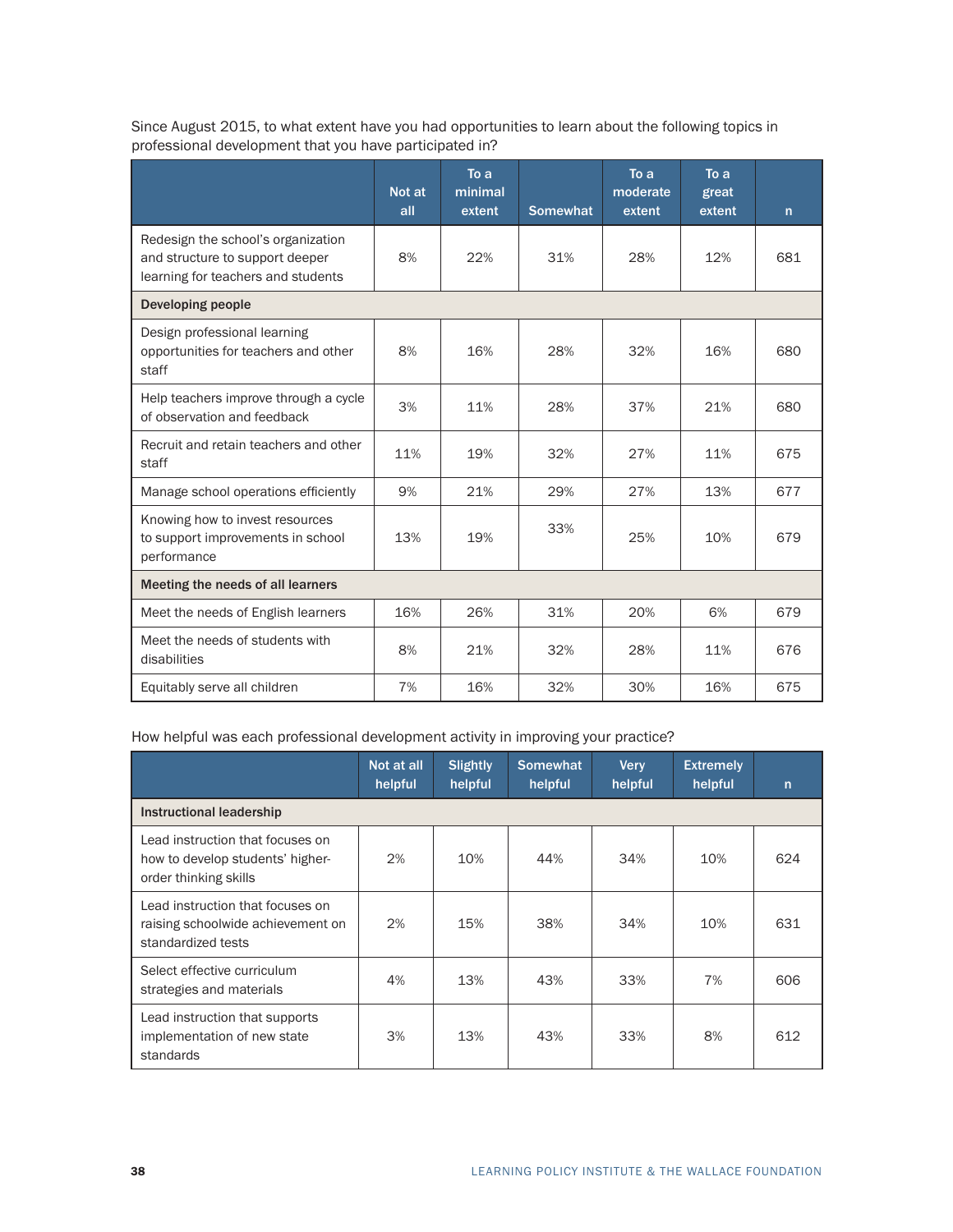|                                                                                                                                                  | Not at all<br>helpful | <b>Slightly</b><br>helpful | <b>Somewhat</b><br>helpful | <b>Very</b><br>helpful | <b>Extremely</b><br>helpful | n   |
|--------------------------------------------------------------------------------------------------------------------------------------------------|-----------------------|----------------------------|----------------------------|------------------------|-----------------------------|-----|
| Leading and managing school improvement                                                                                                          |                       |                            |                            |                        |                             |     |
| Use student and school data<br>to inform continuous school<br>improvement                                                                        | 1%                    | 9%                         | 28%                        | 42%                    | 19%                         | 643 |
| Lead a schoolwide change process<br>to improve student achievement                                                                               | 2%                    | 11%                        | 36%                        | 38%                    | 13%                         | 626 |
| Engage in self-improvement and<br>your own continuous learning                                                                                   | 2%                    | 12%                        | 36%                        | 35%                    | 15%                         | 620 |
| Shaping teaching and learning conditions                                                                                                         |                       |                            |                            |                        |                             |     |
| Create collegial and collaborative<br>work environments                                                                                          | 1%                    | 10%                        | 38%                        | 35%                    | 15%                         | 613 |
| Work with the school community,<br>parents, educators, and other<br>stakeholders                                                                 | 4%                    | 16%                        | 43%                        | 28%                    | 9%                          | 606 |
| Lead schools that support students<br>from diverse ethnic, racial,<br>linguistic, and cultural backgrounds                                       | 4%                    | 18%                        | 42%                        | 28%                    | 9%                          | 587 |
| Lead schools that support<br>students' social and emotional<br>development                                                                       | 2%                    | 16%                        | 40%                        | 30%                    | 11%                         | 608 |
| Develop systems that meet<br>children's needs and support their<br>development in terms of physical<br>and mental health                         | 4%                    | 17%                        | 42%                        | 29%                    | 9%                          | 598 |
| Create a school environment that<br>develops personally and socially<br>responsible young people and uses<br>discipline for restorative purposes | 3%                    | 16%                        | 41%                        | 32%                    | 9%                          | 587 |
| Redesign the school's organization<br>and structure to support deeper<br>learning for teachers and students                                      | 4%                    | 13%                        | 43%                        | 30%                    | 10%                         | 596 |
| <b>Developing people</b>                                                                                                                         |                       |                            |                            |                        |                             |     |
| Design professional learning<br>opportunities for teachers and<br>other staff                                                                    | 3%                    | 10%                        | 40%                        | 37%                    | 10%                         | 594 |
| Help teachers improve through a<br>cycle of observation and feedback                                                                             | 3%                    | 11%                        | 37%                        | 37%                    | 13%                         | 624 |
| Recruit and retain teachers and<br>other staff                                                                                                   | 4%                    | 14%                        | 44%                        | 30%                    | 8%                          | 579 |
| Manage school operations<br>efficiently                                                                                                          | 4%                    | 17%                        | 41%                        | 31%                    | 7%                          | 589 |

## How helpful was each professional development activity in improving your practice?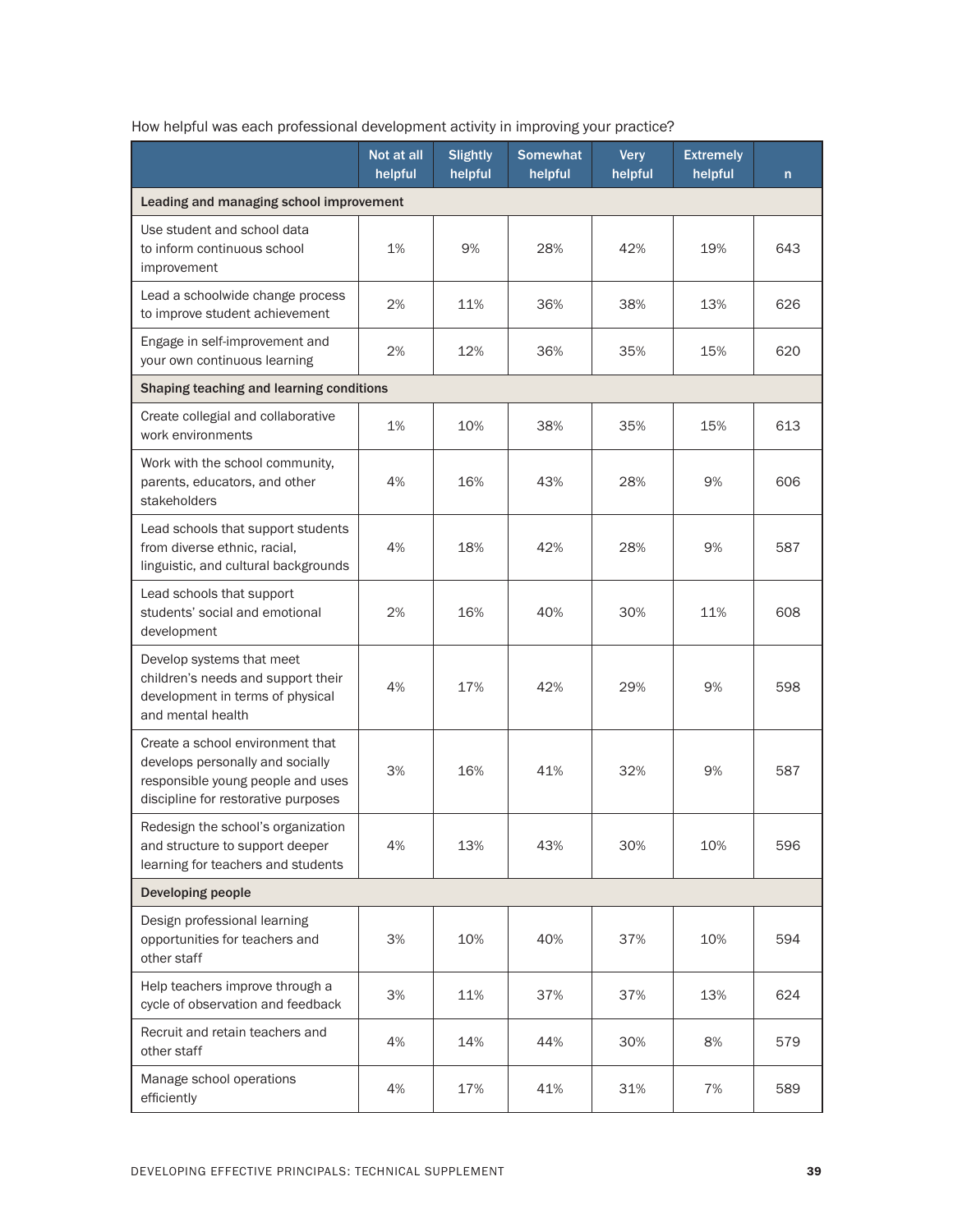|                                                                                     | Not at all<br>helpful | Slightly<br>helpful | <b>Somewhat</b><br>helpful | <b>Verv</b><br>helpful | <b>Extremely</b><br>helpful | n   |
|-------------------------------------------------------------------------------------|-----------------------|---------------------|----------------------------|------------------------|-----------------------------|-----|
| Knowing how to invest resources<br>to support improvements in school<br>performance | 4%                    | 15%                 | 45%                        | 30%                    | 7%                          | 561 |
| Meeting the needs of all learners                                                   |                       |                     |                            |                        |                             |     |
| Meet the needs of English learners                                                  | 6%                    | 22%                 | 41%                        | 25%                    | 6%                          | 543 |
| Meet the needs of students with<br>disabilities                                     | 3%                    | 18%                 | 39%                        | 31%                    | 9%                          | 600 |
| Equitably serve all children                                                        | 2%                    | 14%                 | 42%                        | 31%                    | 11%                         | 604 |

#### How helpful was each professional development activity in improving your practice?

#### How helpful was each professional development activity in improving your practice?

|                                                                                                                                         | Not at all<br>helpful | <b>Slightly</b><br>helpful | <b>Somewhat</b><br>helpful | <b>Very</b><br>helpful | <b>Extremely</b><br>helpful | $\mathsf{n}$ |
|-----------------------------------------------------------------------------------------------------------------------------------------|-----------------------|----------------------------|----------------------------|------------------------|-----------------------------|--------------|
| Individual or collaborative research<br>on a topic of interest to you<br>professionally                                                 | 4%                    | 9%                         | 40%                        | 37%                    | 11%                         | 602          |
| Mentoring or coaching by an<br>experienced principal, as part<br>of a formal arrangement that is<br>supported by the school or district | 8%                    | 12%                        | 31%                        | 37%                    | 12%                         | 590          |
| Peer observation/coaching in<br>which you have an opportunity<br>to visit with other principals for<br>sharing practice                 | 7%                    | 10%                        | 33%                        | 39%                    | 11%                         | 596          |
| Participating in a principal<br>network (e.g., a group of principals<br>organized by your district, an<br>outside agency, or online)    | 4%                    | 6%                         | 29%                        | 39%                    | 21%                         | 601          |
| Reading professional books or<br>articles                                                                                               | 3%                    | 14%                        | 35%                        | 36%                    | 13%                         | 592          |

#### Frequency of participation

Not counting the training you may have received in a leadership preparation program, how often have you participated in the following since August 2015?

|                                                                 | Not at all | Once or twice | Three or more times. |     |
|-----------------------------------------------------------------|------------|---------------|----------------------|-----|
| Professional development workshops,<br>conferences, and courses | 1%         | 14%           | 85%                  | 609 |
| Other types of professional<br>development activities           | 2%         | 16%           | 82%                  | 608 |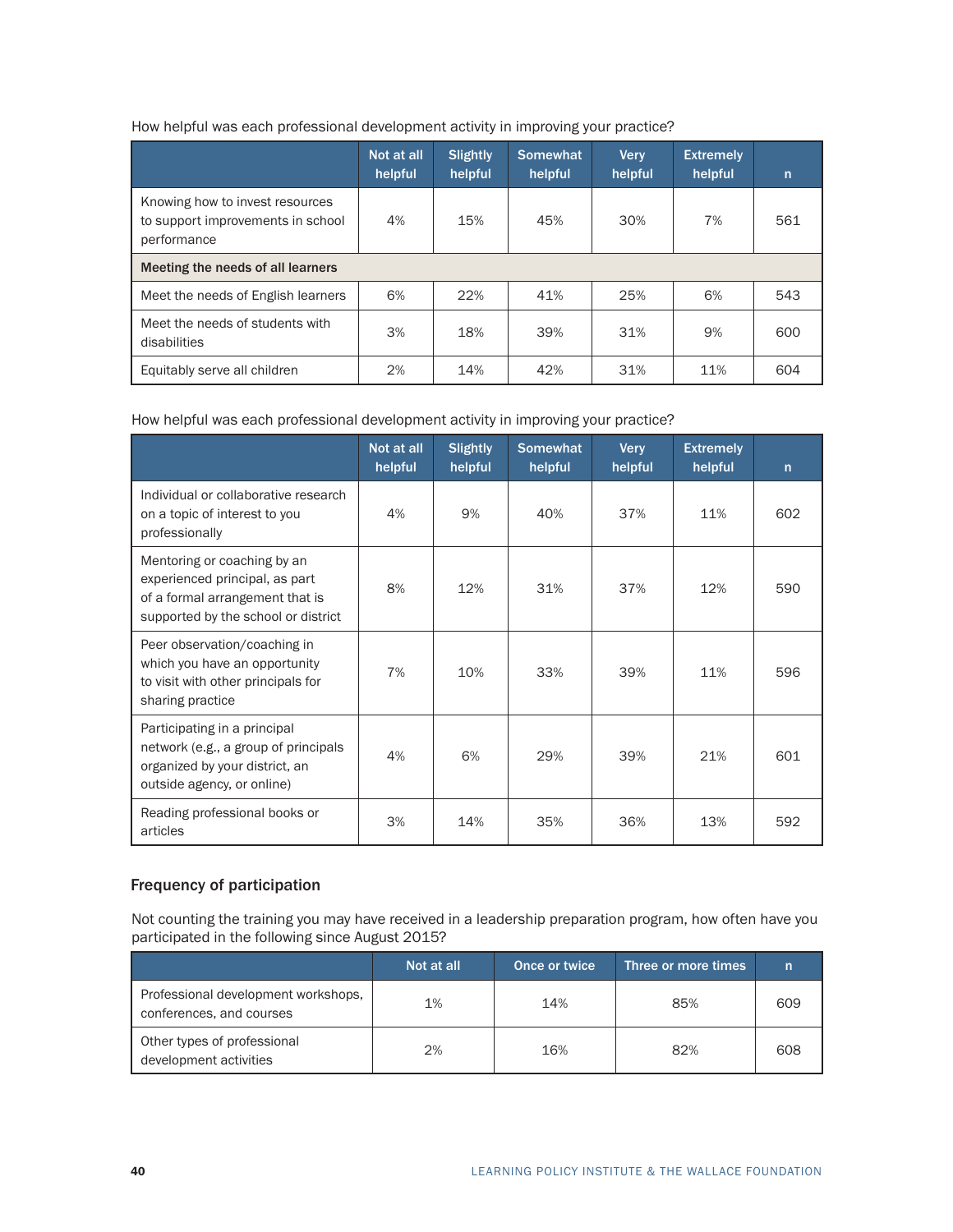## Additional professional development wanted

In which of the following areas would you like to receive more professional development?

|                                                                                                                                                  | Percent principals who want<br>more professional development | n   |
|--------------------------------------------------------------------------------------------------------------------------------------------------|--------------------------------------------------------------|-----|
| <b>Instructional leadership</b>                                                                                                                  |                                                              |     |
| Leading instruction that focuses on how to develop students'<br>higher order thinking skills.                                                    | 56%                                                          | 614 |
| Leading instruction that focuses on raising schoolwide<br>achievement on standardized tests.                                                     | 61%                                                          | 613 |
| Selecting effective curriculum strategies and materials.                                                                                         | 47%                                                          | 613 |
| Leading instruction that supports implementation of new state<br>standards.                                                                      | 39%                                                          | 613 |
| <b>Leading school improvement</b>                                                                                                                |                                                              |     |
| Using student and school data to inform continuous school<br>improvement.                                                                        | 55%                                                          | 613 |
| Leading a schoolwide change process to improve student<br>achievement.                                                                           | 61%                                                          | 614 |
| Engaging in self-improvement and your own continuous learning.                                                                                   | 38%                                                          | 614 |
| Shaping teaching and learning conditions                                                                                                         |                                                              |     |
| Creating collegial and collaborative work environments.                                                                                          | 27%                                                          | 610 |
| Working with various school/community stakeholders, including<br>parents, educators, and other partners.                                         | 38%                                                          | 608 |
| Leading schools that support students from diverse ethnic, racial,<br>linguistic, and cultural backgrounds.                                      | 37%                                                          | 610 |
| Leading schools that support students' social and emotional<br>development.                                                                      | 49%                                                          | 610 |
| Developing systems that support children's development in terms<br>of physical and mental health.                                                | 55%                                                          | 608 |
| Creating a school environment that develops personally and<br>socially responsible young people and uses discipline for<br>restorative purposes. | 49%                                                          | 609 |
| Redesigning the school's organization and structure to support<br>deeper learning for teachers and students.                                     | 43%                                                          | 610 |
| <b>Developing people</b>                                                                                                                         |                                                              |     |
| Designing professional learning opportunities for teachers and<br>other staff.                                                                   | 43%                                                          | 608 |
| Helping teachers improve through cycles of observation and<br>feedback.                                                                          | 36%                                                          | 608 |
| Recruiting and retaining teachers and other staff.                                                                                               | 30%                                                          | 608 |
| Managing school operations efficiently.                                                                                                          | 26%                                                          | 607 |
| Knowing how to invest resources to support improvements in<br>school performance.                                                                | 47%                                                          | 607 |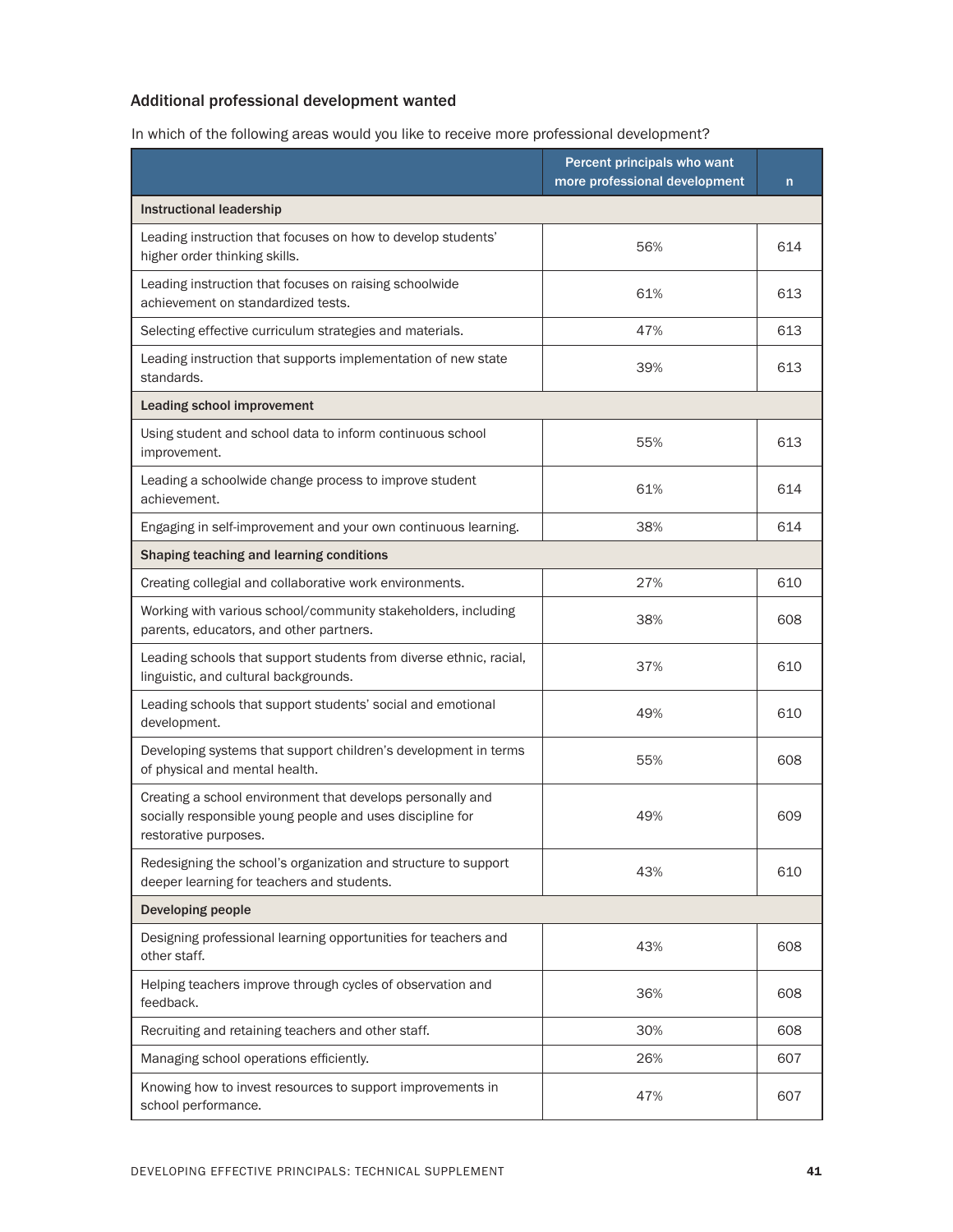In which of the following areas would you like to receive more professional development?

|                                                  | Percent principals who want<br>more professional development | n   |
|--------------------------------------------------|--------------------------------------------------------------|-----|
| Meeting the needs of all learners                |                                                              |     |
| Meeting the needs of English learners.           | 48%                                                          | 604 |
| Meeting the needs of students with disabilities. | 57%                                                          | 607 |
| Equitably serving all children.                  | 52%                                                          | 605 |

#### Mentorship

Have you had a formal on-the-job mentor or coach (other than the mentor or coach in your leadership preparation program) since August 2015?

| Principals who selected this option (n=602) |     |  |  |
|---------------------------------------------|-----|--|--|
| Yes                                         | 35% |  |  |
| N٥                                          | 65% |  |  |

To what extent did your on-the-job mentor or coach contribute to your success as a leader?

| Principals who selected this option (n=523) |     |  |
|---------------------------------------------|-----|--|
| Not at all                                  | 42% |  |
| A little                                    | 14% |  |
| Some                                        | 24% |  |
| A lot                                       | 19% |  |